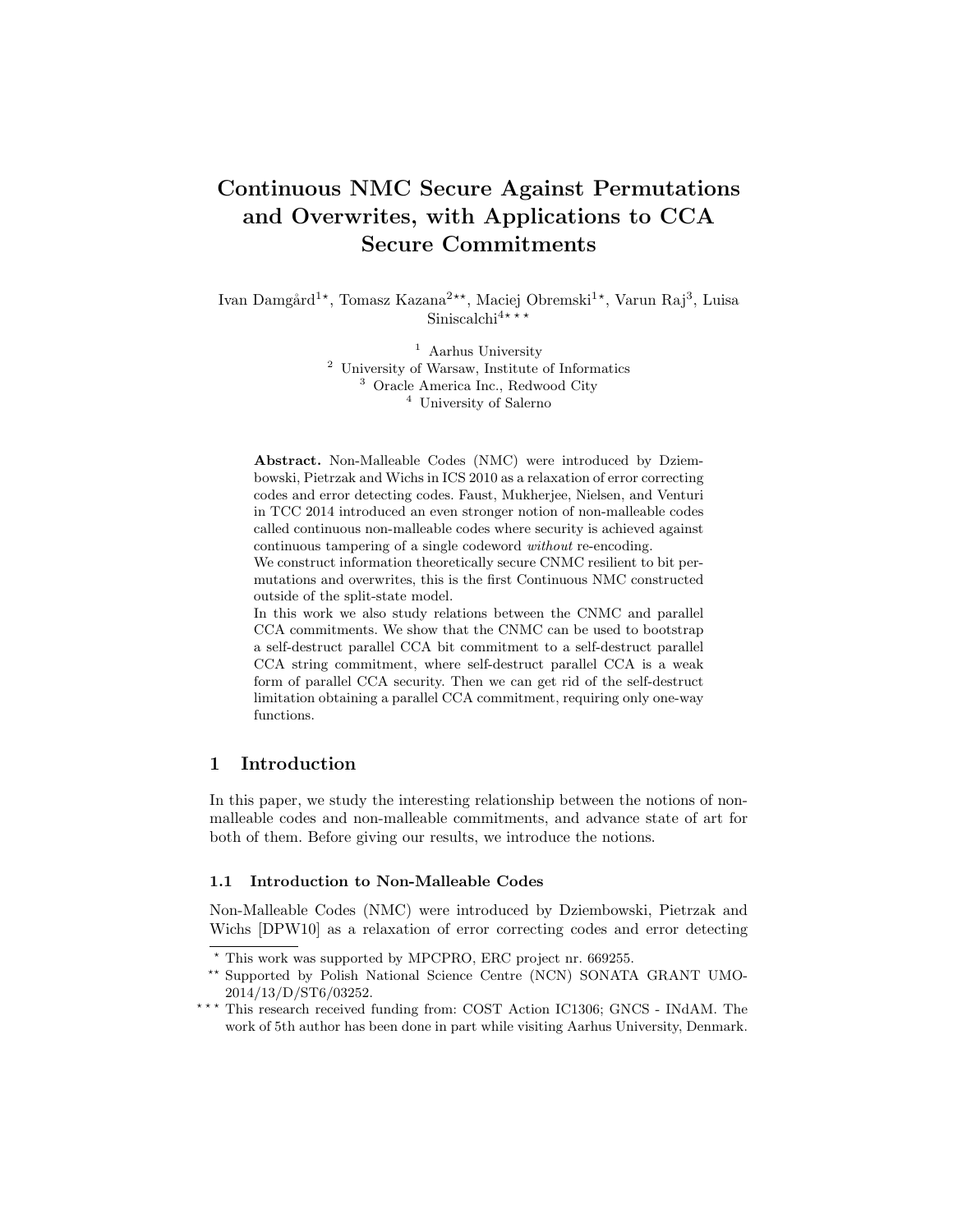codes. An NMC takes a message  $m$  and encodes it as a possibly longer and randomized codeword  $c \leftarrow \mathsf{Enc}(m)$ . The adversary chooses and submits a tampering function Tamper, that is applied to the code word to yield  $c' =$  Tamper(c). Applying the decoding algorithm yields a message  $m' = \mathsf{Dec}(c')$ . The security guarantee for an NMC now is that the decoded message  $m'$  is either identical to the original message  $m$  or, in case of a decoding error, a message unrelated to  $m$ . Correspondingly, the adversary is given either  $m'$  or a symbol "same" indicating that decoding was successful. Technically, we require that if  $m' \neq m$ , then m' can be simulated using just the tampering function Tamper, but without knowing anything about the tampered codeword  $c'$ .

It is generally impossible to give any meaningful guarantees if the tampering function is unrestricted (the tamper function could decode, and then encode a modified message). Therefore, the tampering function Tamper is always assumed to come from some class T of functions. An immediate example application of NM codes is for tamper resilient cryptography: if a secret key is stored in a hardware device, the adversary could try to tamper with the device and observe its behavior after the modification. But if the key is encoded with an NM code, the security guarantees immediately imply that either the tampering had no effect or the effect can be simulated without the device.

Continuous Non-Malleable Codes (CNMC) As mentioned in [JW15], non-malleable codes can provide protection against these kind of attacks if the device is allowed to freshly re-encode its state after each invocation to make sure that the tampering is applied to a fresh codeword at each step. After each execution the entire content of the memory is erased. While such perfect erasures may be feasible in some settings, they are rather problematic in the presence of tampering. Due to this reason, Faust et al. [FMNV14] introduced an even stronger notion of non-malleable codes called continuous non-malleable codes where security is achieved against continuous tampering of a single codeword without re-encoding. In this model the adversary can iteratively submit tampering functions  $\mathsf{Tamper}_i$ and learn  $m_i = \text{Dec}(\text{Tamper}_i(c))$ . We call this the *continuous tampering model*. This stronger security notion is needed in many setting, for instance when using NMCs to make tamper resilient computations on von Neumann architectures [FMNV15].

Some additional restrictions are, however, necessary in the continuous tampering model. If the adversary was given an unlimited budget of tampering queries, then, given that the class of tampering functions is sufficiently expressive (e.g. it allows to overwrite single bits of the codeword), the adversary can efficiently learn the entire message just by observing whether tampering queries leave the codeword unmodified or lead to decoding errors, see e.g.  $\lbrack \text{GLM}^+04 \rbrack$ .

To overcome this general issue, [FMNV14] assume a self-destruct mechanism which is triggered by decoding errors. In particular, once the decoder outputs a special symbol  $\perp$  the device self-destructs and the adversary loses access to his tampering oracle. This model still allows an adversary many tamper attempts, as long as his attack remains covert. Jafargholi and Wichs [JW15] considered four variants of continuous non-malleable codes depending on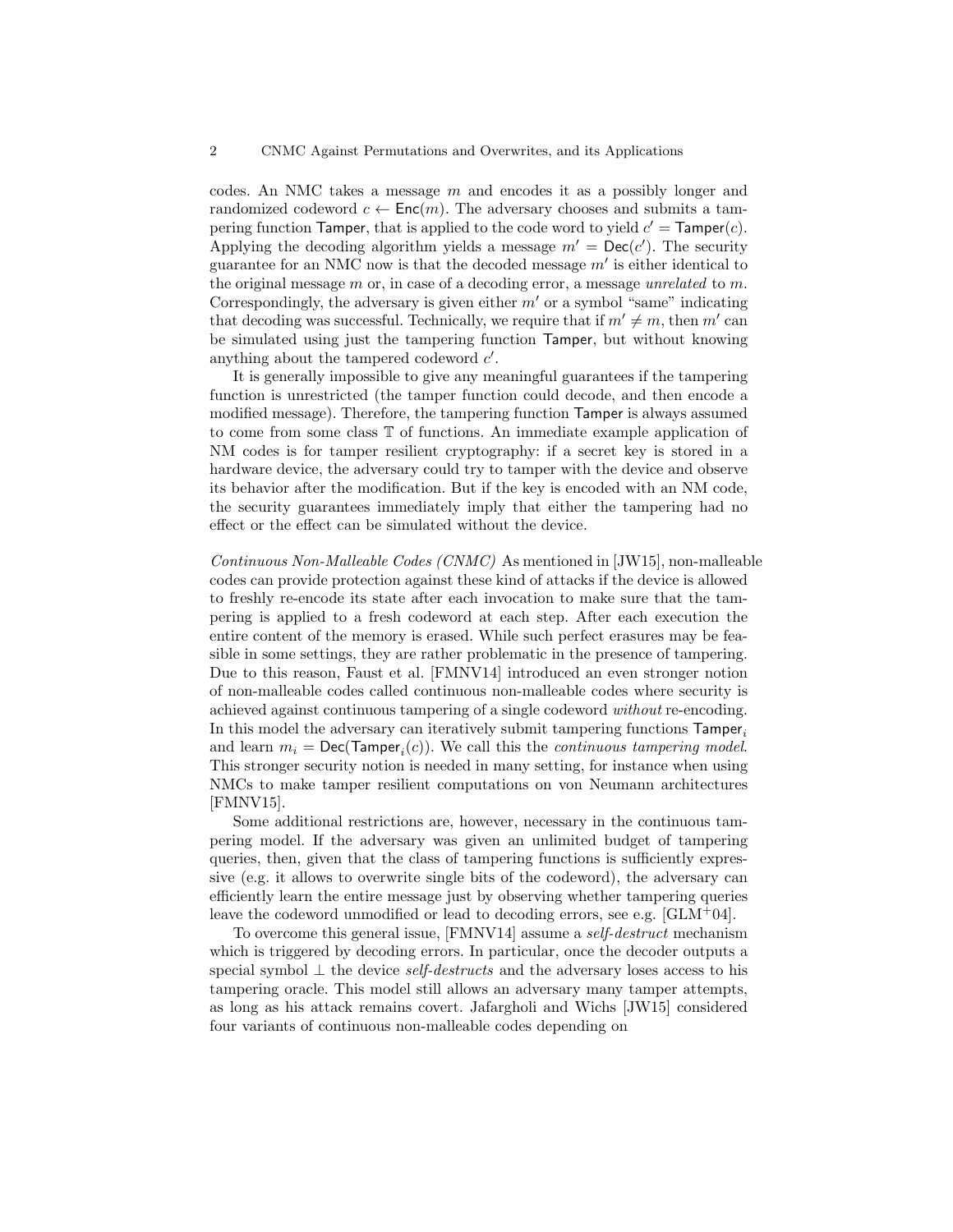- Whether tampering is persistent in the sense that the tampering is always applied to the current version of the tampered codeword, and all previous versions of the codeword are lost. The alternative definition considers nonpersistent tampering where the device resets after each tampering, and the tampering always occurs on the original codeword.
- Whether tampering to an invalid codeword (i.e., when the decoder outputs  $\perp$ ) causes a "self-destruct" and the experiment stops and the attacker cannot gain any additional information, or alternatively whether the attacker can always continue to tamper and gain information.

A long line of research has tried to optimize the performance of NM codes with respect to the number of allowed tampering queries and the class of allowed tampering functions (see the related work section for details). In this paper we will be concerned with the case of CNMCs where there is no a priori bound on the number of queries. This model must include a self-destruct mechanism.Further we will be concerned with information theoretic NM codes where security holds for an unbounded adversary, and we will look at the single state model, where the tampering function is allowed to access the entire codeword. This is in contrast to the split-state model where the tamper function must consider disjoint parts of the codeword separately.

#### 1.2 NMC- Our result

We give a construction of a *self-destruct, non-persistent* continuous NMC (see Corollary 1 of Theorem 1) unconditionally secure against bit permutations composed with bit overwrites. [AGM+15] gives a one time Non-Malleable Code resilient against bit permutations composed with bit-wise tampering. In [CMTV15] they construct a CNMC secure against bitwise tampering (but permutations are not allowed).

Unconditionally secure Continuous Non-Malleable Codes are notoriously hard to construct. Very little progress was made since CNMC were proposed in 2015:

- [CMTV15] authors construct a CNMC secure against bitwise tampering which is the simplest variant of split-state model.
- [CGL16] authors achieve a so-called many-many non-malleable code in the 2-split state model. Their construction achieves non-malleability as long as the number of rounds of tampering is at most  $n^{\gamma}$  for some constant  $\gamma < 1$ , where  $n$  is the length of the codeword.
- [AKO17] authors give the persistent continuous NMC construction for 2−split state.
- [ADN<sup>+</sup>16] gives Continuous NMC against 8−split state tampering (optimal number of states would be 3).

This makes our result the first known unconditionally secure construction of CNMC outside of split-state model.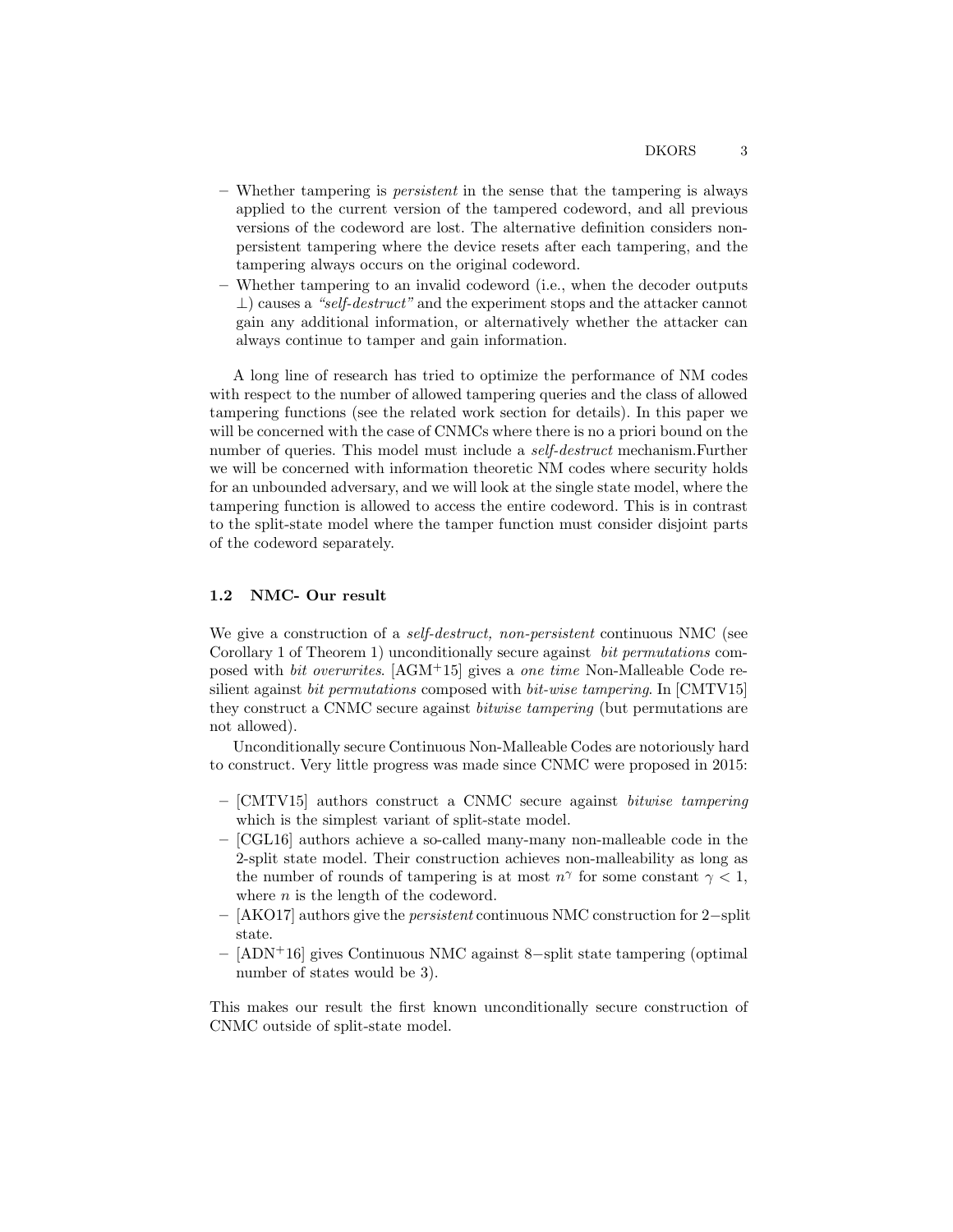#### 1.3 NMC- Related work

In  $[DPW10]$  the authors construct an efficient code which is non-malleable with respect to bit-wise tampering, i.e., tampering functions that modify each bit of the codeword arbitrarily but independently of the value of the other bits of the codeword. Later works [DKO13, ADL14, CZ14, CG14, Li17] provided stronger results by considering a model where the codeword is split into s parts called states, which can each be tampered arbitrarily but independently of the other states. Other works considered tampering via permutations and perturbations [AGM+14], which are not captured in the split-state model. In [BDSKM16] authors show how to construct efficient, unconditionally secure non-malleable codes for bounded output locality (i.e. when every bit of tampering output can depend on at most some  $n^{\delta}$  bits of input for  $\delta < 1$ .

The definition in [DPW10] allows the adversary to be computationally unbounded. We call this an information theoretic NMC. Later works considered a notion of *computational* NMC where the adversary and tampering functions are restricted to efficient computations, see for instance [CKM11, LL12, AAnHKM+16, BDSKM17].

The definition in [DPW10] allows the adversary to tamper the codeword only once. We call this one-shot tampering. Faust et al. [FMNV14] consider a stronger model where the adversary can iteratively submit tampering functions  $\mathsf{Tamper}_i$  and learn  $m_i = \mathsf{Dec}(\mathsf{Tamper}_i(c)).$  We call this the *continuous tampering* model. This stronger security notion is needed in many setting, for instance when using NMCs to make tamper resilient computations on von Neumann architectures [FMNV15]. Some additional restrictions are, however, necessary in the continuous tampering model. If the adversary was given an unlimited budget of tampering queries, then, given that the class of tampering functions is sufficiently expressive (e.g. it allows to overwrite single bits of the codeword), the adversary can efficiently learn the entire message just by observing whether tampering queries leave the codeword unmodified or lead to decoding errors, see e.g.  $[GLM+04]$ .

To overcome this general issue, [FMNV14] assume a self-destruct mechanism which is triggered by decoding errors. In particular, once the decoder outputs a special symbol  $\perp$  the device self-destructs and the adversary loses access to his tampering oracle. This model still allows an adversary many tamper attempts, as long as his attack remains covert. Jafargholi and Wichs [JW15] provide a general study of when CNMCs can be built assuming a self-destruct mechanism.

Faust et al. [FMNV14] constructed a CNMC in the 2-state model which is secure against computationally bounded adversaries. It was shown in the same work that it is *impossible* to construct an information theoretic CNMC for the 2-state model.

Information-theoretic results for CNMC. In [CMTV15] authors construct a CNMC secure against bitwise tampering which is the simplest variant of split-state model. In [AKO17] authors give the first information theoretic persistent continuous NMC construction for 2−split state. Finally in [ADN<sup>+</sup>16] authors give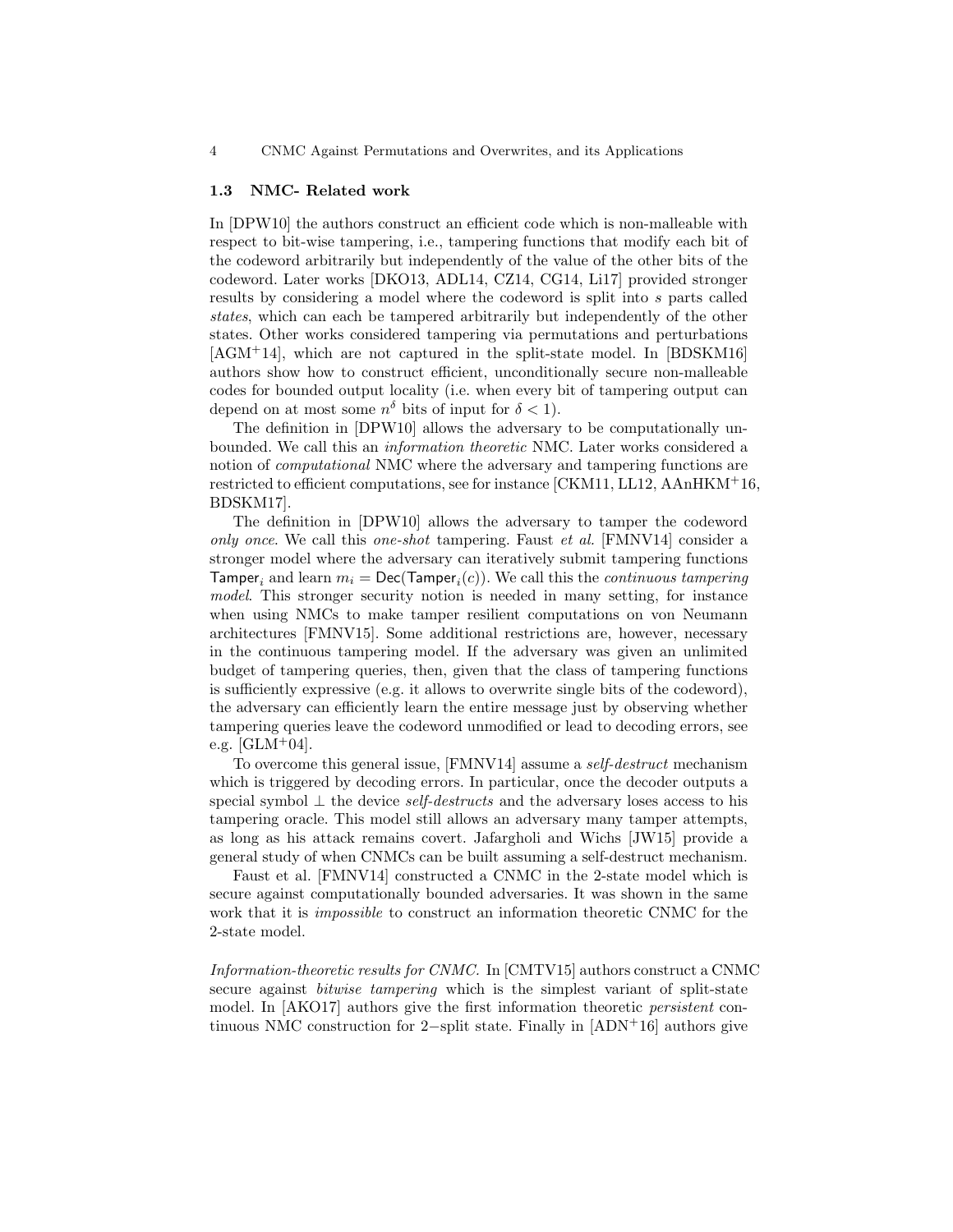the first information theoretic construction of CNMC in 8− split state. Before [ADN+16] the only known result that achieves some sort of non-malleable codes secure against non-persistent continuous tampering was the result by Chattopadhyay, Goyal, and Li [CGL16]. They achieve this by constructing a so-called manymany non-malleable code in the 2-split state model. Their construction achieves non-malleability as long as the number of rounds of tampering is at most  $n^{\gamma}$  for some constant  $\gamma$  < 1, where *n* is the length of the codeword.

#### 1.4 Application to Commitment Schemes

Commitment schemes. The notion of commitment is perhaps the most fundamental concept in cryptographic protocol design. The idea is that a sender binds herself to a choice of a message  $m$  by exchanging some information with a receiver. The commitment should be hiding, i.e., the verifier does not learn the committed message. Later, the sender can choose to open the commitment, i.e., release more information allowing the receiver to determine m. The commitment should be *binding*, i.e., the sender cannot make the receiver output a message different from the one she had in mind at commit time.

The strongest possible security notion for commitment schemes is UC security, which intuitively asks that using the scheme is equivalent to giving  $m$  to a trusted party who will only release it on request from the committer. This is much stronger than simply asking for hiding and binding, e.g., we get security under general composition. But unfortunately, we know that UC security cannot be achieved without set-up assumptions. So a long line of research has been aimed at achieving weaker but meaningful security guarantees without set-up.

An important example of this is the notion of non-malleable (NM) commitments [DDN91]. Here we consider an adversarial Man-in-the-middle (MiM), who on side receives a commitment from an honest sender to message  $m$  (the "left" session") and on the other side sends a commitment to an honest receiver (the "right session"), containing  $m'$ . The MiM wins if he succeeds in forming a new commitment on the right such that  $m'$  has some non-trivial relation to m. The NM property does not follow from hiding and binding and is very important, for instance in making auctions where committed bid is fair, or towards implementing secure coin-flipping. Technically the NM property is captured by requiring a simulator that will simulate the left session without knowing  $m$  and still the MiM wins with essentially the same probability.

The strongest form of NM commitment security is concurrent NM commitments. Here, the MiM is allowed to start any number of left sessions and right sessions and can schedule them as he likes. One can also consider restricted versions of this, for instance a 1-1 NM commitment is secure if only 1 left and 1 right session is allowed. A restriction that we want to consider is self-destruct (SD) concurrent non-malleable commitment. In this version, once the MiM makes a invalid commitment in a right session, all commitment computed after that session are considered invalid and cannot be used to win the game. This notion is close in spirit to the one of the weak non-malleable commitments, which has been applied in multiple works.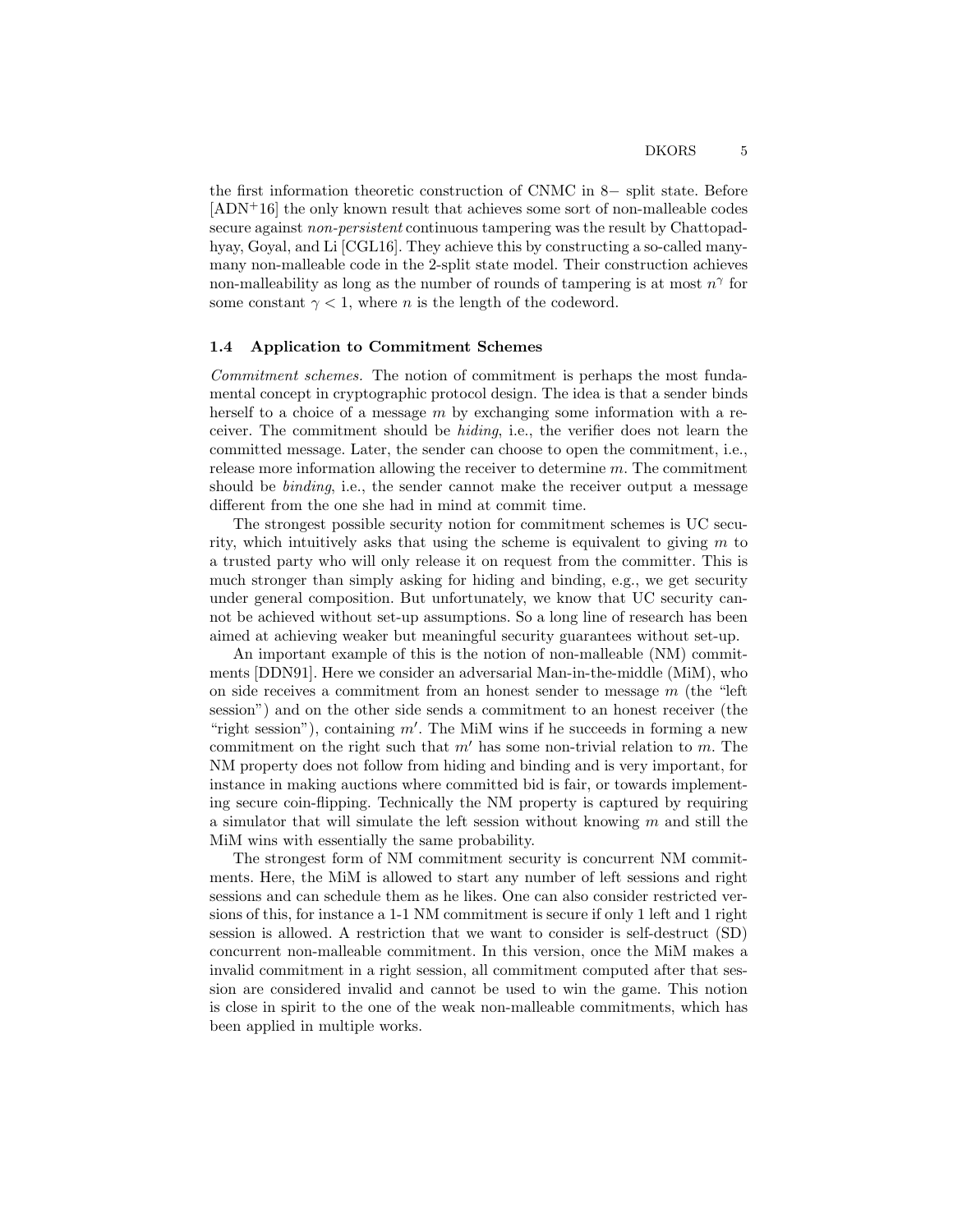An even stronger notion of commitment security is CCA security ([CLP10]): we consider again a MiM, but he is now given an oracle that he can query on input a commitment from (one of) the right session(s), as long as it is not a copy of something from a left session. The requirement is that hiding holds for the left session(s), even in presence of the oracle. Intuitively, a CCA secure commitment is also NM secure, all other things being equal: if the MiM could break NM security and come up with a new commitment on the right side that is related to one from the left, he could submit it to the oracle in the CCA game and use the reply to break hiding on the left side. One restriction on CCA commitments that has been considered is parallel CCA security, where the MiM can ask only one query that may, however, contain an unbounded number of commitments. Another restriction is that of self-destruct (SD)-CCA, where the oracle stops working if the MiM submits an invalid commitment.

Parallel CCA commitments from CNMC. In this second part we investigate possible applications our CNMC. In particular, we will show a bridge between (unconditionally secure) CNMC and (computational) cryptographic primitives secure in the concurrent setting.

For the stand-alone setting the result of [AGM+15] shows how to use a bit parallel CCA commitment<sup>5</sup> to construct a  $1-1$  string non-malleable commitment relying on stand-alone NM code. In particular, constructing string commitment from the corresponding 1-bit primitive, they first encode the input message with an NM code and then apply a 1-bit commitment scheme.

Following the same approach of  $[AGM<sup>+</sup>15]$  but using a CNMC (resilient to the same class of tampering functions of  $[AGM^+15]$  we are asking which flavor of non-malleability w.r.t. commitment we can achieve. In particular, is it enough to plug-in our CNMC in the construction of [AGM+15] to obtain a concurrent NM string commitment? The answer is only partial yes, due to the self-destruct limitation of CNMC. Indeed, a MiM adversary of NM commitments can compute multiple invalid commitments. Then, we show how to bypass this limitations requiring only OWFs.

In more details, we obtain a compiler that takes a CCA bit commitment and constructs an SD concurrent NM commitment. Due to the adaptiveness of our NM code we actually achieve a stronger security notion, namely a string SD-CCA commitment scheme. Furthermore we can relax the requirements on the CCA bit commitment: it just needs to be SD-CCA-secure instead of CCA-secure.

 $5$  Note that a particular accent is placed on the fact that the compiler requires as input a possible (non-tag based)  $n$ -parallel bounding CCA bit commitment because. The reduction is non-trivial only because they are working in the standard non-tag based setting. Otherwise, in case of tags, one can simply sign the entire transcript using the tags and obtain a non-malleable string commitment. In case of bit commitments, tagbased non-malleability is a stronger requirement than the standard (non-tag-based) non-malleability. Pass and Rosen [PR05] argue that for string commitments, the two notions are equivalent since one can simply commit the tag as part of the string, if there are no tags. Since we only have bit commitments, this does not work.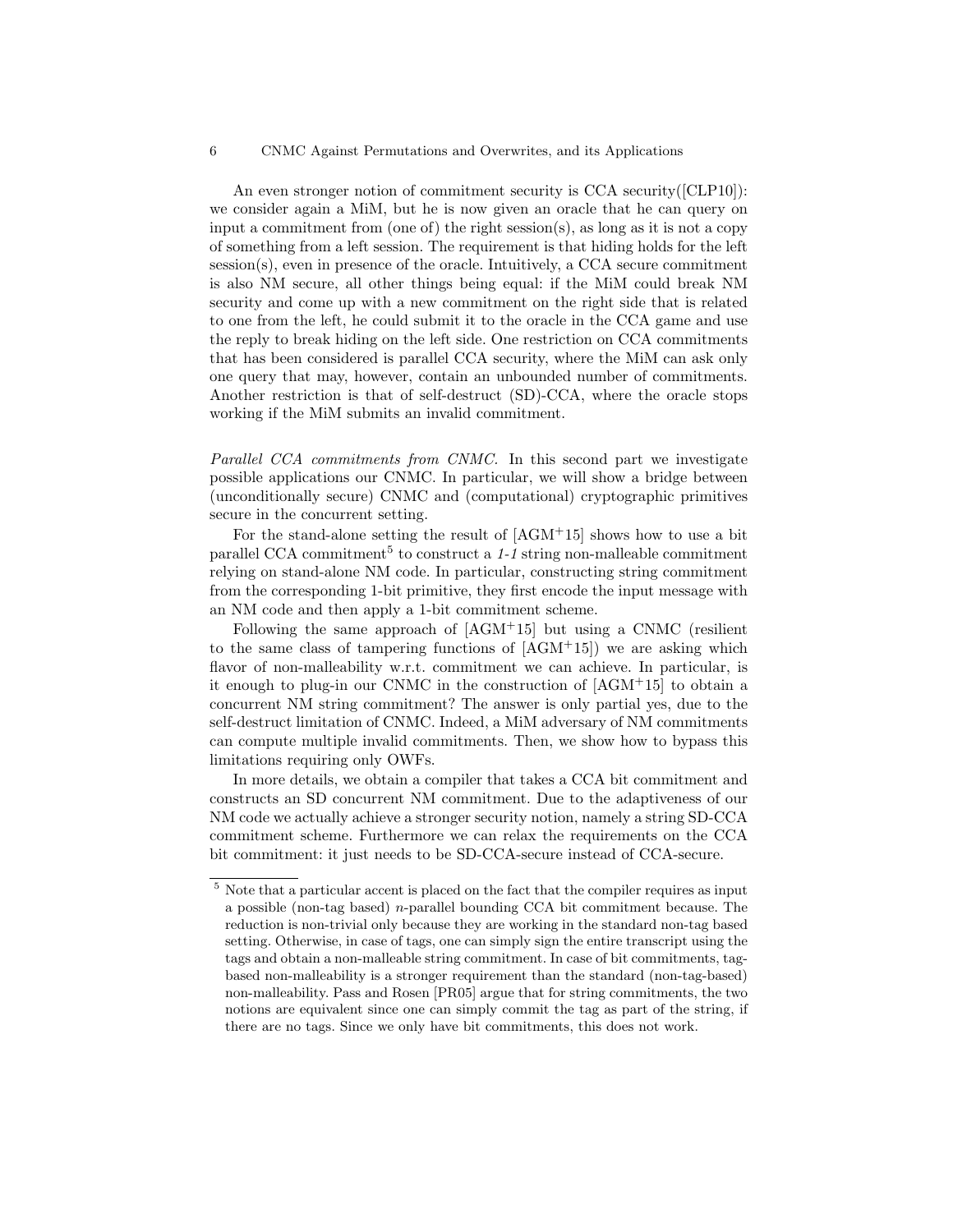Summarizing, we show a compiler that on input a (non-tag based) SD-CCA bit commitment scheme and a continuous non-malleable code resilient against permutations and bit overwrites, outputs a (non-tag based) SD-CCA string commitment scheme. Our construction, like the one of [AGM+15], preserves the round complexity of the bit commitment scheme and does not require any additional assumption. Finally , we show that a SD-parallel CCA string commitment scheme can be upgraded to a parallel string commitment scheme without selfdestruct, assuming only one-way functions. The construction is non-trivial (it requires very recent developed tecniques) and adds only two rounds of interaction.

Together with our compiler described above, this implies the first construction that exploit the CNMC property to obtain a parallel CCA commitment. Furthermore, parallel CCA commitment founds multiple applications like [Kiy15,  $BDH<sup>+</sup>17$ . Observe that parallel CCA commitment is not implied by parallel NM commitment (see [BFMR18]).

Previous work on NMCs and NM commitments. The literature presents works that exploit the properties of the non-malleable code to construct non-malleable commitments. Goyal et al. [GPR16] use non-malleable codes in the split-state model to realize a 3-round one-one non-malleable commitment relying on one way permutations secure against a quasi-polynomial time adversary. Chandran et al.  $[\text{CGM}^+16]$  show that block non-malleable codes with t blocks imply nonmalleable commitments of  $t-1$  rounds. As we discuss above, Agrawal et al. [AGM+15] showed that is possible to construct a one-one non-malleable commitment relying on a non-malleable code and a bounded parallel CCA bit commitment. However, no one before uses non-malleable codes to construct a parallel CCA commitment scheme.

The aim of this second part is to build bridges between different notions of non-malleability, and to not construct a new NM commitment or a CCA commitment that are already available in literature. Indeed, there is a long line of research that tries to reduce the round complexity of NM commitment (e.g. [DDN91, Bar02, PR05, Wee10, PW10, LP11, Goy11, GLOV12, GRRV14, GPR16, COSV16, COSV17b, KS17, Khu17, LPS17]). Several constructions of CCA commitment are also available in literature (e.g. [CLP10, LP12, Kiy14,  $GLP+15$ .

Improve the SD-RCCA PKE scheme of [CMTV15]. As a second application of our CNMC we demonstrate that by plugging in our CNMC in the construction of [CMTV15] we can improve the efficiency of their SD-RCCA PKE scheme. In particular, if we plug our non-malleable code in the construction of [CMTV15] we will obtain a modified SD-RCCA PKE that is improved in the following aspects: 1) the modified SD-RCCA PKE uses a single public/secret key pair, instead of  $n$  (where  $n$  is the size of the codeword); 2) we obtain a construction with no a priori bound on the length of the string to be encrypted.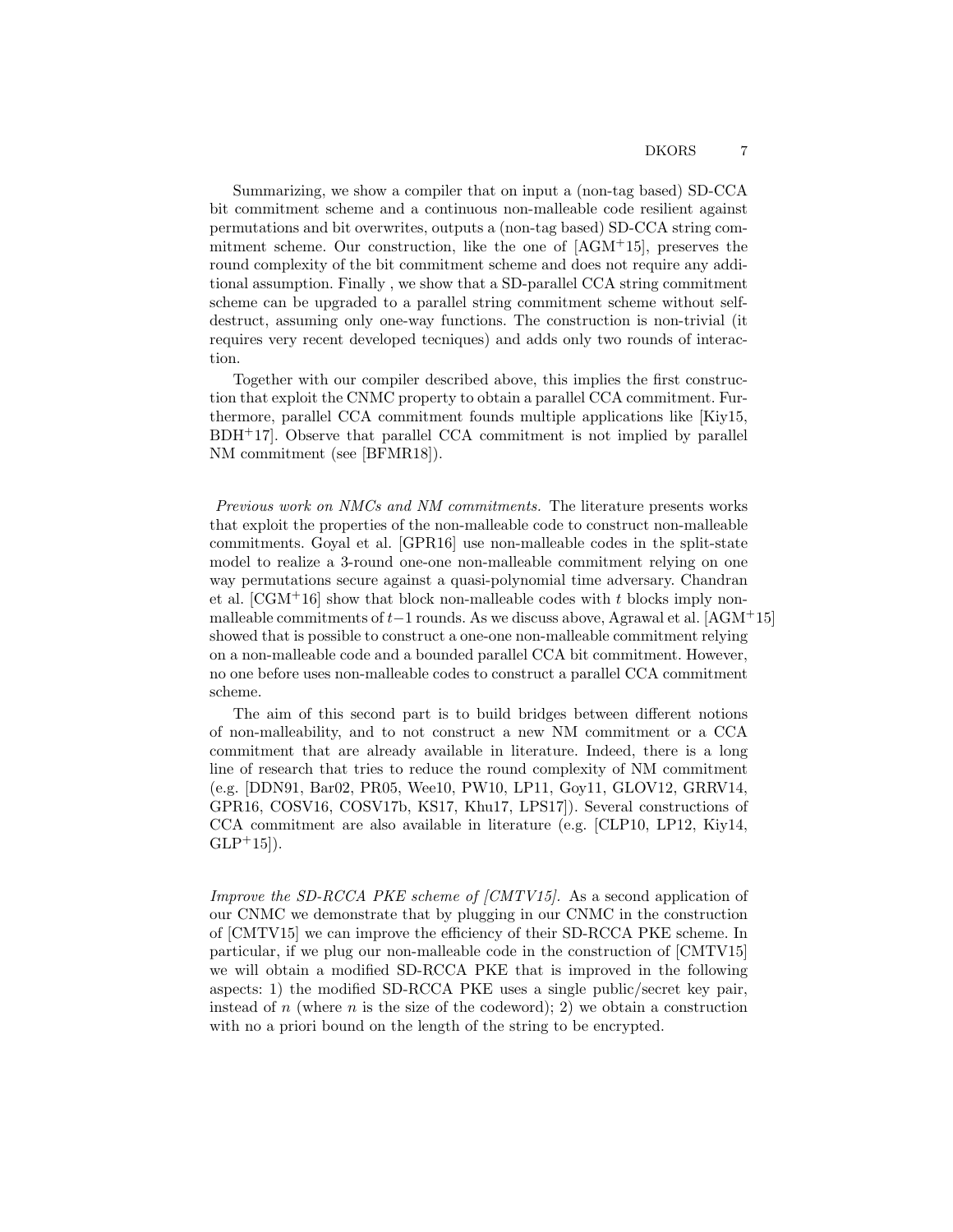# 1.5 Technical overview of our CNMC secure against permutations-and-overwrites

Construction of Continuous Non-Malleable Code. Our code consists of an amalgamation of two different layers of encoding schemes.

The top layer is a Reed-Solomon code used here as a sharing scheme. We take a message m, append a random suffix and then encode it using Reed-Solomon to receive a codeword consisting of N blocks that may be seen as shares of  $\lfloor \frac{N}{3} \rfloor$ out-of- $N$  secret sharing scheme. The intuition behind this scheme is that the adversary needs to learn at least  $\frac{N}{3}$  shares to learn anything about the initial message.

The bottom layer is using a Two-Split State Super Strong Non-Malleable Code (instantiated either by [AKO17] or [Li17]). Each share  $s_i$  from the above secret sharing scheme is converted into  $(s_i||i)$  and then encoded using the twosplit state code to get two shares  $(L_i, R_i)$  (We also expect the bit-parity of  $L_i$ to be 0 and the bit-parity of  $R_i$  to be 1). The final code is  $(L_1, R_1, ..., R_N, L_N)$ .

To prove that the just described code is actually continuous non-malleable code, we first redefine the experiment in the definition of continuous codes. The new definition is obviously stronger, so it is sufficient to work with it. In the new definition, whenever an adversary tampers with a blocks  $(L_i, R_i)$  with nonconstant functions and succeeds in creating valid (from the point of view of Super Strong NMC decoder) output blocks  $(L'_i, R'_i)$  (In particular, the parities of all  $(L'_i, R'_i)$  must be correct), we will reveal blocks  $(L_i, R_i)$  to the adversary.

As observed earlier, the adversary's necesary task is to learn at least  $\lfloor \frac{N}{3} \rfloor$ blocks of the underlying  $s_i$  shares.

Since the adversary can only tamper bitwise and permute bits we can prove that if the adversary doesn't *know*  $\frac{N}{3}$  blocks and he tries to modify the code he will either get detected with probability exponentially close to 1, or he can attempt to learn some small amount information about the codeword (i.e. tamper with few blocks  $L_i, R_i$  with non-constant function). However, using the bottom layer, we show that every attempt to learn even the smallest information about the codeword (i.e. by overwriting all but only few bits) yields some probability of detection which amplifies with amount of information adversary is trying to learn. We will therefore show that adversary can not (i.e. the probability is negligable) breach  $\lfloor \frac{N}{3} \rfloor$  blocks threshold.

The argument consists of two main technical lemmata:

- [lemma 8] If the adversary applies any non-constant functions  $f, g$  to single block  $L_i, R_i$  then, due to combination of super strong nmc properties and parity requirements we have placed on  $L_i, R_i$ , adversary risks close to  $\frac{1}{2}$ detection probability.
- [lemma 10] If the adversary decides to mix bits between different blocks  $(L_i, R_i)$  he has to risk violation of parity requirements on these blocks. This lemma is inspired by similar lemma for unary schemes from [AGM<sup>+</sup>14].

Using these ideas we can claim that if adversary tampers with  $k$  blocks using non-constant functions he also gets detected with a probability  $1 - p^{-k}$ . The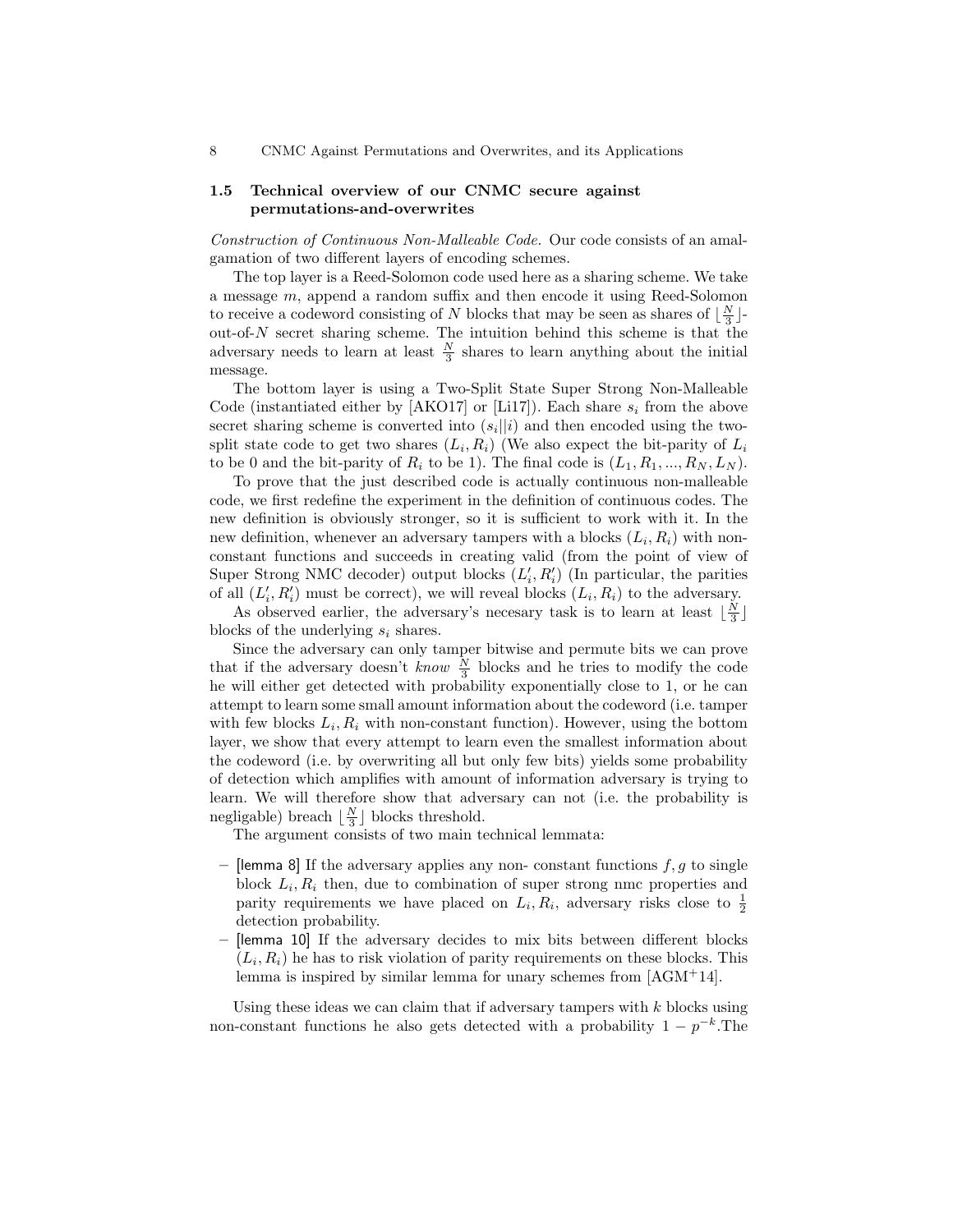proof of this fact is more involved because we have to deal with minute cases. For example if we prove that mixing of bits will make the parity unpredictable for each block it still may happen that the events of error are correlated so not obviously amplify the error rate.

*Example 1.* Assume adversary tampers only with  $L_1$  and  $L_2$ , if he permutes bits in a way that output  $L'_1$  contains first halfs of vectors  $L_1, L_2, L'_2$  contains second halfs of  $L_1, L_2$ . Then parity of  $L'_1$  is correct if and only if parity of  $L'_2$  is correct. We handle this by picking only largest possible subset of independent parity checks (see lemma 9) in this case we would focus only on parity of  $L'_1$  and discard any other checks generated by  $L_1, L_2, R_1, R_2$ .

Example 2. Consider a tampering function which takes one bit from some blocks  $(L_i, R_i)$  and permutes them to the last block  $(L'_N, R'_N)$  while fixing all other  $(L_i, R_i)$  to some constants. If  $(L'_N, R'_N)$  has a correct parity and valid Super-Strong NMC decoding then we will reveal, to adversary, all blocks that 'donated' bits to  $(L'_N, R'_N)$ . Notice however that this will not reveal more bits then  $|L_N|$  +  $|R_N|$  blocks.

Above examples illustrate how we bound number of blocks adversary can learn for each independent validity check he has to create.

# Technical overview of our self-destruct CCA commitment and parallel CCA commitment.

The self-destruct CCA commitment scheme. We want to show that given a self-destruct CCA bit commitment scheme (non-tag based), committing to each bit of the codeword individually, results in a self-destruct CCA string commitment scheme. The security proof is based on the following high-level idea: if the adversary of the self-destruct CCA string commitment is mauling, then, the attack on the commitment level can be "translated" into an attack on the nonmalleable code. In other word, we can show an adversary  $A_{\text{NMCode}}$  that breaks the security of the non-malleable code using the adversary  $A$  on the commitment level that distinguish a commitment of message  $m_0$  from a commitment of message  $m_1$ .  $A_{\text{NMCode}}$  will act as the sender in the left session with A. Instead in the k-th right session (for  $k = 1, \ldots, \text{poly}(\lambda)$ )  $\mathcal{A}_{\text{NMCode}}$  will act as a receiver of the string commitment. Then he needs to emulate the oracle  $\mathcal O$  of the string commitment computing the following steps: 1) define a tamper function  $f_k$  based on value  $v$  committed in the right session (note that he can obtain  $v$  querying the oracle of the bit commitment  $\mathcal{O}^{bit6}$  (2) send back to A the decoding of  $f_k(\mathsf{enc}_{m_b})$ , where  $\mathsf{enc}_{m_b}$  is an encoding of  $m_b$  (received from the challenger of the non-malleable code game). At the end,  $A_{\text{NMCode}}$  will output what A outputs. However we notice that the adversary that we described is not yet an adversary against the non-malleable code since the tamper functions can be dependent on what is committed on the left. We can demonstrate that the hiding of the self-destruct CCA bit commitment ensures that the distribution of the

 $6$  The definition of the tamper function is more complicated, see Section 5 for the details.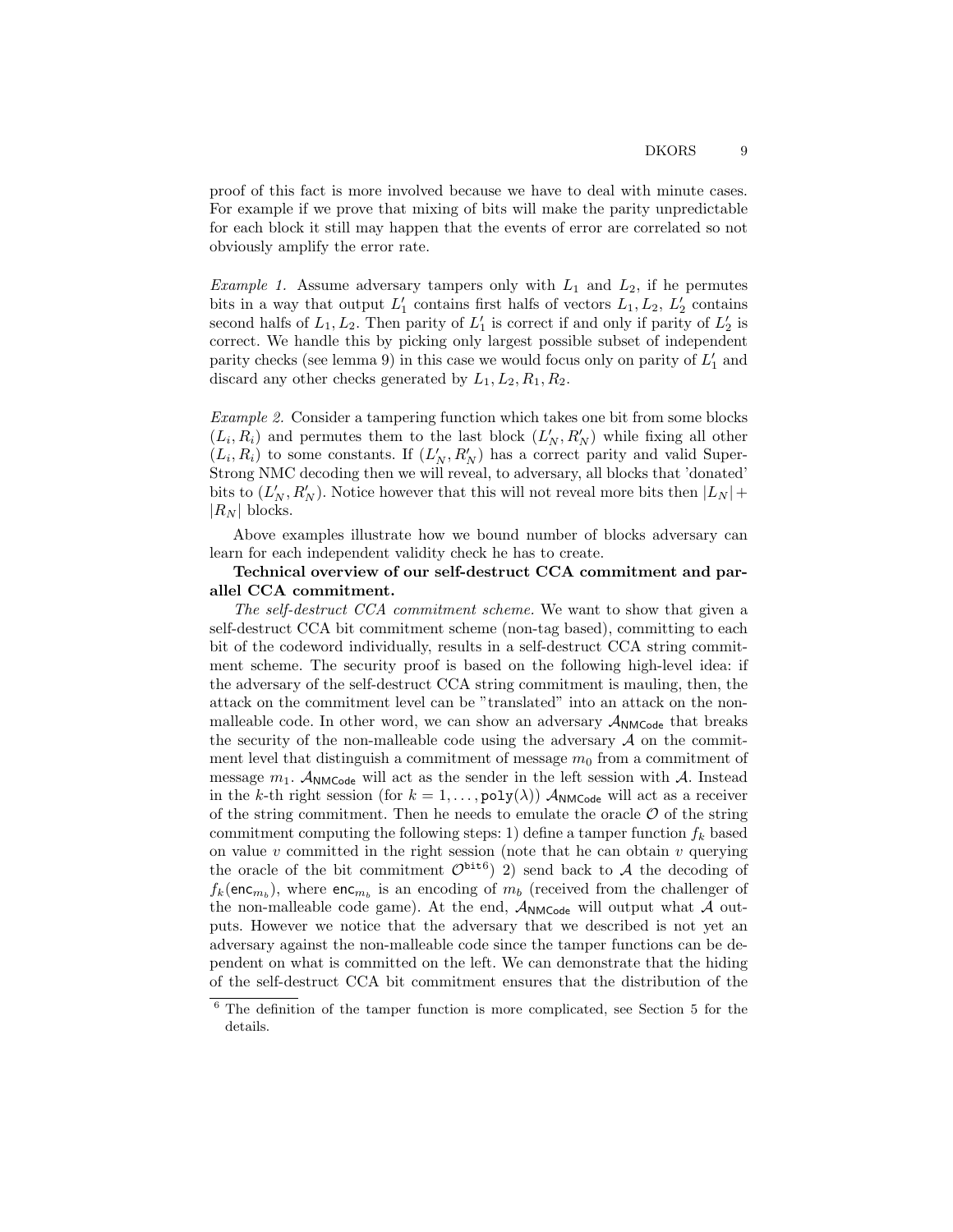tamper functions is computational independent from the message committed by the sender. Therefore the final adversary against the non-malleable code will simply commits to a random message on the left session. Finally, we crucially need that the non-malleable code is information theoretic secure since we have no guarantee that  $\mathcal{O}^{\text{bit}}$  works in polynomial time.

Upgrade SD-PCCA commitment scheme to PCCA commitment scheme. At a very high level our PCCA string commitment scheme works as follows. The sender interacts with the receiver in order to compute a commitment  $\tau$  of m using a self-destruct PCCA string commitment. Furthermore, the receiver engages with the sender a protocol to allow the extraction of a trapdoor. We use the "trapdoor protocol" described in [COSV17b] where the trapdoor is represented by the knowledge of two signatures under a verification key sent by receiver in the 4th last round. In order to allow the extraction of the trapdoor, the receiver sends a signature of a randomly chosen message in the 3rd last round by the sender. Then, the sender executes a special witness-indistinguishable proof of knowledge (WIPoK) with the receiver in order to prove that he computed a valid commitment of m or that he knows a trapdoor.

Observe that if we use a 3-round WIPoK it is not clear how the proof of security will proceed. In particular, in the security proof there are some hybrids were we simulate the oracle of the parallel CCA commitment in polynomial time extracting the committed messages from the WIPoKs. Let us consider the hybrid were we switch the witness in one of the WIPoK. In the reduction to the WI we have to emulate the oracle of the parallel CCA commitments, since the reduction has to work in polynomial time. As we said, our hope to emulate the oracle is to extract the committed messages from the WIPoKs, however the extraction procedure rewinds also the challenger of the WI.

To overcome this problem we adopt the approach proposed in [COSV17b] relying on non-interactive primitives instead of 3-rounds WIPoK.

Therefore, similarly to [COSV17b], we construct this WIPoK relying on: instance-dependent trapdoor commitments (IDTC) and special honest-verifier zero knowledge (SHVZK).

In more details, let  $(I_{trap}^1, I_{trap}^2, I_{trap}^3, I_{trap}^4)$  be the transcript of a 4-round special HVZK delayed-input<sup>7</sup> proof of knowledge (PoK). The transcript  $(Is_{trap}^1, Is_{trap}^2, Is_{trap}^3, Is_{trap}^4)$ is used to prove knowledge of two signatures of two different message w.r.t. a verification key sent by the reaciver. The transcript  $(|s_{trap}^1, s_{trap}^2, s_{trap}^3, s_{trap}^4)$  is used to prove the knowledge of the trapdoor.

At the 4th last round the sender sends an equivocal com obtained running IDTC. At last round the sender will equivocate com in order to send as opening (dec,  $\mathsf{ls}_{\mathsf{trap}}^2$ ). In the last round also  $\mathsf{ls}_{\mathsf{trap}}^4$  is sent. The instance used for the IDTC is  $\tau$ , this means that the commitment com (computed using IDTC) can be opened to any value because  $\tau$  is a well-formed commitment.

In the opening phase the sender sends the opening of the self-destruct PCCA string commitment.

 $7$  By *delayed-input* we mean that the witness and the instance are needed only to play the last round.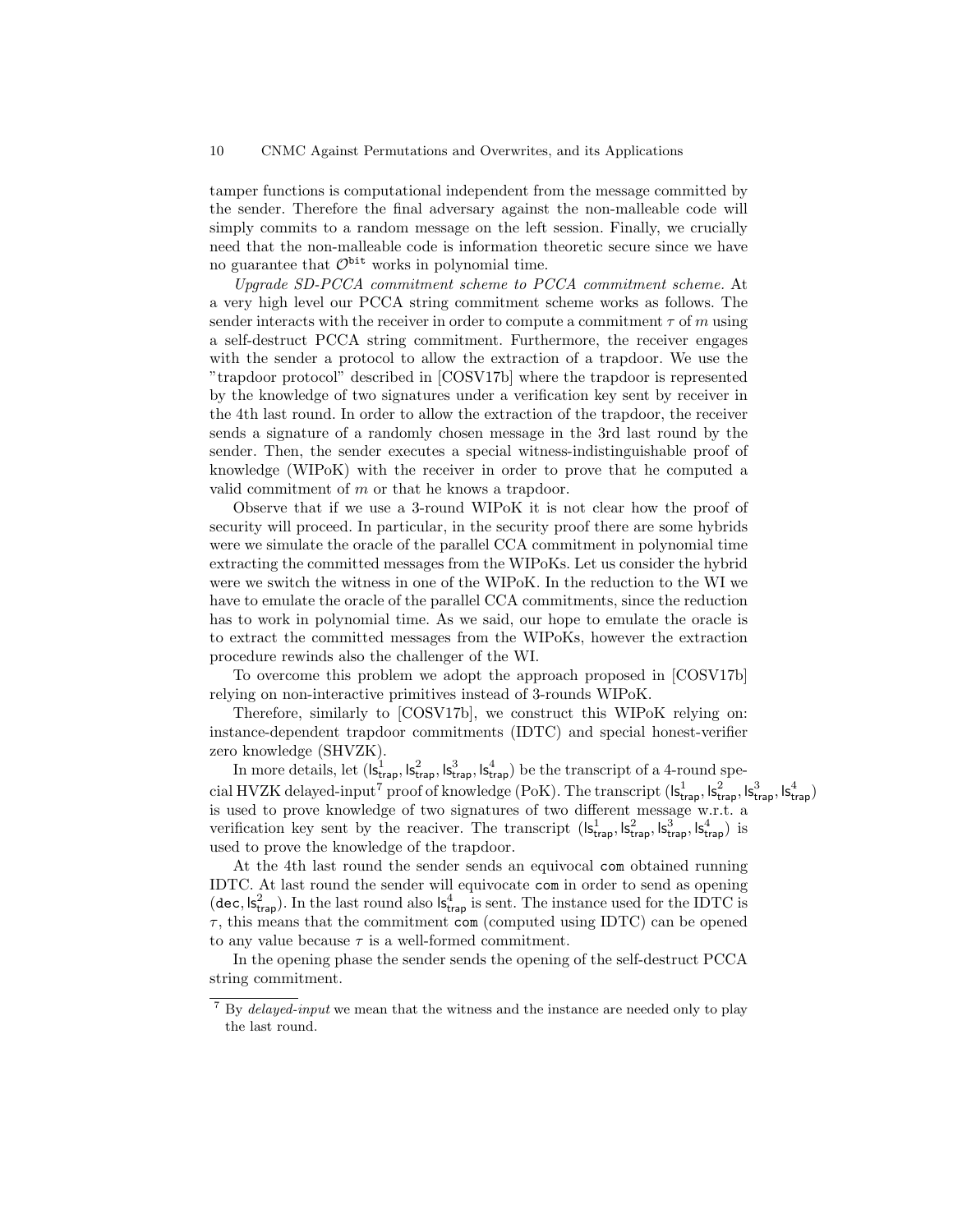Note that the first two rounds of the "trapdoor protocol" can be run with the last two rounds of the self-destruct commitment. Therefore the described construction has  $t+2$  rounds (where t is the number of rounds of the self-destruct PCCA string commitment).

Overview of the security proof. In the 1st experiment (the real game  $RG_0$ ) the sender commits to  $m_0$ . We observe that due to the security of the signature scheme we can demonstrate that in the real game  $A$  is committing to a wellformed commitments in all parallel right sessions with non-negligible probability. Symmetrically there is the experiment  $RG<sub>1</sub>$  where the sender commits to  $m<sub>1</sub>$  and  $A$  is committing to a well-formed commitment in all parallel right sessions. Then we consider a hybrid game  $\mathcal{H}_b^0$ , for  $b \in \{0,1\}$ , where the sender commits to  $m_b$ and the oracle is emulated extracting the committed values from the special WIPoK. Note that  $\mathcal{H}_{b}^{0}$  is distributed statistically close to  $RG_{b}$  until A receives the committed values, therefore we are ensured that we can extract the values committed in the right sessions. The 2nd hybrid game that we consider is  $\mathcal{H}_{b}^{1}$ in which we switch the witness used to compute the transcript of the special WIPoK in the left sessions (i.e. we are using the trapdoor that is extracted by rewinding  $A$  in the left session). Using techniques that are similar to the one showed in [COSV17b] we are able to demonstrate that also in  $\mathcal{H}_{b}^{1}$  we can extract the committed values in all parallel right sessions with non-negligible probability. Moreover, we can demonstrate that the distribution of the commitment values along with the view of A is indistinguishable between  $\mathcal{H}_b^0$  and  $\mathcal{H}_b^1$ , for  $b \in \{0,1\}$ . Indeed, both in  $\mathcal{H}_0^1$  and in  $\mathcal{H}_1^1$  we are guaranteed that  $\mathcal A$  is committing to a wellformed commitment in all parallel right sessions with non-negligible probability. Summing up, a detectable deviation from  $\mathcal{H}_0^1$  and  $\mathcal{H}_1^1$  implies a contradiction of the self-destruct PCCA security of the underlining commitment. Finally we observe that the extraction procedure of the signatures does not interfere with the reductions since in the parallel right sessions the commitment phase made by  $A$  ends in the third last round. This observation concludes the high-level overview of the security proof.

# 2 Preliminaries

We denote the security parameter by  $\lambda$  and use "||" as concatenation operator (i.e., if a and b are two strings then by  $a||b$  we denote the concatenation of a and b). We use the abbreviation ppt that stands for probabilistic polynomial time. We use  $poly(\cdot)$  to indicate a generic polynomial function and N to denote the set of positive integer.

A polynomial-time relation Rel (or polynomial relation, in short) is a subset of  $\{0,1\}^* \times \{0,1\}^*$  such that membership of  $(x, w)$  in Rel can be decided in time polynomial in |x|. For  $(x, w) \in \mathbb{R}$ el, we call x the *instance* and w a witness for x. For a polynomial-time relation Rel, we define the  $\mathcal{NP}$ -language  $L_{\text{Rel}}$  as  $L_{\text{Rel}} = \{x | \exists w : (x, w) \in \text{Rel}\}\.$ Analogously, unless otherwise specified, for an  $\mathcal{NP}$ language  $L$  we denote by  $\text{Rel}_L$  the corresponding polynomial-time relation (that is, Rel<sub>L</sub> is such that  $L = L_{\text{Rel}_L}$ ). We denote by  $\hat{L}$  the language that includes both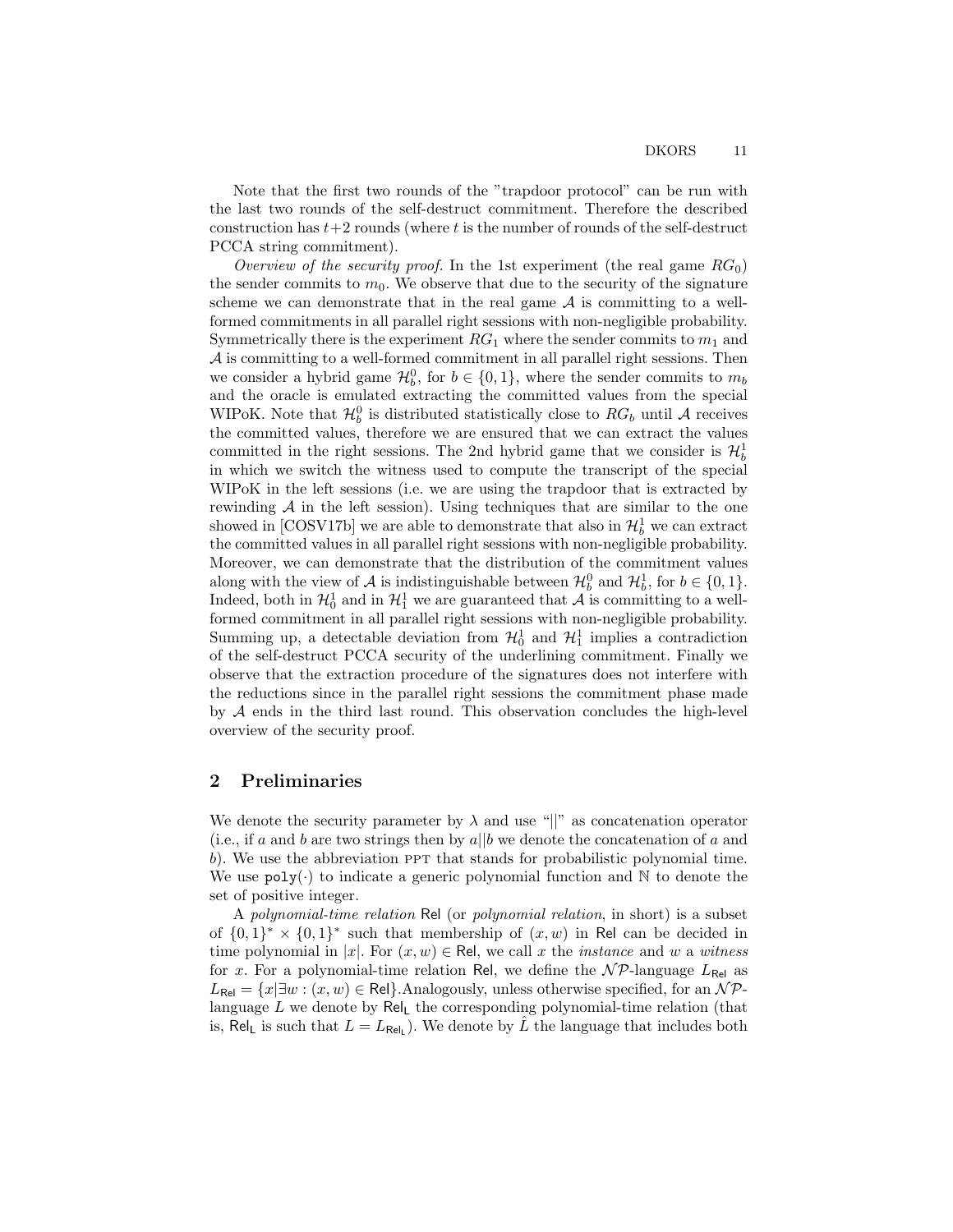L and all well formed instances that do not have a witness. Moreover we require that membership in  $\tilde{L}$  can be tested in polynomial time. We implicitly assume that a PPT algorithm that is supposed to receive an instance in  $\tilde{L}$  will abort immediately if the instance does not belong to  $\hat{L}$ . Let A and B be two interactive probabilistic algorithms. We denote by  $\langle A(\alpha), B(\beta)\rangle(\gamma)$  the distribution of B's output after running on private input  $\beta$  with A using private input  $\alpha$ , both running on common input  $\gamma$ . Typically, one of the two algorithms receives  $1^{\lambda}$  as input. A transcript of  $\langle A(\alpha), B(\beta) \rangle(\gamma)$  consists of the messages exchanged during an execution where A receives a private input  $\alpha$ , B receives a private input  $\beta$  and both A and B receive a common input  $\gamma$ . Moreover, we will refer to the *view* of A (resp. B) as the messages it received during the execution of  $\langle A(\alpha), B(\beta)\rangle(\gamma)$ , along with its randomness and its input. We say that a protocol  $(A, B)$  is public coin if B sends to A random bits only.

If Z is a set then  $Z \leftarrow Z$  will denote a random variable sampled uniformly from  $Z$ . We start with some standard definitions and lemmas about the statistical distance. Recall that if  $X$  and  $X'$  are random variables over the same set X then the *statistical distance between* X and X' is denoted by  $\Delta(X; X')$ , and defined as  $\Delta(X; X') = \frac{1}{2} \sum_{x \in \mathcal{X}} |Pr X = x - Pr X' = x|$ . If the variables X and X' are such that  $\Delta(X; X') \leq \epsilon$  then we say that X is  $\epsilon$ -close to X', and write  $X \approx_{\epsilon} X'$ . If  $\mathcal{E}, \mathcal{E}'$  are some events then by  $\Delta(X|\mathcal{E} ; X'|\mathcal{E}')$  we will denote the distance between variables  $\widetilde{X}$  and  $\widetilde{X}'$ , distributed according to the conditional distributions  $P_{X|\mathcal{E}}$  and  $P_{X'|\mathcal{E}'}$ .

If  $U_{\mathcal{X}}$  is the uniform distribution over  $\mathcal{X}$  then  $d(X|\mathcal{E}) := \Delta(X|\mathcal{E};U_{\mathcal{X}})$  is called statistical distance of  $X$  from uniform given the event  $\mathcal E$ . Moreover, if  $Y$ is independent from X then  $d(X|Y) := \Delta((X,Y); (U_X, Y))$  is called *statistical* distance of X from uniform given the variable Y. More generally, if  $\mathcal E$  is an event then  $d(X|Y,\mathcal{E}) := \Delta((X,Y)|\mathcal{E};(U_{\mathcal{X}},Y)|\mathcal{E})$ . It is easy to see that  $d(X|Y)$  is equal to the average  $\sum_{y} \Pr(Y = y) \cdot d(X|Y = y) = \mathbb{E}_y(d(X|Y = y)).$ 

**Definition 1** ((Average-) Min-Entropy). Let X have finite support  $\mathcal{X}$ . The min-entropy  $\mathbf{H}_{\infty}(X)$  of X is defined by

$$
\mathbf{H}_{\infty}(X) = -\log \max_{x \in \mathcal{X}} \Pr(X = x).
$$

For an event  $\mathcal E$ , the conditional min-entropy  $\mathbf H_{\infty}(X|\mathcal E)$  of X given  $\mathcal E$  is defined by

$$
\mathbf{H}_{\infty}(X|\mathcal{E}) = -\log \max_{x \in \mathcal{X}} \Pr(X = x|\mathcal{E}).
$$

For an event  $\mathcal E$  and a random variable Y with finite support  $\mathcal Y$ , the average min-entropy  $\mathbf{H}_{\infty}(X|Y,\mathcal{E})$  of X given Y and  $\mathcal E$  is defined by

$$
\widetilde{\mathbf{H}}_{\infty}(X|Y,\mathcal{E}) = -\log \mathbb{E}_y \max_{x \in \mathcal{X}} \Pr(X = x|Y = y, \mathcal{E}).
$$

Randomness extractors will be the workhorses of our non-malleable code constructions.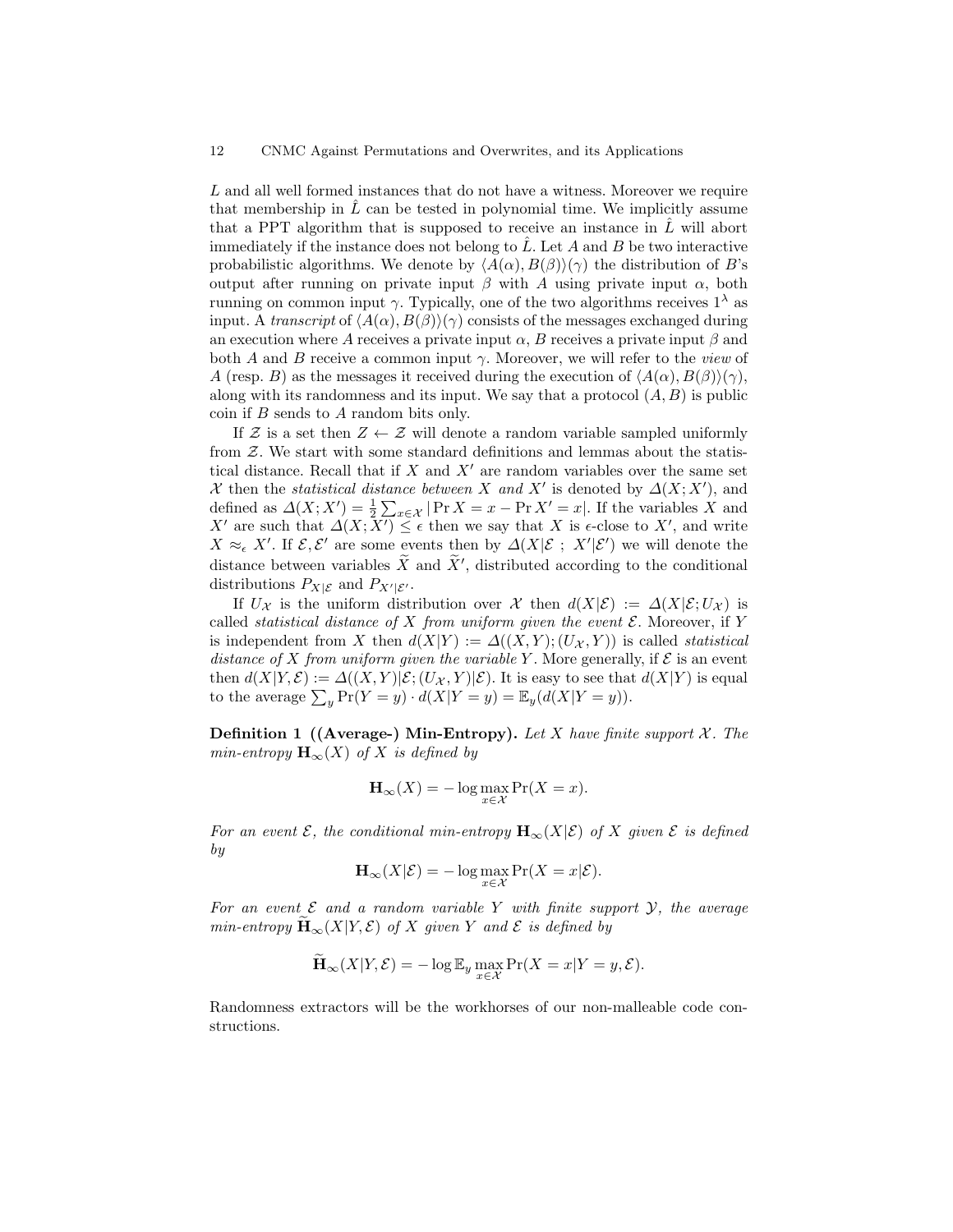**Definition 2 (Flexible Two-Source Extractors).** A function Ext :  $\mathcal{X}_1 \times$  $X_2 \rightarrow \mathcal{Z}$  is called a flexible  $(\epsilon, \delta)$ -two-source extractor, if it holds for all tuples  $((X_1,Y_1),(X_2,Y_2))$  for which  $(X_1,Y_1)$  is independent of  $(X_2,Y_2)$  and  $\widetilde{\mathbf{H}}_{\infty}(X_1|Y_1)+$  $\mathbf{H}_{\infty}(X_2|Y_2) \geq \log(|\mathcal{X}|) + \log(|\mathcal{Y}|) - \delta$  that

$$
d(\mathsf{Ext}(X_1, X_2)|Y_1, Y_2) \le \epsilon.
$$

A well known example of a flexible two-source extractor is the Hadamard extractor or inner-product-extractor.

Lemma 1 (Hadamard Extractor [ADL14]). The function  $\mathsf{Ext} : \mathbb{F}_q^n \times \mathbb{F}_q^n \to$  $\mathbb{F}_q$  given by  $\mathsf{Ext}(x, y) = \langle x, y \rangle$  is a flexible  $(\epsilon, \delta)$  extractor for  $\delta \leq (n-1) \log(q) - \delta$  $2\log(1/\epsilon)$ .

Lemma 2 (Entropy-preservation of inner-product for correlated dis**tributions).** Let X be random variable over  $\mathcal{X}^l$ , let C be random variable such that for every c we have  $\mathbf{H}_{\infty}(X|C = c) \geq l \cdot \log |\mathcal{X}| - d$ , where  $d < \log |\mathcal{X}|$ . Then for any non-zero  $v \in \mathcal{X}^l$ 

$$
\mathbf{H}_{\infty}(\langle X, v \rangle_{\mathcal{X}} \mid C = c) \ge \log |\mathcal{X}| - d
$$

for every c in  $\text{supp}(C)$ .

We will now assemble a few basic technical lemmata that we will need for our proofs.

Lemma 3 (Bayes' rule for statistical distance [DKO13]). Let  $(X, Y) \in$  $\mathcal{X} \times \mathcal{Y}$  be a random variables, such that  $d(X|Y) \leq \epsilon$ . Then for every  $x \in \mathcal{X}$  we have

$$
\Delta(Y|X=x ; Y) \le 2|\mathcal{X}|\epsilon.
$$

Also if A is a random event such that  $d(X|Y, A) \leq \epsilon$ , we have:

$$
\Delta(Y|X=x,\mathcal{A} ; Y|\mathcal{A}) \le 2|\mathcal{X}|\epsilon.
$$

**Lemma 4** ( $[DNO16]$ ). Let X, T be any arbitrarily correlated random variables and let  $\mathcal E$  be random event then

$$
\widetilde{\mathbf{H}}_{\infty}(X|T,\mathcal{E}) \ge \widetilde{\mathbf{H}}_{\infty}(X|T) - \log \frac{1}{\Pr(\mathcal{E})}.
$$

In the Appendix A the reader can find a series of standard definitions used in the rest of the paper.

#### 2.1 Commitment Schemes

We consider the standard definition of commitment scheme that it is possible to find in Appendix A.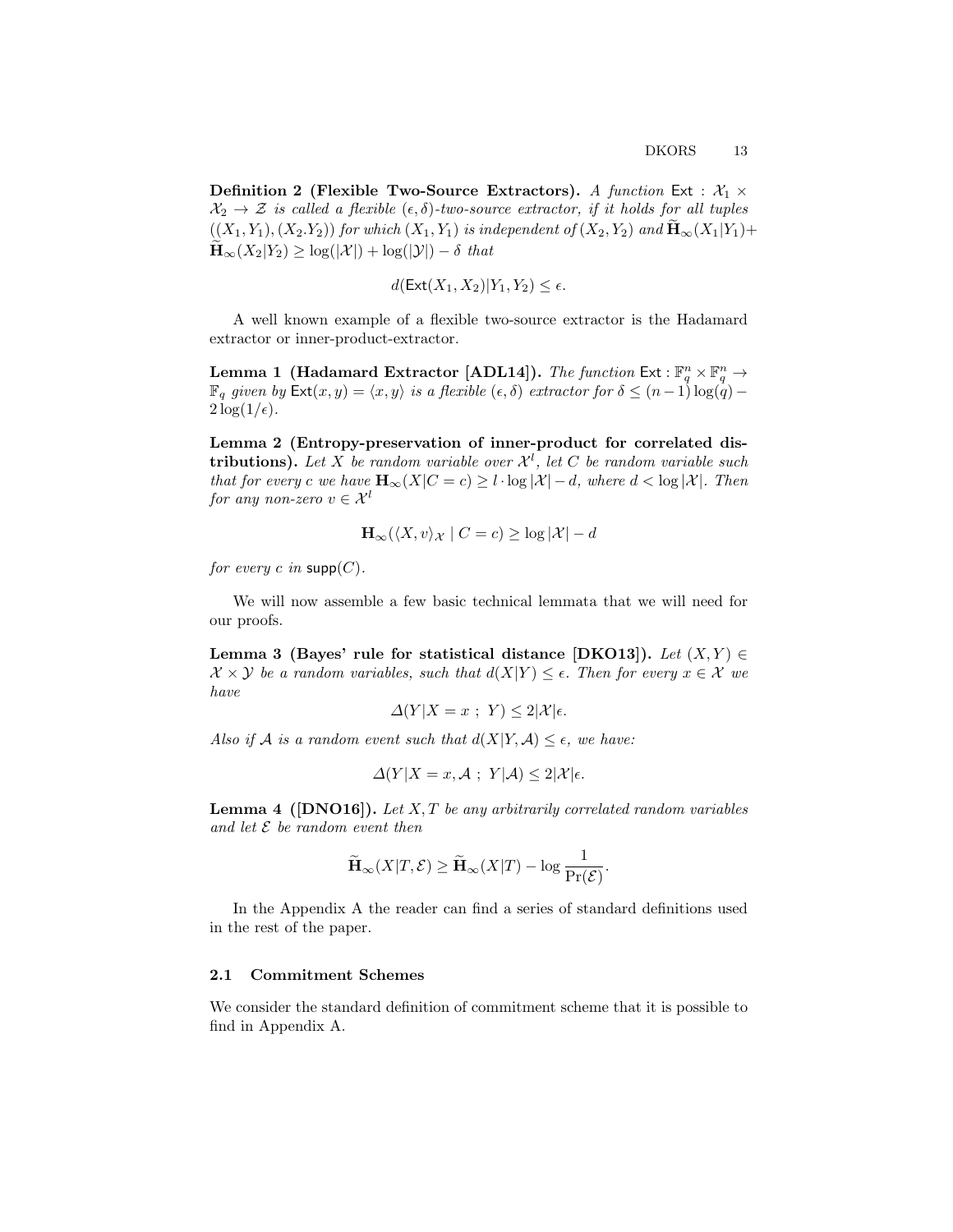Self-Destruct CCA Secure Commitment Schemes. Let  $\Pi = ($ Sen, Rec) be a commitment scheme. The self-destruct CCA-oracle  $\mathcal{O}^{\text{sdcca}}$  for  $\Pi = (\mathsf{Sen}, \mathsf{Rec})$ acts as follows in an interaction with an adversary  $A$ : it participates with  $A$  in polynomially many sessions of the commit phase of  $\Pi$  as an honest receiver. At the end of each session, if the session is valid, the oracle returns the unique value m committed in the interaction. The oracle outputs  $\perp$  and implements the self-destruct mode, (i.e. the oracle will respond with  $\perp$  for all subsequent commitment queries) if one of the following cases happen: 1) a session has multiple valid committed values<sup>8</sup>; 2) the commitment is invalid; 3) if the committed value m is equal to a special self-destruct symbol  $\bot$ .

More precisely, let us consider the following probabilistic experiment  $\mathsf{IND}_b^{\mathsf{sdcca}}( \varPi =$ (Sen, Rec),  $\lambda$ , z, A) Let Osdcca be the SD CCA-oracle for  $\Pi$ . The adversary has access to  $\mathcal{O}^{\text{sdcca}}$  during the entire course of the experiment. On input  $1^{\lambda}$ , and  $z \in \{0,1\}^*$  the adversary  $\mathcal{A}^{\mathcal{O}^{sdcc} }$  sends two strings  $m_0$  and  $m_1$  with  $|m_0| = |m_1|$ to the experiment. The experiment randomly selects a bit  $b \leftarrow \{0, 1\}$  and commits to  $m_b$  to  $\mathcal{A}^{\mathcal{O}^{sdcca}}$ . Note that if A queries the oracle with a commitment of  $m$  s.t.  $m \in \{m_0, m_1\}$  <sup>9</sup> then, the oracle returns the special symbol **same**. Finally  $A^{\mathcal{O}^{sdcca}}$  sends a bit y to the experiment. The output of the experiment is replaced by  $\perp$  if  $\mathcal{A}^{\mathcal{O}^{\text{sdcca}}}$  sends a commitment to  $\mathcal{O}^{\text{sdcca}}$  whose transcript is identical to the one computed on the left. Otherwise, the output of the experiment is  $y$ . Let  $\text{IND}_{b}^{\text{sdcca}}(H = (\text{Sen}, \text{Rec}), \lambda, z, \mathcal{A})$  denote the output of the experiment described above.

Definition 3 (Self-destruct CCA (SD-CCA) secure string commitment scheme). Let  $\Pi$ (Sen, Rec) be a commitment scheme and  $\mathcal{O}^{\text{sdcca}}$  be the selfdestruct CCA-oracle for  $\Pi_{\text{sdcca}}$ . We say that  $\Pi_{\text{sdcca}}$  is self-destruct CCA-secure (w.r.t. the committed-value oracle), if for every ppt-adversary A and all  $z \in$  ${0,1}^{\star}$  it holds that:

 $\{\mathtt{IND}_0^{\mathsf{sdcca}}(\varPi = (\mathsf{Sen}, \mathsf{Rec}), \lambda, z, \mathcal{A})\} \approx \{\mathtt{IND}_1^{\mathsf{sdcca}}(\varPi = (\mathsf{Sen}, \mathsf{Rec}), \lambda, z, \mathcal{A})\}$ 

Definition 4 (Self-destruct parallel CCA (SD-PCCA) secure string commitment scheme). The self-destruct parallel CCA oracle is defined like the self-destruct CCA-oracle, except that the adversary is restricted to a parallel query, i.e., the adversary can only send a single query that may contain multiple commitments sent in parallel. Let  $\text{IND}_{b}^{\text{sdpcca}}(II = (\text{Sen}, \text{Rec}), \lambda, z, \mathcal{A})$  define the output of the security game for self-destruct parallel CCA security. The formal definition is then analogous to the definition of SD-CCA security.

Note that any SD-CCA commitment scheme is also a SD-PCCA commitment scheme.

<sup>&</sup>lt;sup>8</sup> The statistical binding property guarantees that this happens with only negligible probability.

 $9\text{ As noted in [AGM+15], following [DDN91], this definition allows MIM to commit to$ the same value. It is easy to prevent MIM from committing the same value generically in case of string commitments: convert the scheme to tag based by appending the tag with v, and then sign the whole transcript using the tag.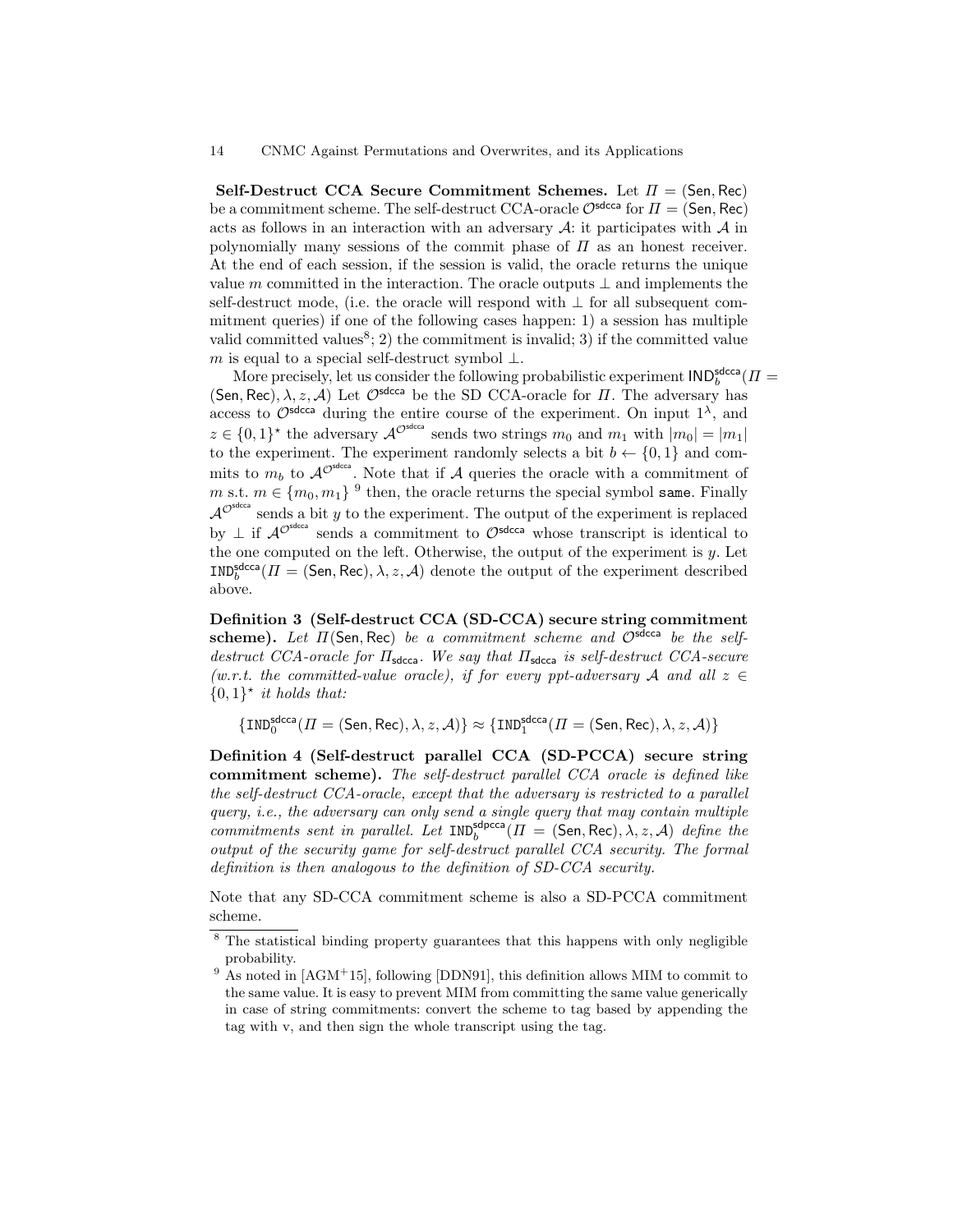#### DKORS 15

Definition 5 (Parallel CCA secure (PCCA) string commitment scheme[BFMR18, Kiy15]). The parallel CCA oracle is defined like self-destruct parallel CCAoracle, except that the oracle does not implement the self-destruct mode. In more details, when a commitment is not valid, or a session has multiple valid committed values the oracle returns  $\perp$ , and the committed messages (or the symbol same) in all the other cases. Let  $\text{IND}_{b}^{\text{sdpcca}}(H = (\text{Sen}, \text{Rec}), \lambda, z, \mathcal{A})$  define the output of the security game for parallel CCA security (PCCA). The formal definition is then analogous to the definition of SD-PCCA security.

In this paper we also consider a self-destruct (parallel) CCA secure bit commitment scheme that is defined as in Def. 3 ( 4), except that the message space is  $\{0, 1\}$  and the oracle never returns same.

In all the paper we denote by  $\delta$  a value associated with the right session (where the adversary A plays with the oracle) where  $\delta$  is the corresponding value in the left session. For example, the sender commits to  $v$  in the left session while A commits to  $\tilde{v}$  in the right session.

# 3 Definitions related to Non-Malleable Codes

Definition 6 (Coding Schemes). A coding scheme is a pair (Enc, Dec), where Enc :  $\mathcal{M} \to \mathcal{C}$  is a randomized function and Dec :  $\mathcal{C} \to \mathcal{M} \cup \{\perp\}$  is a deterministic function, such that it holds for all  $M \in \mathcal{M}$  that  $\mathsf{Dec}(\mathsf{Enc}(M)) = M$ .

Definition 7 (Two-State Code). A coding scheme (Enc, Dec) where the counterdomain of Enc has the form  $C = \{0,1\}^k \times \{0,1\}^k$  is called a two-state code.

Definition 8 (Paritied Two-State Code). Let (Enc, Dec) (where Enc :  $M \rightarrow$  $C = C_1 \times C_2 = \{0,1\}^k \times \{0,1\}^k$  be a two-state code. Now let  $\mathsf{Enc}^{par} : \mathcal{M} \to \mathcal{C}$ be a randomized function restricted to a condition that  $parity(\text{Enc}(m)_1) = 0$  and  $parity(\text{Enc}(m)_2) = 1$ , where parity is a function calculating the parity of number of ones in a given vector (i.e. parity(0101011) = 0 and parity(011111) = 1).

More formally, the procedure computing  $Enc^{par}(m)$  can be described as follows: we run in a loop the encoding procudure  $(c_1, c_2) \leftarrow \text{Enc}(m)$  until parity $(c_1)$  = 0 and parity $(c_2) = 1$ .

Similarily, let  $\text{Dec}^{par}: \mathcal{C} \to \mathcal{M} \cup \{\perp\}$  be defined as follows: for  $c = (c_1, c_2) \in$ C, if parity $(c_1) \neq 0$  or parity $(c_2) \neq 1$  then  $\mathsf{Dec}^{par}(c) := \bot$ , otherwise  $\mathsf{Dec}^{par}(c) :=$  $Dec(c).$ 

Now, the coding scheme  $(Enc<sup>par</sup>, Dec<sup>par</sup>)$  is called a paritied two-state code.

We will now define the continuous tampering experiment. Our definition is a weaker version of [JW15]: instead of Super Strong Tampering experiment we will use the standard tamper experiment from [DPW10].

Definition 9 ((Continuous-) Tampering Experiment). We will define continuous non-persistent self-destruct non-malleable codes using [AKO17] experiment, which is equivalent to original [DPW10] experiment. Fix a coding scheme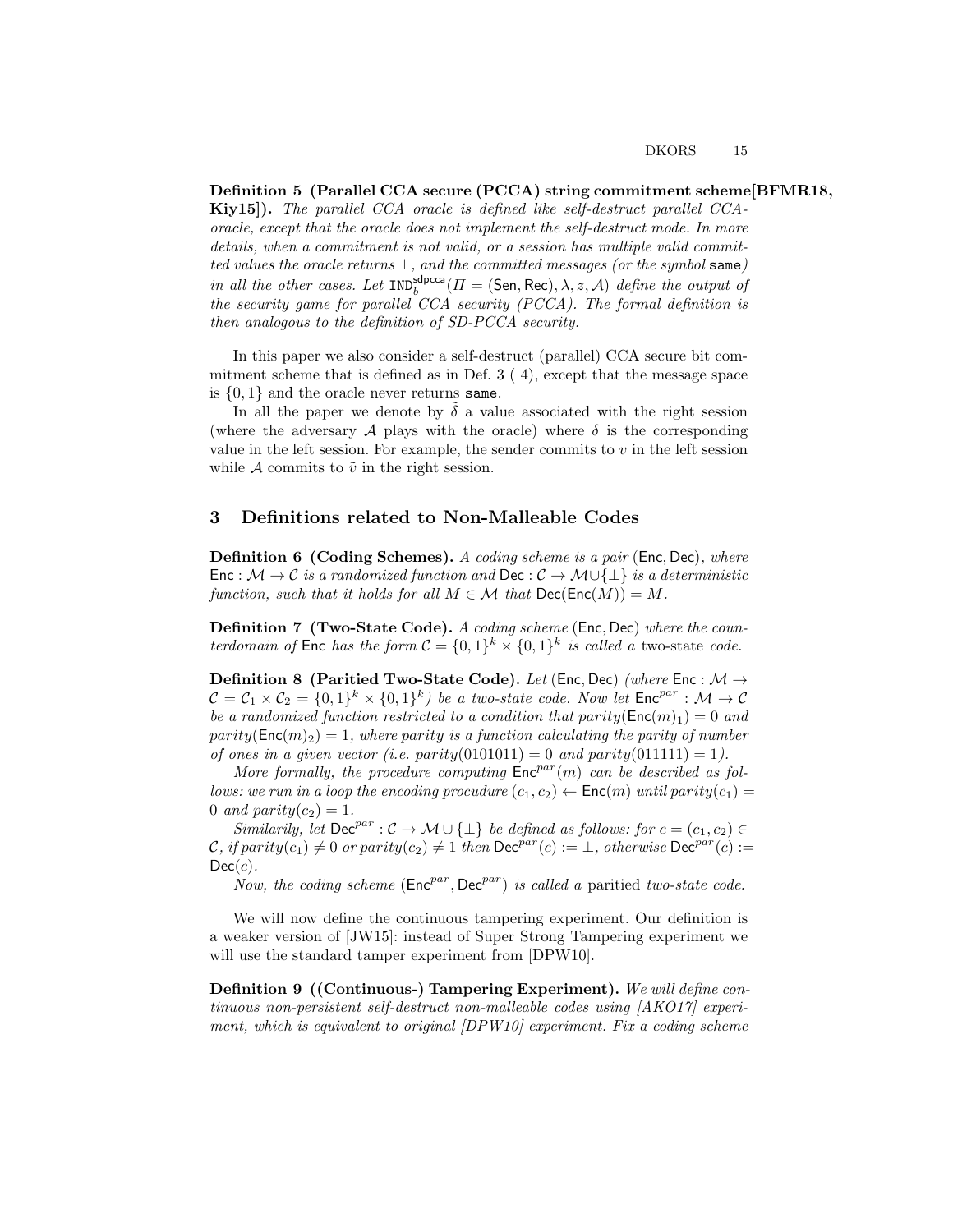(Enc, Dec) with message space M and codeword space C. Also fix a family of functions  $\mathcal{F}: \mathcal{C} \to \mathcal{C}$ . Let  $\mathcal{D} = \{ \mathcal{D}_C^f \}_{f \in \mathcal{F}, C \in \mathcal{C}}$  be some family of distributions panelions  $\mathcal{F} : \mathcal{C} \to \mathcal{C}$ . Let  $\mathcal{D} = \{ \mathcal{P}_{C} f \in \mathcal{F}, C \in \mathcal{C} \}$  be some jumily by assistantly over  $\{0,1\}$ , indexed by tampering function f and a codeword C. We will first define the tampering oracle  $\mathsf{Tame}^{\mathsf{state}}(f)$ , for which initially state = alive. For a tampering function  $f \in \mathcal{F}$  and a codeword  $C \in \mathcal{C}$  define the tampering oracle by

 $\mathsf{Tamper}_{C,\mathcal{D}}^{\mathsf{state}}(f):$ If state = dead output  $\bot$  $C' \leftarrow f(C)$ If  $\mathsf{Dec}(C') = \mathsf{Dec}(C)$  and  $\mathcal{D}_C^f = 0$  output same  $M' \leftarrow \mathsf{Dec}(C')$ If  $M' = \bot$  set state  $\leftarrow$  dead and output  $\bot$ Otherwise output C'

Fix a tampering adversary A and a codeword  $C \in \mathcal{C}$ . We define the continuous tampering experiment  $CT_{C,D}(\mathcal{A})$  by

 $CT_{C,\mathcal{D}}(\mathcal{A}):$ state  $\leftarrow$  alive  $v \leftarrow \mathcal{A}^{\mathsf{Tamper}^{\mathsf{state}}_{C,\mathcal{D}}(\cdot)}$ Output v

**Definition 10.** Let (Enc, Dec) be a coding scheme and CT be its corresponding continuous tampering experiment for a class  $\mathcal F$  of tampering functions. We say that (Enc, Dec) is an  $\epsilon$ -secure continuously non-malleable code against F, if there exists a family of distributions  $\mathcal{D} = \{ \mathcal{D}_C^f \}_{f \in \mathcal{F}, C \in \mathcal{C}}$  over  $\{0,1\}$  such that for all tampering adversaries A and all pairs of messages  $M_0, M_1 \in \mathcal{M}$  that

$$
\mathsf{CT}_{C_0,\mathcal{D}}(\mathcal{A})\approx_{\epsilon}\mathsf{CT}_{C_1,\mathcal{D}}(\mathcal{A}),
$$

where  $C_0 \leftarrow \text{Enc}(M_0)$  and  $C_1 \leftarrow \text{Enc}(M_1)$ .

# 4 Continuous Non-Malleable Code against Permutations-With-Overwrites

In this section we define a coding scheme ( $\mathsf{Enc}_c$ ,  $\mathsf{Dec}_c$ ) and prove it is a continuous non-malleable code against a class PermOver of permutations-with-overwrites (the actual definition will follow).

#### 4.1 Coding scheme

Let  $\mathcal{M} = \{0,1\}^n$  and  $\mathcal{C} = \mathcal{C}_1 \times \cdots \times \mathcal{C}_N$ , where each  $\mathcal{C}_i = \{0,1\}^{k_1} \times \{0,1\}^{k_1}$ . Let also ( $Enc_2, Dec_2$ ) denote a two-state code (actually we need a two-state strong non-malleable code here, however the specific instantiation will be given later)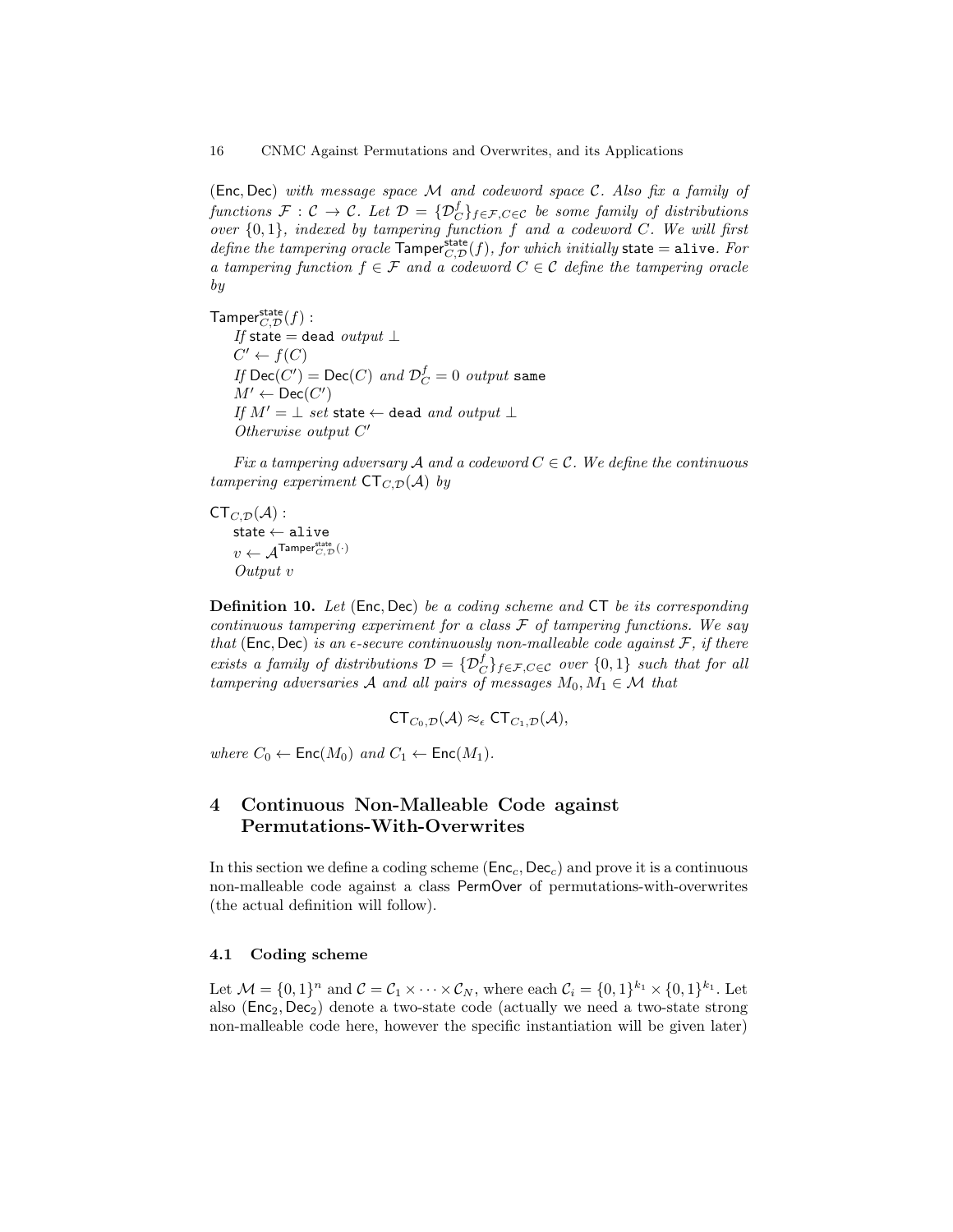and  $h_N$  denote a  $\lfloor N/3 \rfloor$ -out-of-N secret sharing scheme (again, the specific instantiation will be given later). Now we are ready to introduce the (randomized) function (procedure)  $\mathsf{Enc}_c : \mathcal{M} \to \mathcal{C}$ :

For  $m \in \mathcal{M}$  and a random  $r \in \{0,1\}^n$ , let  $(d_1, \ldots, d_N) \leftarrow h_N(m||r)$  where  $(d_1, \ldots, d_N) \in (\{0,1\}^{k_2})^N$  are shares for  $(m||r)$ . Now, for each  $d_i$  let  $(L_i, R_i) \leftarrow$  $\mathsf{Enc}^{par}_2(d_i || i).$ 

Finally, we state  $c_i \leftarrow (L_i, R_i)$  and  $\mathsf{Enc}_s(m)$  outputs  $(c_1, \ldots, c_N)$ .

The definition of  $\text{Dec}_c$  is simple and straightforward (forced by the definition of a coding scheme).

*Remark 1.* The above construction is not tight for a given message length  $n$ since it also depends on the choice of parameters  $(N, k_1, k_2)$  and the specific definitions of both: the two-state code ( $Enc_2, Dec_2$ ) and the secret sharing scheme  $h_N$ . However, before we pick adequate parameters and schemes, we need one definition more:

**Definition 11.** We call a two-split code ( $Enc_2, Dec_2$ )  $\epsilon$ -admissible if the scheme  $(\textsf{Enc}^{par}_{2}, \textsf{Dec}^{par}_{2})$  fulfills the following requirements:

- 1. [Canonical encoding procedure:]  $\mathsf{Enc}^{par}_2(m)$  is uniform in  $\{c : \mathsf{Dec}^{par}_2(c) = m\}$ .
- 2. [Detection of close to bijective tampering:] For any message m, if  $\overline{\mathsf{Enc}^{par}_2}(m)$  =  $(X, Y)$  then for any functions  $f, g: \{0, 1\}^{k_1} \to \{0, 1\}^{k_1}$  such that  $\mathbf{H}_{\infty}(f(X)), \mathbf{H}_{\infty}(g(Y)) \ge$  $2/3 \cdot k_1 - 1$  and (for any x or y)  $f(x) \neq x$  or  $g(y) \neq y$  it holds:

$$
\Pr(\mathsf{Dec}_2^{par}(f(X), g(Y)) = \bot) \ge 1 - \epsilon.
$$

3. [Detection of complete overwrite of one part:] For any constant  $c \in \{0,1\}^{k_1}$ , and any uniform  $X, Y \in \{0,1\}^{k_1}$ , such that parity of X is 0 and parity of Y is 1 we get,

$$
\Pr(\mathsf{Dec}_2(X, c) = \bot) \ge 1 - \epsilon,
$$
  

$$
\Pr(\mathsf{Dec}_2(c, Y) = \bot) \ge 1 - \epsilon
$$

4. [Leakage resilient storage:] For any message m, if  $\mathsf{Enc}_2^{par}(m) = (X, Y)$  then for any functions  $f, g: \{0,1\}^{k_1} \to \{0,1\}^{k_1}$  such that  $\widetilde{H}_{\infty}(X|f(X)) \geq 1/3 \cdot k_1$ and  $\mathbf{H}_{\infty}(Y | f(Y)) \geq 1/3 \cdot k_1$  we get

$$
\Delta\left[\left(f(X), Y\right); \left(f(U_0), U_1\right)\right] \le \epsilon ,
$$
  

$$
\Delta\left[\left(X, g(Y)\right); \left(U_0, g(U_1)\right)\right] \le \epsilon ,
$$

where  $U_0, U_1$  are independent uniformly distributed over  $\{0,1\}^{k_1}$ , such that parity of  $U_i$  is equal i.

An instantiation of the above definition for an appropriate  $\epsilon_c$  is described in the Appendix B. Through the rest of the paper we always refer to this specific two-state code and the specific error probability when notation ( $Enc_2, Dec_2$ ) and  $\epsilon_c$  is used.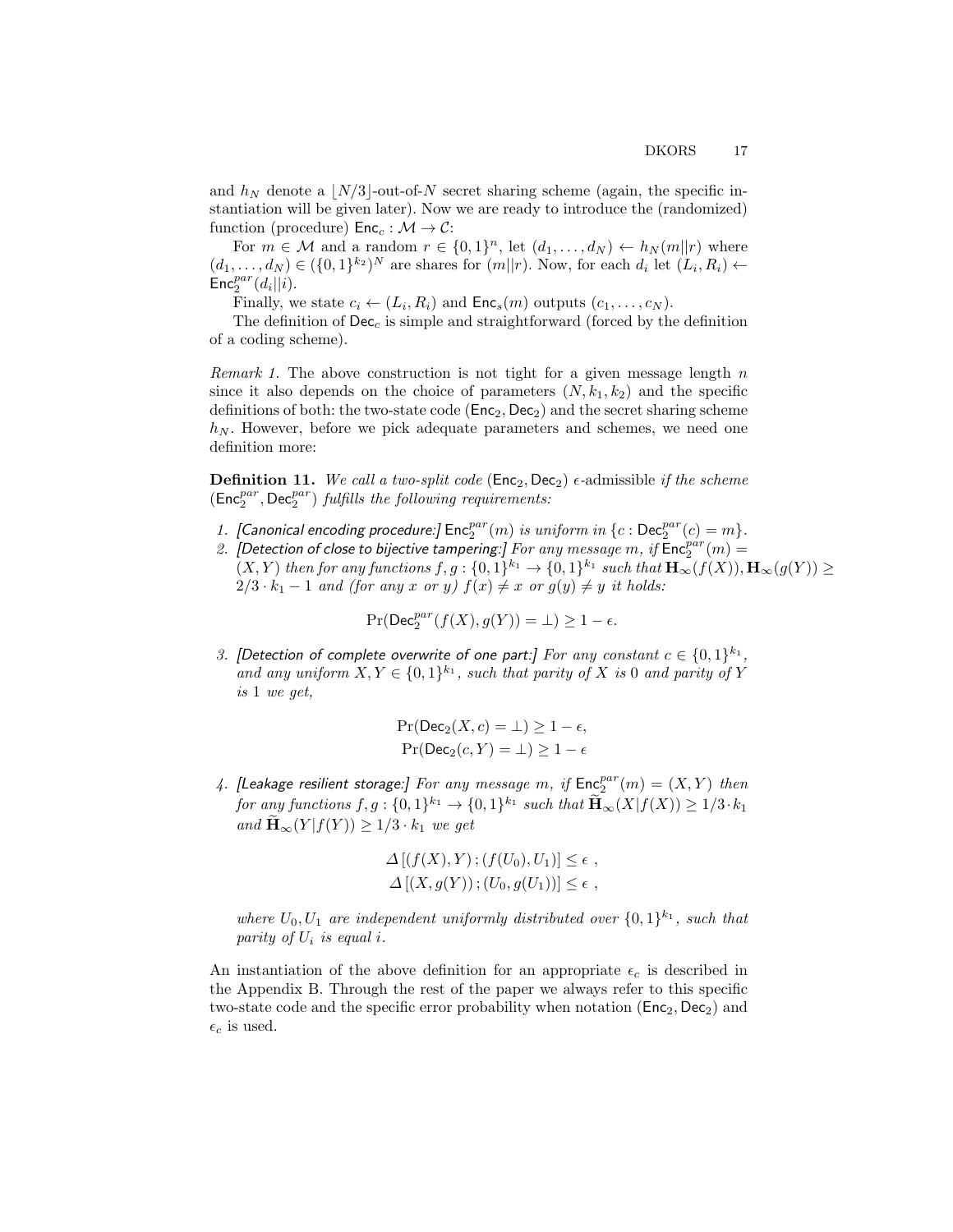#### 4.2 Definition of the class of tampering functions

Here we define the class PermOver of tampering functions. Through this paper functions from this class PermOver are called permutations-with-overwrites.

Let us consider a set  $\{0,1\}^q$  of vectors of q bits (q-vectors, for short). Now, let denote  $\Pi_q$  the class of permutations of bits of q-vectors. Denote also  $O_q$  the class of functions  $f: \{0,1\}^q \to \{0,1\}^q$ , such that:

for all *i*, either  $f(x)_i = x_i$  or  $f(x)_i = b_i$  for a fixed  $b_i$ .

Loosly speaking: any function from  $O_q$ , independently for each bit, either leaves it unchanged or sets it into a fixed value (i.e. overwrites it).

Now we simply define the class PermOver<sub>q</sub> =  $O_q \circ \Pi_q$ . For our application we will equate  $C = (\{0,1\}^{k_1} \times \{0,1\}^{k_1})^N$  with  $\{0,1\}^{2k_1N}$  and consider PermOver = PermOver<sub>2k1</sub>N as a tampering class for  $C$ .

The above description of course finishes the definition of our class of tampering functions, however we want a few further related definitions.

*Related definitions.* Let us fix a tampering function  $t \in$  PermOver. As mentioned above we will think of t as a function from  $C_1 \times \cdots \times C_N$  to  $C_1 \times \cdots \times C_N$ . Now, for each  $i \in \{1, \ldots, N\}$  we say that t either leaves or overwrites or modifies the i-th block. These phrases stand for the following:

If  $t(c)_i = c_i$  then t leaves the *i*-th block. If  $t(c)_i = a$  for some a independent of c then t overwrites the  $i$ -th block. Finally, if none of the previous occurs, then we say that  $t$  modifies the  $i$ -th block.

If t overwrites *i*-th block, two cases are possible. Either  $c_i$  is independent of  $f(c)$  or some bits of  $c_i$  are moved to some modified blocks. In the first case we say that  $t$  strong-overwrites  $i$ -th block and in the second case, it weak-overwrites.

Touched blocks are blocks either modified or weak-overwritten. In that case we say that t touches these blocks.

For a function  $t \in \text{PermOver}$  and a codeword  $c \in \mathcal{C}$  we denote  $touch(t, c)$  the set of all touched blocks and its indices, more formally:  $touch(t, c) = \{(c_i, i) | t \text{ touches } c_i\}.$ 

*Example.* The above definitions may look a little bit obscure at first sight, so  $$ to make things clearer – we give an example.

Let  $N = 4$  and each  $C_i = \{0, 1\}^6$ . Now let us consider:

$$
\begin{aligned} &t\Big((b^1_1,b^1_2,b^1_3,b^1_4,b^1_5,b^1_6),(b^2_1,b^2_2,b^2_3,b^2_4,b^2_5,b^2_6),(b^3_1,b^3_2,b^3_3,b^3_4,b^3_5,b^3_6),(b^4_1,b^4_2,b^4_3,b^4_4,b^4_5,b^4_6)\Big)=\\ &\Big((0,0,0,1,1,1),(b^2_1,b^2_2,b^2_3,b^2_4,b^2_5,b^2_6),(0,1,0,1,0,1),(0,b^1_5,b^4_4,1,b^4_2,b^1_1)\Big). \end{aligned}
$$

Obviously  $t \in \text{PermOver}$  and we have that: t leaves the second block, overwrites the first and the 3-rd block and modifies the 4-th block. The first block is weak-overwritten (because the 5-th block gets one bit from the first block) and the 3-rd block is strongly overwritten. Function  $t$  touches the blocks of the indices 1 and 4 so, for exemplary

$$
c = ((0, 0, 1, 1, 0, 0), (0, 0, 1, 1, 1, 1), (1, 1, 1, 1, 0, 0), (1, 0, 0, 0, 0, 1)),
$$

we have:

$$
touch(t, c) = \{ \big( (0, 0, 1, 1, 0, 0), 1), \big( (1, 0, 0, 0, 0, 1), 4 \big) \}.
$$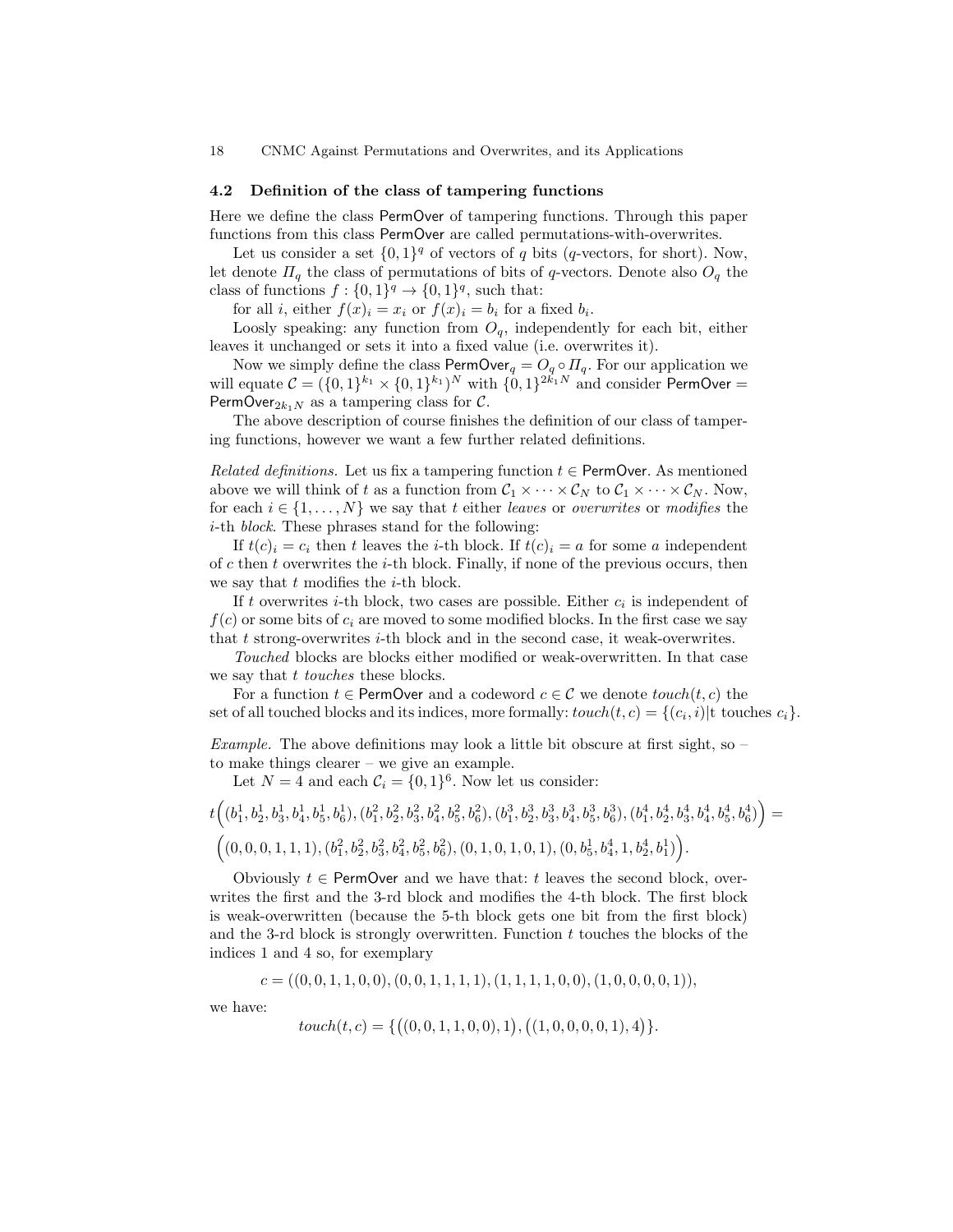#### 4.3 Statement and Proof

The main statements for the whole Section 4 are the following:

**Theorem 1.** The coding scheme ( $\text{Enc}_c, \text{Dec}_c$ ) is an  $(\alpha + 2\epsilon_c)^{\lfloor N/3 \rfloor}$ -secure continuous non-malleable code against PermOver for  $\alpha = (0.5)^{\frac{1}{8 \cdot k_1}}$ .

**Corollary 1.** Instantiation for the above code with  $(N, k_2, k_1) = (6\lceil n^{2/3} \rceil, \lceil n^{1/3} \rceil, c\lceil n^{1/3} \rceil \log \lceil n^{1/3} \rceil)$ , with  $(Enc_2, Dec_2) = (Enc_{Li}, Dec_{Li})$  (see Appendix B) and  $h_N = RS_N$  (see Appendix C) gives us a continuous non-malleable code against PermOver such that:

- the code rate is  $O(\log n)$ , and
- the error rate is  $O(2^{-O(n^{1/3})}).$

*Proof.* The message length is n and the codeword length is  $N \cdot 2 \cdot k_1 \approx$  $6n^{2/3} \cdot 2 \cdot cn^{1/3} \frac{1}{3} \log n = 4cn \log n$ , so the code rate is approximately  $4c \log n =$  $O(\log n)$ . (Remark: c is a constant from Enc<sub>Li</sub> rate.) The error rate is:

$$
(\alpha+2\epsilon_c)^{\lfloor N/3\rfloor}=((0.5)^{\frac{1}{8\cdot k_1}}+2\epsilon_c)^{\lfloor N/3\rfloor}\leq (2^{-O\left(\frac{1}{n^{1/3}\log n}\right)}+2^{-O(n)})^{n^{2/3}+1}=2^{-O(n^{1/3})}.
$$

Before the actual proof of Theorem 1 we want to introduce a slightly modified version of continuous tampering experiment for  $(Enc<sub>c</sub>, Dec<sub>c</sub>)$  and PermOver and a definition of a specific type of distribution that we call block-wise distribution.

The described below experiment is obviously stronger (from adversary's point of view) then the original one so it is sufficient to prove that our coding scheme is secure against PermOver for the modified experiment:

Definition 12 ((Modified) Continuous Tampering Experiment). Let us consider a tampering oracle  $\textsf{ModTamp}^{\textsf{state}}_C(t)$ , for which initially state = alive. For a tampering function  $t \in$  PermOver and a codeword  $C \in \mathcal{C}$  define the tampering oracle by

 $\mathsf{ModTamp}^{\mathsf{state}}_C(t)$  : If state = dead  $output \perp$  $C' \leftarrow t(C)$ If  $\mathsf{Dec}_c(C') = \mathsf{Dec}_c(C)$  output  $(\mathsf{same}, touch(t, c))$  $M' \leftarrow \mathsf{Dec}_c(C')$ If  $M' = \bot$  set state  $\leftarrow$  dead and output  $\bot$ Otherwise output C'

Fix a tampering adversary A and a codeword  $C \in \mathcal{C}$ . We define the (modified) continuous tampering experiment  $MCT_C(\mathcal{A})$  by

 $MCT_C(\mathcal{A})$ : state ← alive  $v \leftarrow \mathcal{A}^{\textsf{ModTamp}^{\textsf{state}}_C(\cdot)}$ Output v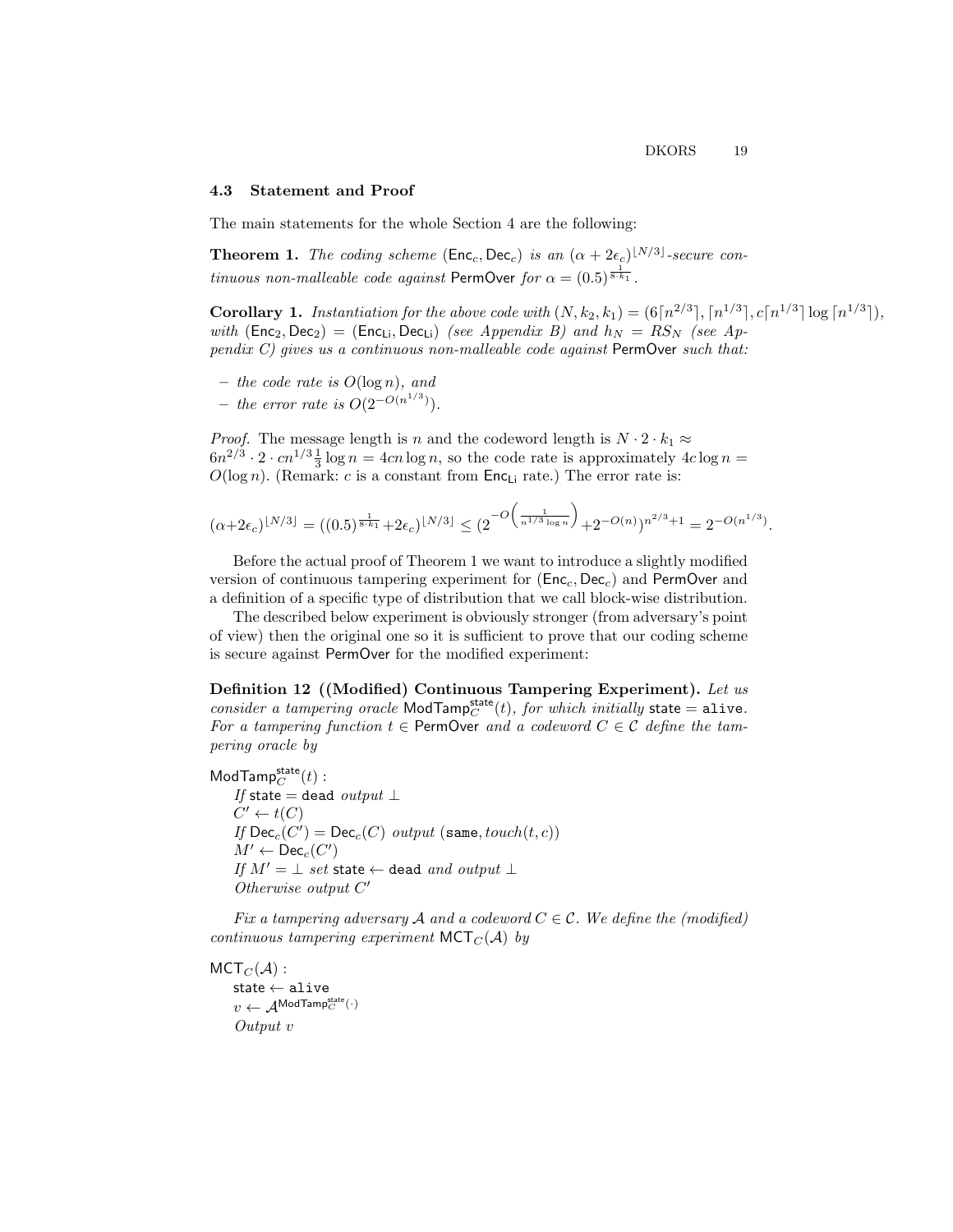Remark 2. The main difference of the above experiment and the original one is the output of the oracle when  $\mathsf{Dec}_c(C') = \mathsf{Dec}_c(C)$ . In this case in our definition we give the adversary additionally all touched blocks.

**Definition 13 (Block-wise Distribution).** For  $C = C_1 \times ... \times C_N$  the distribution D over C is a block-wise distribution if (informally speaking) each block  $C_i$  is either fixed or uniform and independent of the other blocks.

Formally, we say that D is a block-wise distribution if there exists a set of indices  $I \subset [1, 2, \ldots, N]$  such that for all  $i \in I$  there exists  $c_i \in C_i$  such that:

 $P_D(\mathcal{C}_i = c_i) = 1$ , and

the conditional distribution  $(D|\mathcal{C}_i = c_i \text{ for all } i)$  is uniform.

Remark 3. If  $|I| = l$  in the above definition, then we will sometimes say that D has l constant blocks or that the adversary knows l blocks.

Proof skeleton for Theorem 1. Our key observation is that after each oracle call in the tampering experiment, the distribution of the codewords (from the perspective of the adversary) is almost always block-wise. Moreover, to increase the number of known (constant) blocks, the adversary must take a risk of receiving  $\perp$ . This idea is expressed in the following Lemma 5. Notice, that from basic properties of secret sharing schemes, the tampering experiment is independent from the message m while the number of known blocks is smaller then  $|N/3|$ . So, the only way for the adversary to distinguish between two different messages is to learn at least  $\lfloor N/3 \rfloor$  blocks. However (from Lemma 5) this happens with probability at most  $(\alpha + 2\epsilon_c)^{\lfloor N/3 \rfloor}$  (for  $\alpha = (0.5)^{\frac{1}{8 \cdot k_1}}$ ) so this observation finishes the proof for Theorem 1.  $\Box$ 

Before the statement of the key Lemma 5, we need one definition more:

**Definition 14.** For a block-wise distribution D and a tampering function  $t \in$ PermOver we say that t freshly-touches the i-th block if t touches this block and this block is not known in context of D.

**Lemma 5.** Let  $\alpha = (0.5)^{\frac{1}{8 \cdot k_1}}$ , let  $l_1, l_2 \in \mathbb{N}$  such that  $l_1 + l_2 < \lfloor N/3 \rfloor$ , and let D be a block-wise distribution over C with  $l_1$  constant blocks and let  $t \in$  PermOver be a tampering function freshly-touching  $l_2$  blocks. Then, with probability at least  $(1-(\alpha+2\epsilon_c)^{l_2})$  a call ModTamp $_c^{\text{state}}(t)$  will return  $\perp$ . Moreover – with probability at least  $(1-2^{-n})$  – the distribution D conditioned on the answer from the oracle will be block-wise with  $l_1 + l_2$  constant blocks.

Proof. The proof for the first part of the statement is moved to the Lemma 6. (Notice that in that lemma we do not consider distributions with constant blocks and the concept of freshly-touched blocked, but we only work with uniform distribution of  $C$ . However this is not a real limitation since we can easily translate a tampering function  $t \in$  PermOver into an equivalent function  $t' \in$  PermOver that is independent from known blocks and we can just restrict the domain to not known blocks.)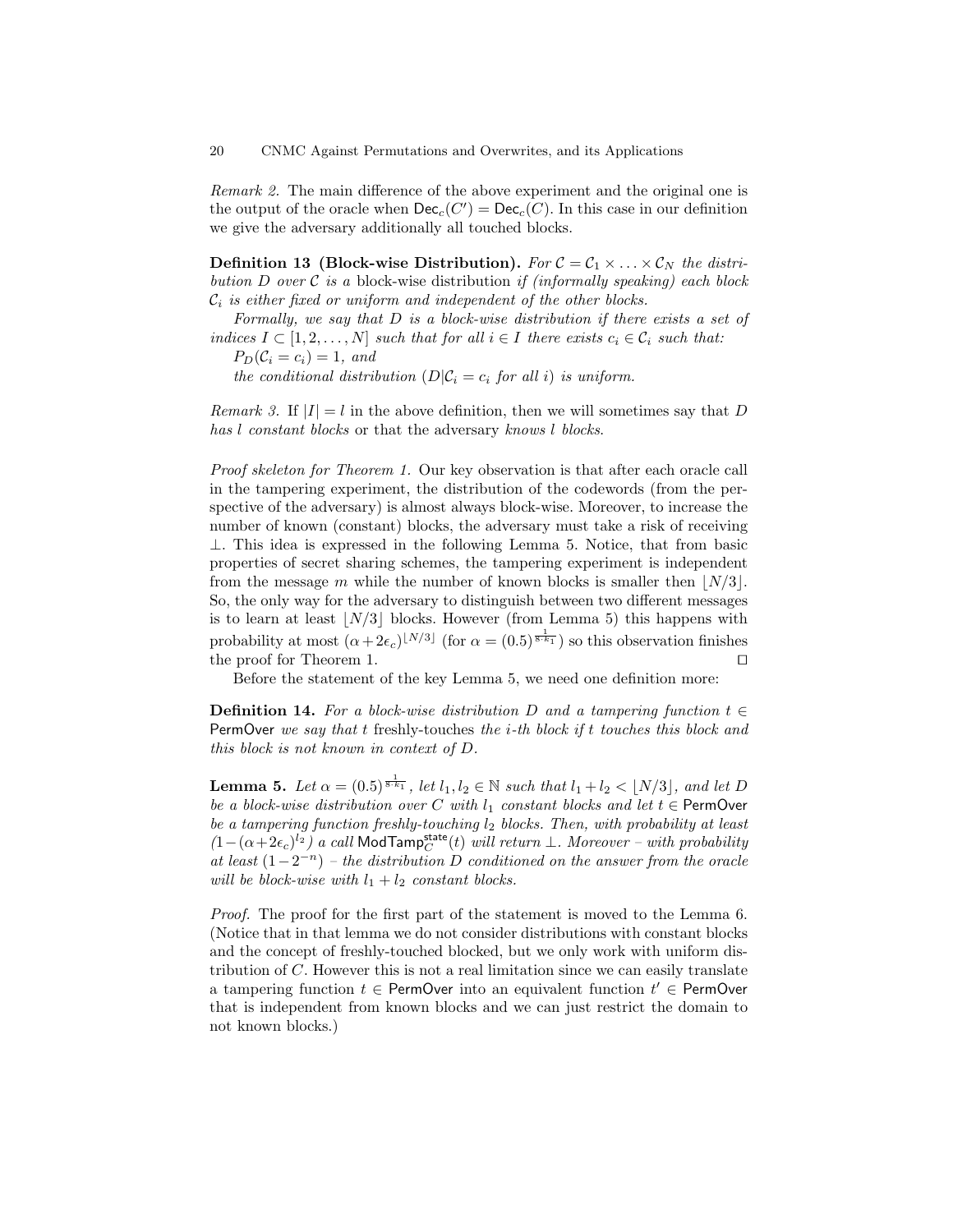To prove the second part we will consider three cases (dependent on the properties of the tampering function  $t$ :

case 1: t overwrites at least one block and leaves at least one block. In this case we claim that the adversary gets  $\perp$  with probability at least  $(1-2^{-n})$ . Here is the argument:

The total number of either overwritten or left blocks is at least  $\frac{2}{3}N$ . It means that at least one type of these blocks is a set of size at least  $\lfloor N/3 \rfloor$ . Without loss of generality we can assume that the number of left blocks is at least  $\lfloor N/3 \rfloor$ . This means that (from properties of secret sharing), if the adversary does not get  $\perp$ , all other blocks must be consistent with the shared value  $(m||r)$ . However for the adversary the value of  $r \in \{0,1\}^n$  is completely random so the probability of setting a proper value for a single overwritten block is exactly  $2^{-n}$ .

*case 2: t does not overwrite any block*. In this case most (at least  $\frac{2}{3}N$ ) of blocks are left. So, if the adversary does not receive bottom then (from properties of secret sharing) she receives same so she learns all  $l_2$  freshly modified blocks and the new distribution of the codeword is as described.

*case 3: t does not leave any block*. In this case most (at least  $\frac{2}{3}N$ ) of blocks are overwritten. If the adversary does not receive bottom she will simply learn all  $l_2$ not overwritten blocks and nothing more. The new distribution of the codeword is obviously as described.

#### 4.4 Technical lemmata

The main result for this section is the following lemma:

**Lemma 6.** Let  $t \in$  PermOver touch l blocks. Then, for a random encoding  $C \in \mathcal{C}$ of any fixed message m, the probability that the oracle  $\textsf{ModTamp}^{\textsf{alive}}_C(t)$  will not return  $\perp$  is at most  $\alpha^{\max\{1,l\}} + 2\epsilon_c$ , for  $\alpha = (0.5)^{\frac{1}{8 \cdot k_1}}$ .

Before the proof, we need a bunch of auxiliary technical lemmata and definitions:

**Lemma 7.** If X is uniform over  $\{0,1\}^{k_1}$ , such that parity of X is fixed to 0 (or 1), and  $h \in$  PermOver is such that given  $h(X)$  at least one bit of X is unknown then, parity of  $h(X)$  is unknown (i.e. is uniform).

Proof of above is trivial and we omit it.

**Lemma 8 (Single Block Attack).** For any fixed c let  $\mathsf{Enc}^{par}_2(c) = (X, Y)$ . For any deterministic function  $h \in \text{PermOver}_{2k_1}$  if  $h \not\equiv id$  and  $h \not\equiv const.$  following is true

$$
\Pr(\mathsf{Dec}_2(h(X, Y)) \neq \bot) \leq 0.5 + \epsilon_c.
$$

Proof of above can be found in Appendix D.

For the next lemmata and definitions we carry assumption of Lemma 6:

Symbol t stands for the tamepering function from PermOver and  $(C_1, ..., C_N)$ stands for the  $N$  blocks of the encoding of  $m$ . Also let  $C'_1, ..., C'_N$  denote the values of these blocks after  $t$  is applied.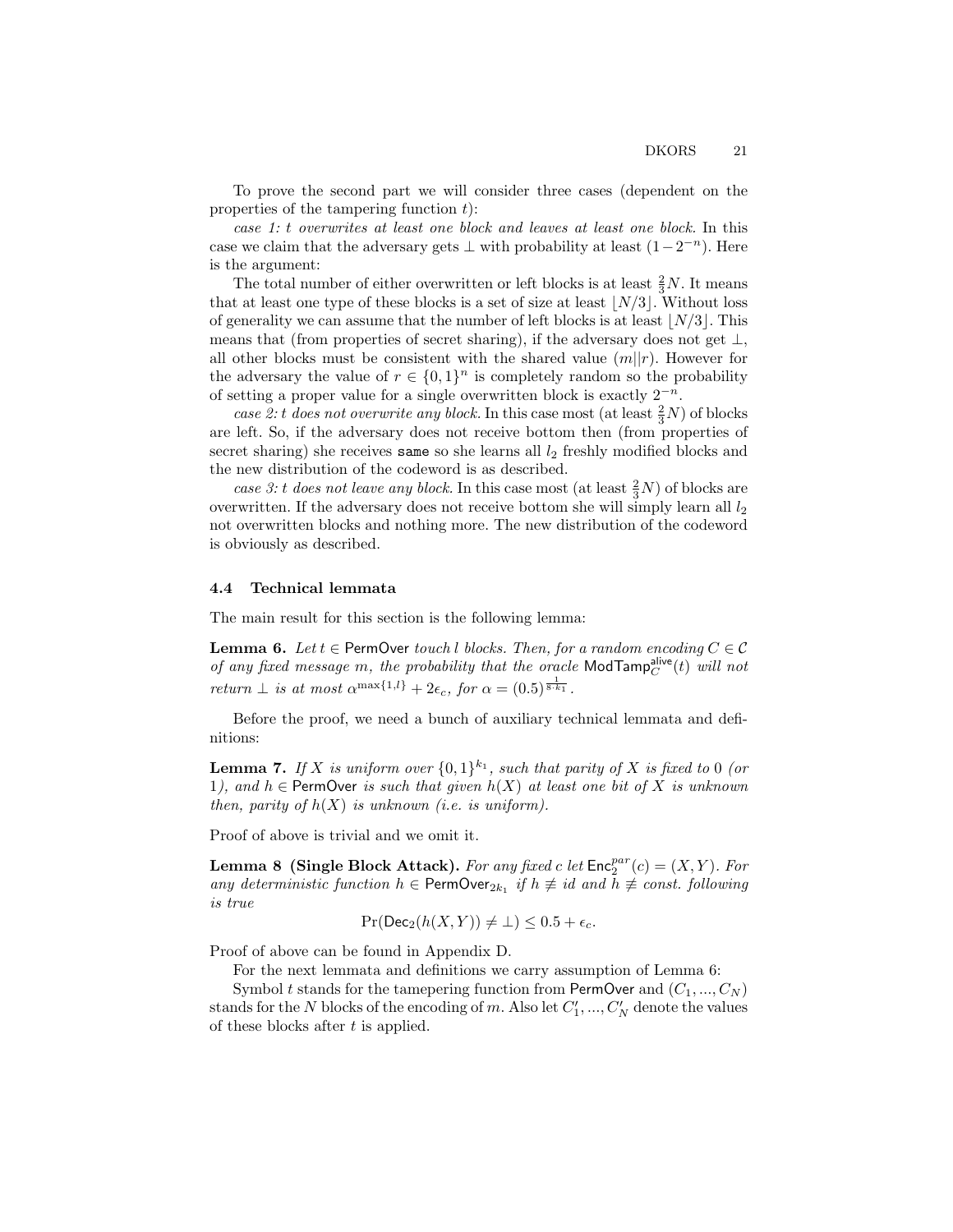**Definition 15.** Let Transfer<sub>i→j</sub> be a vector of bits that were permuted from block  $C_i$  into block  $C_j$  (if bit was permuted and then overwrote we do not include him). Let  $S_i = \{j \mid |\mathsf{Transfer}_{i \to j}| \neq 0\}$  is a set that keeps track of blocks to which bits from  $C_i$  were distributed.

**Definition 16.** We will say that touched block  $C_i$  is:

Touched $_{\mathsf{Spread}}$  if  $|S_i|\geq 8$ 

Touched<sub>Permuted</sub> if  $|S_i| = 1$  and tampering function preserves block  $C_i$  and moves it to j−th position, i.e. always  $C'_j = C_i$ ,

Touched<sub>Concentrated</sub> it is not Touched<sub>Spread</sub> or Touched<sub>Permuted</sub>.

Notice that above cases exhaust all possibilities in which the block can be touched.

**Lemma 9.** If  $C_i$  is Touched<sub>Spread</sub> then there exists set  $\tilde{S}_i \subset S_i$  such that:

- 1.  $|\tilde{S}_i| \geq \lfloor \frac{|S_i|}{4} \rfloor \geq \frac{|S_i|}{8},$
- 2. all together  $\{C_j'\}_{j\in\tilde{S}_i}$  contain at most half of bits of  $L_i$  and at most half of bits of  $R_i$ .

**Lemma 10.** Let  $C_i$  be Touched<sub>Spread</sub> and let  $\tilde{S}_i$  be as in lemma 9. Then for any evaluation of  $C_1, \ldots, C_{i-1}, C_{i+1}, \ldots, C_N$ , and for any value  $d_i$  we get that parities of all blocks  $\{C'_j\}_{j\in\tilde{S}_i}$  are  $\epsilon_c$ -close to uniform under the randomness of  $C_i$ .

*Proof.* Since  $\{C'_j\}_{j\in\tilde{S}_i}$  together contain at most half of bits of  $L_i$  and at most half of bits of  $R_i$ , by Definition 11.4 we get

$$
\mathsf{Transfer}_{\mathsf{i} \rightarrow \mathsf{j}_1} ||...||\mathsf{Transfer}_{\mathsf{i} \rightarrow \mathsf{j}_{|\tilde{\mathsf{S}}_{\mathsf{i}}|}} \approx_{\epsilon_c} U
$$

where U is uniformly distributed over  $\{0,1\}^{|\tilde{S}_i|}$ . Notice that once  $d_1, ..., d_N$  are all fixed, the random variables  $C_1, ..., C_N$  are independent. Thus every block  $C_j$ for  $j \in \tilde{S}_i$  got some uniformly random, independent bits, which ends the proof that parity of these blocks is independent and unpredictable.

**Lemma 11.** Let  $d_1, ..., d_N$  be fixed, and let  $C = (C_1, ..., C_N)$  be a codeword encoding  $(d_1, ..., d_N)$ . If tampering function t is such that there is at least one block  $C_i$  which is Touched<sub>Permuted</sub> then

$$
\mathsf{ModTamp}^{\mathsf{alive}}_C(t) = \bot
$$

*Proof.* Let  $j \in S_i$  then  $C'_j = C_i$ , but after decoding  $C'_j$  will hold an position index  $i$  instead of  $j$  thus decoder will detect this tampering.

Finally, we are for the proof of Lemma 6:

*Proof (of Lemma 6)*. First let us observe that once  $d_1, ..., d_N$  are all fixed, the random variables  $C_1, ..., C_N$  are independent. Let us notice that if there are any Touched<sub>Permuted</sub> blocks then by lemma 11 we immediately get the thesis of the lemma, thus from now on we will assume there are not Touched<sub>Permuted</sub> blocks.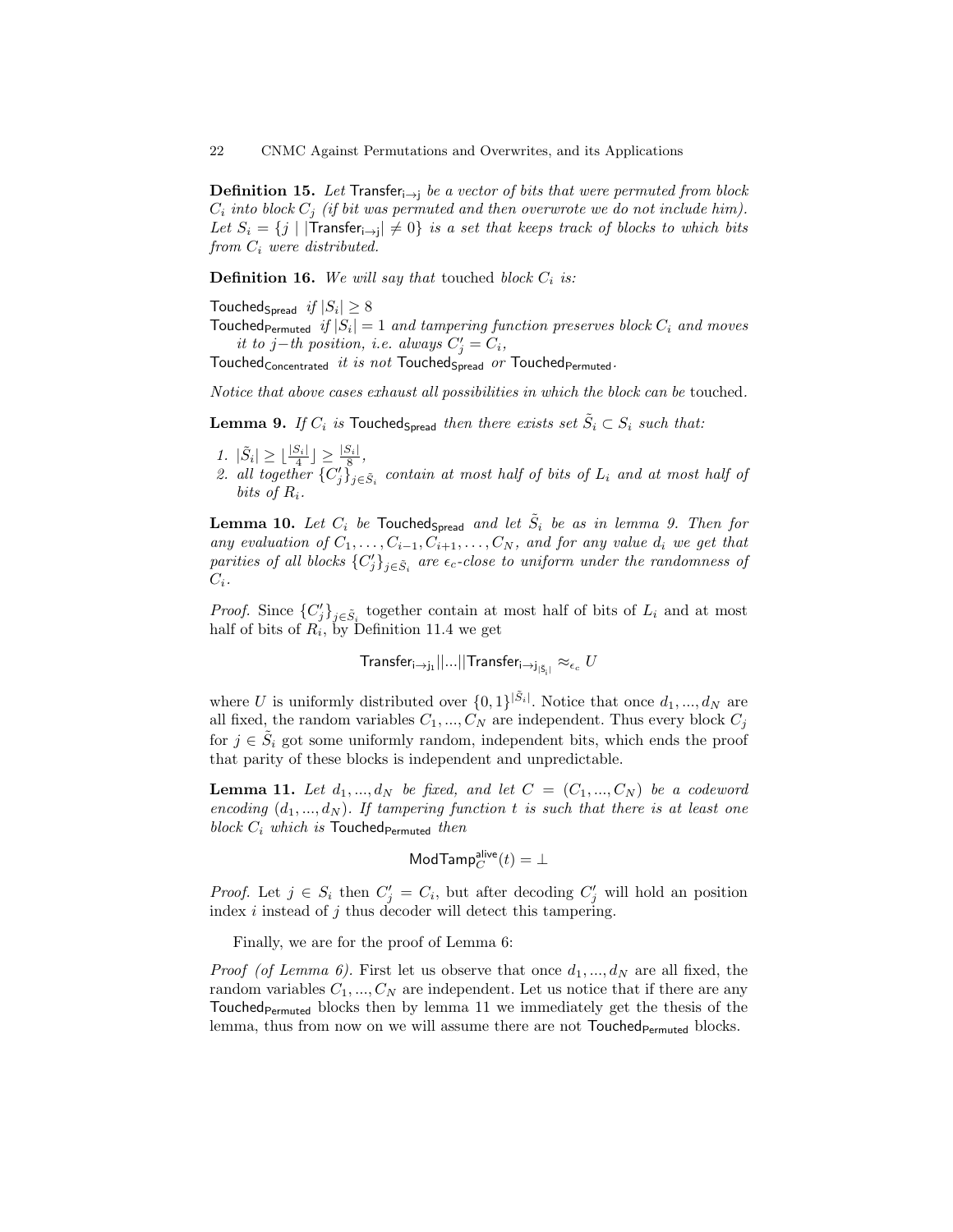When adversary touches l blocks, he risks getting detected (i.e. creating invalid codeword). He has to fulfill at least  $l$  of such checks. If they were independent and probability of detection were 0.4 for each of them, then easily we would get that probability of whole bundle being valid is at most  $0.6<sup>l</sup>$ . Sadly the checks are not independent<sup>10</sup>. However below we argue that many checks are indeed independent and we count their number. We proceed with following procedure, let  $r = 0$  let at start  $C = \{1, ..., N\}$  we will pick smallest  $i \in C$  and :

block  $C_i$  was Touched<sub>Concentrated</sub>: let  $j \in S_i$ . By lemma 8 we know that probability that block  $C'_j$  is valid is at most  $0.5 + \epsilon_c$  and this probability is independent of all other blocks.

Remove  $i$  from  $\mathcal{C}$ .

Remove from C all j such that  $|S_j \cap S_i| \neq 0$ . By removing all j we obtain independence between all validity checks which we are counting. Notice that we removed at most  $k_1 \cdot |S_i| \leq 8 \cdot k_1$  elements from C. Increase  $r = r + 1$ .

block  $C_i$  was Touched<sub>Spread</sub>: by lemma 10 we know that probability that all block  ${C'_j}_{j \in \tilde{S}_i}$  will be valid is at most  $(0.6)^{|\tilde{S}_i|}$ , which by lemma 9 can be bounded by  $(0.5)^{\frac{|S_i|}{8}} + \epsilon_c$ .

Remove *i* from C, also remove all j such that  $|S_j \cap S_i| \neq 0$ . By removing all  $j$  we obtain independence between all validity checks which we are counting. Notice that we removed at most  $k_1 \cdot |S_i|$  elements from C.

Increase  $r = r + \lfloor \frac{|S_i|}{4} \rfloor$  (mind that  $\lfloor \frac{|S_i|}{4} \rfloor \ge \frac{|S_i|}{8} \ge 1$ ).

block  $C_i$  was not touched: Remove i from  $\mathcal{C}$ .

Notice that every time we increase counter  $r$  we also remove from  $\mathcal C$  all blocks that could have created correlated validity checks. Also notice that whenever we removed  $k_1 \cdot x$  touched elements from C we increased the counter r by at least  $\max\{1, \frac{x}{8}\},\$  thus  $r \geq \frac{l}{8 \cdot k_1}$ . Notice that we have at least r independent checks, each passing with probability at most  $\frac{1}{2} + \epsilon_c$ . By simple induction we can show that  $(\frac{1}{2} + \epsilon_c)^r \leq (\frac{1}{2})^r + 2\epsilon_c$  as long as  $\epsilon_c < \frac{1}{4}$ . Thus we get our thesis for  $\alpha = (0.5)^{\frac{1}{8 \cdot k_1}}$ .

# 5 SD-CCA Commitment Scheme from NMCode

In this section we describe our  $\Pi_{\text{sdcca}} = (\mathsf{Sen}_{\text{sdcca}}, \mathsf{Rec}_{\text{sdcca}})$  a t-round (non-tag based) self-destruct CCA string commitment scheme, that makes use of the following tools.

- 1.  $\Pi_{\text{sdcca}}^{\text{bit}} = (\text{Com}_{\text{sdcca}}^{\text{bit}}, \text{Dec}_{\text{sdcca}}^{\text{bit}})$  is a t-round (non-tag based) self-destruct CCA bit commitment scheme.
- 2.  $\Pi_{\text{NMCode}} = (\text{Enc}, \text{Dec})$  is a continuos non-malleable code resilient against PermOver. The procedure  $Enc$  outputs a codeword that is *n*-bits long.

<sup>&</sup>lt;sup>10</sup> Imagine that adversary touches only  $C_1, C_2$  puts first half of bits from  $L_1, L_2$  into  $L'_1$  and second half into  $L'_2$  while  $R'_1 = R_1, R'_2 = R_2$ . Then if first block  $C'_1$  fulfill the parity requirements then  $C_2'$  will also have correct parity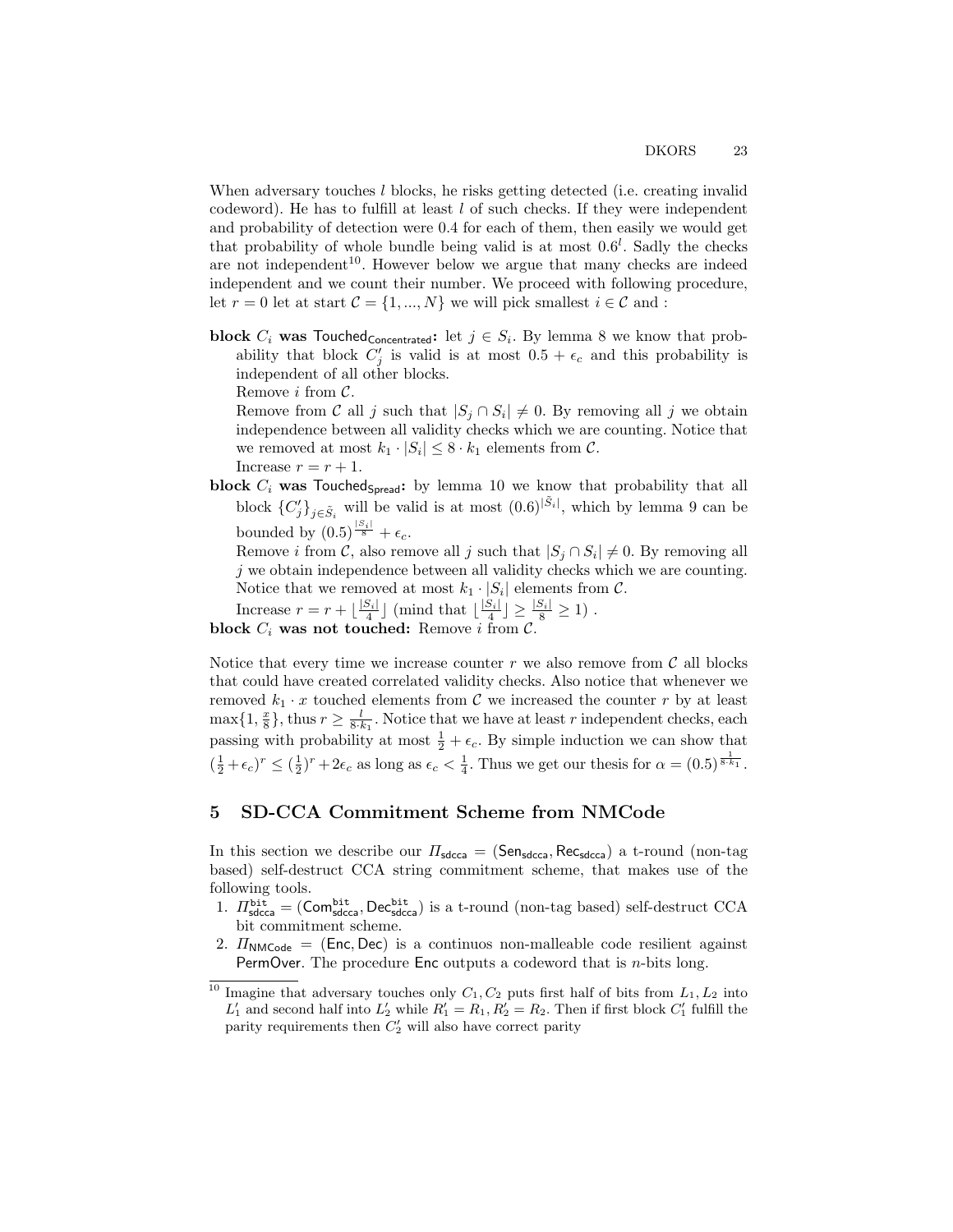**Informal description of**  $\Pi_{\text{sdcca}}$ **.** At a very high level our self-destruct CCA string commitment scheme works as follow. The sender Sen<sub>sdcca</sub> encodes the message m to commit using Enc and obtains enc<sup>m</sup>. Then he interacts with Rec<sub>sdcca</sub> in order to commit to every single bit of  $\mathsf{enc}^m = \mathsf{enc}^m_1 || \dots || \mathsf{enc}^m_n$  using  $\mathsf{Com}^\mathtt{bit}_\mathsf{sdcca}.$ In the opening phase Sen<sub>sdcca</sub> sends the opening of the bit commitments along with m'. Rec<sub>sdcca</sub> accepts the commitment iff  $m = m'$ , where m is the output of the decoding function Dec on input the codeword obtained from the opening of bit commitment.

This constructions preserves the number of rounds of the bit commitment  $\Pi^\mathtt{bit}_\mathtt{sdcca}$  and does not add any other computational assumptions.

Our SD-CCA commitment scheme is described in more details in Fig 1.

```
Common input: security parameter \lambda.
Input to Sen<sub>sdcca</sub>: m \in \{0,1\}^{\lambda}.
Commitment phase:
    1. Sen<sub>sdcca</sub>:
         1. Run enc<sup>m</sup> \leftarrow Enc(1^{\lambda}, m).
    2. Sen<sub>sdcca</sub> \leftrightarrow Rec<sub>sdcca</sub>:
         1. For i = 1, \ldots, n, Sen<sub>sdcca</sub> on input enc<sub>i</sub><sup>m</sup> interacts with Rec<sub>sdcca</sub> and computes the
             commitment phase \tau_i of Com<sup>bit</sup> obtaining the i-th decommitment information
             \mathtt{dec}_i^{\mathtt{sdcca}\,a}.3. \text{Rec}_{\text{sdcca}}: accepted the commitment iff the following conditions are satisfied.
        1. For i = 1, \ldots, n \tau_i is accepting.
        2. For i, j = 1, \ldots, n and i \neq j \tau_i is not identical to \tau_j.
Decomittment phase:
    1. Sen<sub>sdcca</sub> \rightarrow Rec<sub>sdcca</sub>
         1. Send (m, \texttt{dec}_1^{\texttt{sdcca}}, \ldots, \texttt{dec}_n^{\texttt{sdcca}}) to \texttt{Rec}_{\texttt{sdcca}}.
     2. Rec<sub>sdcca</sub>: For i = 1, ..., n if dec<sup>sdcca</sup> is not a valid decommitment of \tau_i then abort,
      otherwise continue as follow.
         1. Run (\mathsf{enc}_i^{m'}) \leftarrow \mathsf{Dec}_{\mathsf{sdcca}}^{\mathsf{bit}}(\tau_i, \mathsf{dec}_i^{\mathsf{sdcca}}).2. Set \mathsf{enc}^{m'} = \mathsf{enc}_1^{m'} || \dots || \mathsf{enc}_n^{m'} and \text{run } m' \leftarrow \mathsf{Dec}(\mathsf{enc}^m).
         3. If m \neq m' abort, otherwise output 1.
 a<sup>a</sup> The n commitment phases are computed in parallel.
```
Fig. 1: Description of our SD-CCA string commitment scheme.

**Theorem 2.** If  $\Pi_{\text{sdcca}}^{\text{bit}} = (\text{Com}_{\text{sdcca}}^{\text{bit}}, \text{Dec}_{\text{sdcca}}^{\text{bit}})$  is a t-round (non-tag based) selfdestruct CCA bit commitment scheme and  $\Pi_{\text{NMCode}} = (\text{Enc}, \text{Dec})$  is a continuous non-malleable code resilient against PermOver, then  $\Pi_{\text{sdcca}} = (\mathsf{Sen}_{\text{sdcca}}, \mathsf{Rec}_{\text{sdcca}})$ is a a t-round (non-tag based) self-destruct CCA string commitment scheme.

*Proof.* Correctness. The correctness follows from the correctness of  $\Pi_{\text{sdcca}}^{\text{bit}}$  and the definition of code satisfied by  $\Pi_{\text{NMCode}}$ .

Statistically Binding. The statistical binding property follows from the statistical binding of  $\pi_{\text{sdcc}}^{\text{bit}}$  and the definition of code satisfied by  $\pi_{\text{NMCode}}$ .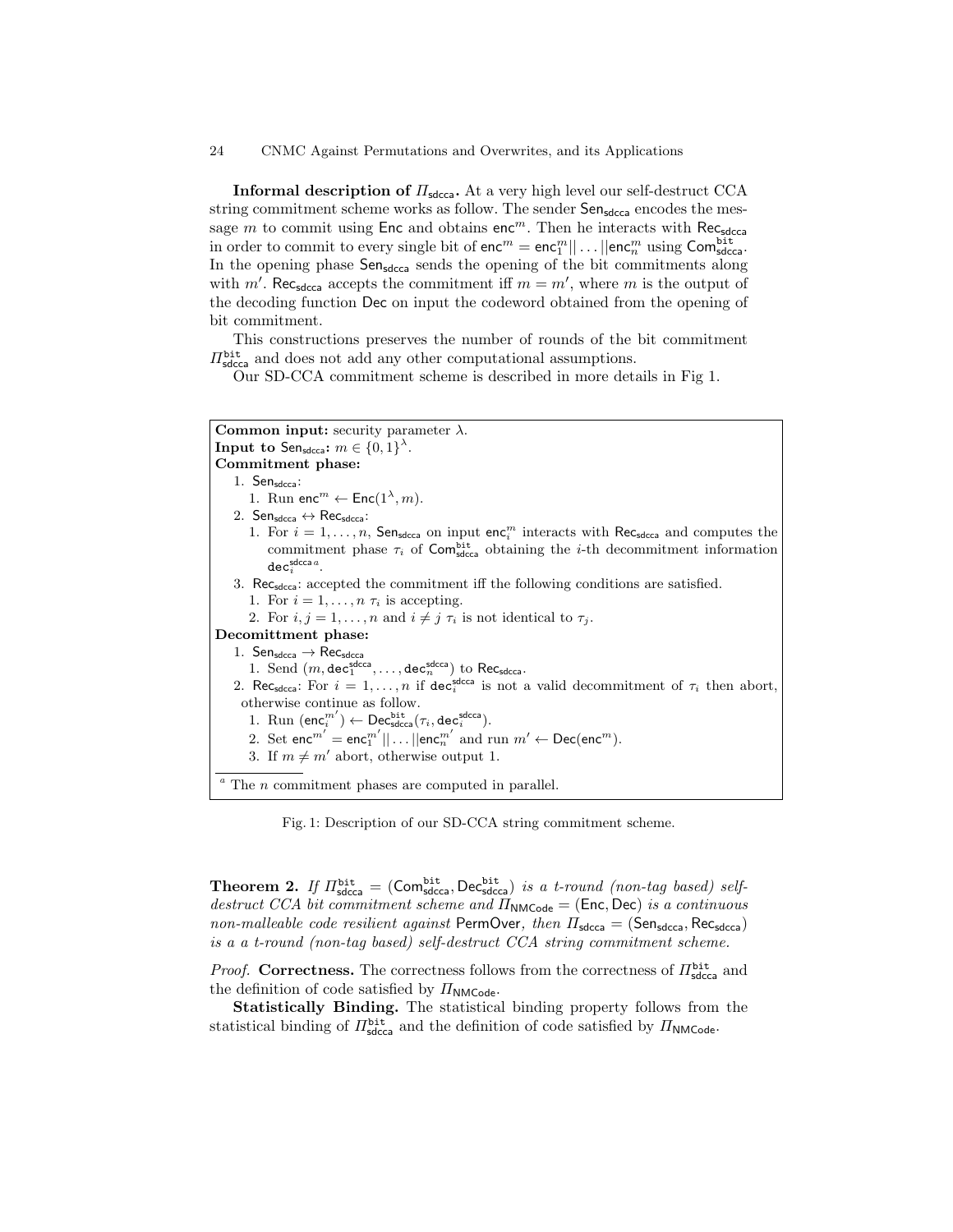Self-destruct CCA. In order to prove that  $\Pi_{\text{sdpcca}}$  is a SD-CCA string commitment scheme we have to show that the distribution of the output of A in the experiment  $\mathsf{IND}_0$  is computational indistinguishable from the distribution of the output of  $A$  in the experiment  $\mathsf{IND}_1$  (see Def. 3).

We proceed through a series of hybrid experiments where we will demonstrate that the view of  $A$  combined with the committed values that he queries in the experiment  $IND_0$  along with his output in  $IND_0$  (that we denote with  $\{\textsf{view}_\mathsf{IND_0}^\mathcal{A}(1^\lambda,z)\}_{\lambda\in\mathbb{N},z\in\{0,1\}^*})$  is computational indistinguishable from  $\{\textsf{view}_\mathsf{IND_1}^\mathcal{A}(1^\lambda,z)\}_{\lambda\in\mathbb{N},z\in\{0,1\}^*}.$ 

We considering the following hybrid experiments.

- $IND<sub>b</sub>$  is the real game experiment as defined in the Definition 3, where in the left sessions Sen<sub>sdcca</sub> is committing to enc<sup>m<sub>b</sup></sub> that is the codeword obtained run-</sup> ning  $Enc(1^{\lambda}, m_b)$ , and the adversary A interacts with the oracle in  $poly(\lambda)$ concurrent right sessions.
- $\mathcal{H}_{b}^{i}(1^{\lambda}, z)$ . Let enc<sup>m<sub>b</sub></sup> be the codeword obtained running  $Enc(1^{\lambda}, m_{b})$ .

In the *left session* interact with  $A$  as the Sen<sub>sdcca</sub> does except that the first *i* commitments  $\tau_1, \ldots, \tau_i$  of the first *i* bits of enc<sup> $m_b$ </sup> are replaced by a commitments of a random and independent bits  $r_1, \ldots, r_i$ .

In the *right sessions* act as  $\text{Rec}_{\text{sdcca}}$  does. Furthermore when a commitment query  $\tilde{\tau}_1, \ldots, \tilde{\tau}_n$  in k-th right sessions  $(k = 1, \ldots, \text{poly}(\lambda))$  is completed outputs a tampering k-th functions  $f_k^b$  defined as follow.

- 1. If  $\tau_i$  is identical to  $\tilde{\tau}_j$  set the *i*-th position of  $f_k^b$  to *j*.
- 2. Otherwise forward  $\tilde{\tau}_i$  to  $\mathcal{O}^{\text{bit}}$  and obtains the committed bit  $\hat{b}$ . Set the *i*-th bit of  $f_k^b$  to set if  $\hat{b} = 0$  and to reset otherwise. If  $\mathcal{O}^{\text{bit}}$  implements the self-destruct mode write  $\perp$  in all the positions of  $f_k^b$ .

After that each  $\tilde{\tau}_i$  is processed, the hybrid experiment use the function  $f_k^b$ to answer the k-th query made by A. In more details, the hybrid runs  $\tilde{m} \leftarrow$  $\mathsf{Dec}(f_k^b(\mathsf{enc}_{m_b}))$ , and based on the value of  $\tilde{m}$  he takes one of the following choice: a) if  $\tilde{m} = m_b$  he outputs same; b) if  $\tilde{m} = \perp$  he implements the self-destruct mode; c) if  $\tilde{m} \notin \{m_b, \perp\}$  he forwards  $\tilde{m}$  to A.

Let  $\{ \texttt{view}^{\mathcal{A}}_{\mathcal{H}^i_b}(1^\lambda,z) \}_{\lambda \in \mathbb{N}, z \in \{0,1\}^\ast}$  and the random variable describing the view of the adversary  $A$  combined with the committed values that  $A$  queries in the  $\texttt{poly}(\lambda)$  right sessions along with the output of  $\mathcal A$  in hybrid experiment  $\mathcal H_b^i(1^\lambda,z),$  $i = 0, \ldots, n \; b \in \{0, 1\}.$ 

We are now ready to argue that, due to the self-destruct CCA of  $\Pi_{\text{sdcca}}^{\text{bit}}$ ,  $\{\textsf{view}^{\mathcal{A}}_{\mathcal{H}^{i-1}_b}(1^\lambda,z)\} \approx \{\textsf{view}^{\mathcal{A}}_{\mathcal{H}^{i}_b}(1^\lambda,z)\}$  for  $i=1,\ldots,n.$  In more details we are going to prove the following lemma.

**Lemma 12.** For all  $m_b \in \{0,1\}^{\lambda}$  for all  $i = 1, ..., n$  and  $b \in \{0,1\}$  it holds that  $\{\textsf{view}^{\mathcal{A}}_{\mathcal{H}^{i-1}_b(1^\lambda,z)}\} \approx \{\textsf{view}^{\mathcal{A}}_{\mathcal{H}^i_b}(1^\lambda,z)\}.$ 

Suppose by contradiction that the lemma does not hold for some  $i$ , then it is possible to show an adversary  $\mathcal{A}^{\mathcal{O}^{bit}}_{sdcca}$  that breaks the self-destruct CCA of  $\Pi^{\texttt{bit}}_{\texttt{sdcca}}$  as follows. Let  $\mathcal{C}_{\texttt{sdcca}}$  be the challenger of the bit self-destruct CCA game.

<sup>&</sup>lt;sup>11</sup> In order to not overburden the notation in the rest of the proof we will write  $\textsf{view}^{\mathcal{A}}_{\mathcal{H}^i_b}(1^\lambda,z).$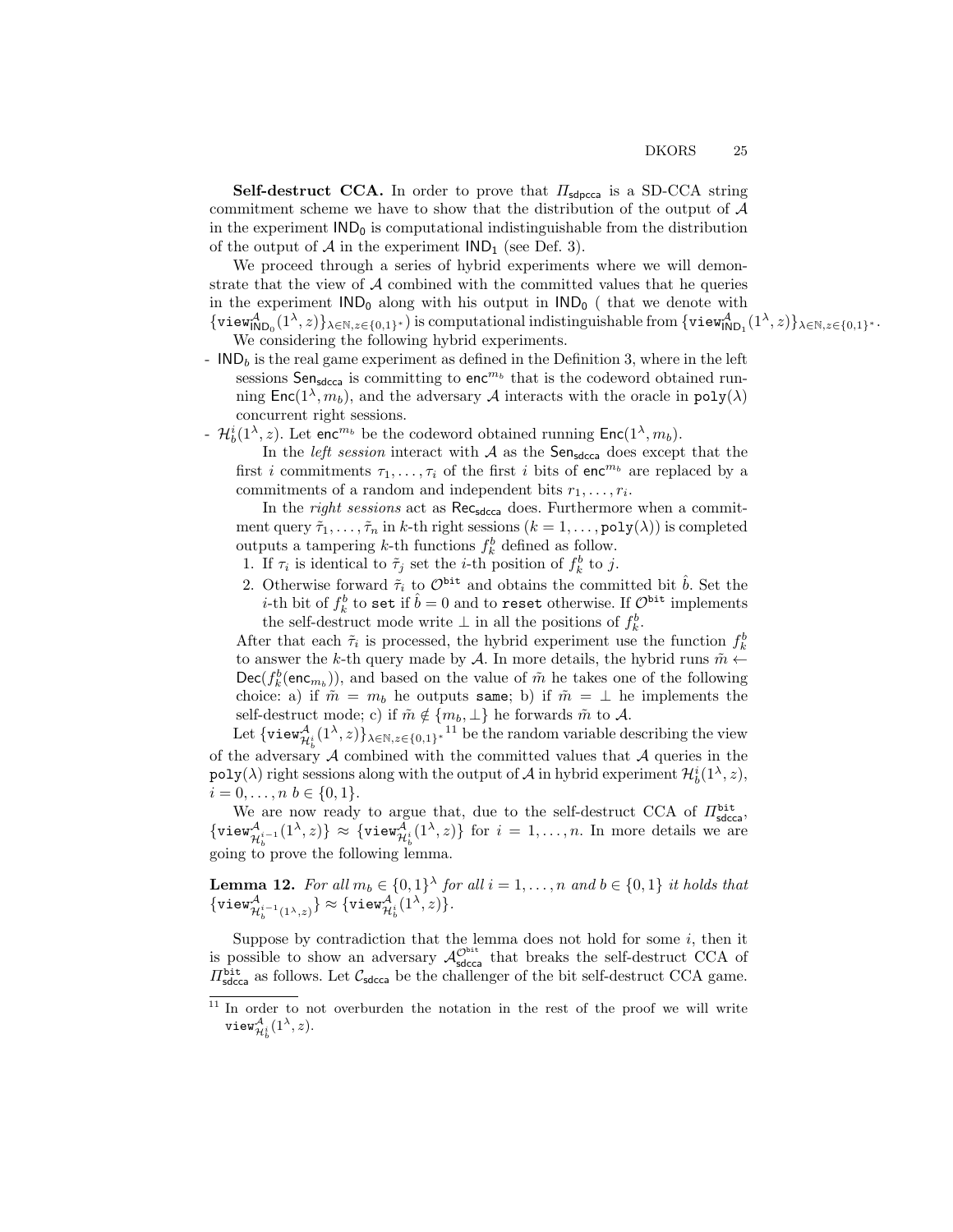$\mathcal{A}_{\text{g}_\text{ccas}}^{\mathcal{O}^{\text{bit}}}$  interacts with Sen<sub>sdcca</sub> and Rec<sub>sdcca</sub> according to the steps described in  $\mathcal{U}^{i-1}$  (and in  $\mathcal{U}^{i}$ ) oxeont for the *i* th commitment  $\tau$ , of the left session. For  ${\mathcal H}$ b (and in  $\mathcal{H}_{b}^{i}$ ) except for the *i*-th commitment  $\tau_{i}$  of the left session. For the commitment  $\tau_i$  he acts as a proxy between  $\mathcal{C}_{\text{sdcca}}$  and Sen<sub>sdcca</sub>. In the end,  $\mathcal{A}_{\text{sdcca}}^{\mathcal{O}^{\text{bit}}}$  runs a distinguisher  $\mathcal{D}$  (that exists by contradiction) on input the view of A combined with the committed values that A queries in the the  $poly(\lambda)$ right sessions and the output of A in the execution with  $\mathcal{A}_{\text{sdcca}}^{\mathcal{O}^{\text{bit}}}$  and outputs what D outputs. W.l.o.g. we assume that the *i*-th of enc<sup>m<sub>b</sub></sup> is 1 and the random chosen bit  $r_i$  committend in  $\tau_i$  in  $\mathcal{H}_b^i$  is 0, then if  $\mathcal{C}_{\text{sdcca}}$  commits to 1  $\mathcal{A}_{\text{sdcca}}^{\mathcal{O}^{bit}}$ is acting as in  $\mathcal{H}_b^{i-1}$ , otherwise he is acting as in  $\mathcal{H}_b^i$ . This observation conclude the proof. We observe that  $\{{\tt view}^{\mathcal{A}}_{\mathcal{H}^0_\kappa}(1^\lambda,z)\}\equiv\{{\tt view}^{\mathcal{A}}_{{\sf IND}_b}(1^\lambda,z)\},$  It follows from the definition of  $\mathcal{H}_{b}^{0}$ . Therefore we can conclude that  $\{view_{ND_{b}}^{A}(1^{\lambda},z)\}\equiv$  $\{{\tt view}^{\mathcal{A}}_{{\mathcal{H}}^0_b}(1^\lambda,z)\} \approx \cdots \approx \{{\tt view}^{\mathcal{A}}_{{\mathcal{H}}^n_b}(1^\lambda,z)\}$  for  $b\in\{0,1\}.$  It remains to argue that  $\{ \text{view}_{\mathcal{H}_0^n}^{\mathcal{A}}(1^{\lambda}, z) \} \equiv_s \{ \text{view}_{\mathcal{H}_1^n}^{\mathcal{A}}(1^{\lambda}, z) \}.$  For this last part of the proof we will rely on continuos non-malleability of  $\Pi_{\text{NMCode}}$ . We notice that both  $\mathcal{H}_1^n$  and  $\mathcal{H}_0^n$ define the same distribution of tampering functions  $F = (F_1, \ldots, F_{\text{poly}(\lambda)})$  and  $F \in$  PermOver since that there are no repeated transcripts. Furthermore, both hybrid experiments  $\mathcal{H}_1^n$  and  $\mathcal{H}_0^n$  answer to a query of  $\mathcal A$  with same when the tampering function does not change the codeword (the codeword can correspond to different messages). We also notice that if the tampering function outputs ⊥ then both the hybrids implement the self-destruct mode. We can conclude that for all  $m_0, m_1 \in \{0, 1\}^{\lambda}$  { $\textsf{view}^{\mathcal{A}}_{\mathcal{H}_0^n}(1^{\lambda}, z)$ }  $\equiv_s$  { $\textsf{view}^{\mathcal{A}}_{\mathcal{H}_1^n}(1^{\lambda}, z)$ }, which implies that for all  $m_0, m_1 \in \{0, 1\}^{\lambda}$  it holds that  $\{$ view $_{\mathsf{IND}_0}^{\mathcal{A}}(1^{\lambda}, z)\}$   $\approx$   $\{$ view $_{\mathsf{IND}_1}^{\mathcal{A}}(1^{\lambda}, z)\}.$ 

# 6 Parallel CCA Commitment Scheme from SD-PCCA Commitment Scheme

In this section we describe our  $\Pi_{\text{pcca}} = (\text{Sen}_{\text{pcca}}, \text{Rec}_{\text{pcca}})$  a  $t + 2$ -round (non-tag based) PCCA string commitment scheme, that makes use of the following tools.

- 1.  $\Pi_{\text{sdpcca}} = (\text{Sen}_{\text{sdcca}}, \text{Rec}_{\text{sdcca}})$  is a t-round (non-tag based) SD-PCCA string commitment scheme.
- 2. a 2-round IDTC scheme  $\Pi = (Sen, Rec, TFake)$  for the following  $\mathcal{NP}$ -language  $L = \{\tau_{\text{sdcca}} : (m, \text{dec}_{\text{sdcca}}) \text{ s.t. } \text{Rec}_{\text{sdcca}} \text{ on input } (m, \text{dec}_{\text{sdcca}}) \text{ accepts } m \text{ as a} \}$ decommitment of  $\tau_{\text{sdcca}}$ .
- 3.  $\Pi_{\text{sign}} = (\text{Gen}, \text{Sign}, \text{Verify})$  is a signature scheme.
- 4. A 4-round delayed-input public coin  $LS_{trap} = (\mathcal{P}_{trap}, \mathcal{V}_{trap})$  with SHVZK simulator  $S_{trap}$ .  $\mathsf{LS}_{trap} = (\mathcal{P}_{trap}, \mathcal{V}_{trap})$  is adaptive-input PoK for the  $\mathcal{NP}$ -relation  $\mathsf{Rel}_{L_{\sf trap}}$  where  $L_{\sf trap} = \{(\mathsf{vk} : \exists \; (\sigma_1, \mathsf{msg}_1, \sigma_2, \mathsf{msg}_2) \; \text{s.t.} \; \mathsf{Verify}(\mathsf{vk}, \mathsf{msg}_1, \sigma_1) = \emptyset\}$ 1 AND Verify(vk, msg<sub>2</sub>,  $\sigma_2$ ) = 1 AND msg<sub>1</sub>  $\neq$  msg<sub>2</sub>}. We denote with  $\ell_{\sf trap}$ the dimension of the instances belonging to  $LS_{trap}$ .

**Informal description of our**  $\Pi_{\text{pcca}} = (\text{Sen}_{\text{pcca}}, \text{Rec}_{\text{pcca}})$ . At a very high level our PCCA string commitment scheme works as follow. The sender  $\mathsf{Sen}_{\mathsf{pcca}}$  interacts with the receiver Rec<sub>pcca</sub> in order to compute a commitment  $\tau_{\text{sdcca}}$  of m using  $\Pi_{\text{sdpcca}}$ . Furthermore, Rec<sub>pcca</sub> engages with  $\text{Sen}_{\text{pcca}}$  a protocol to allow the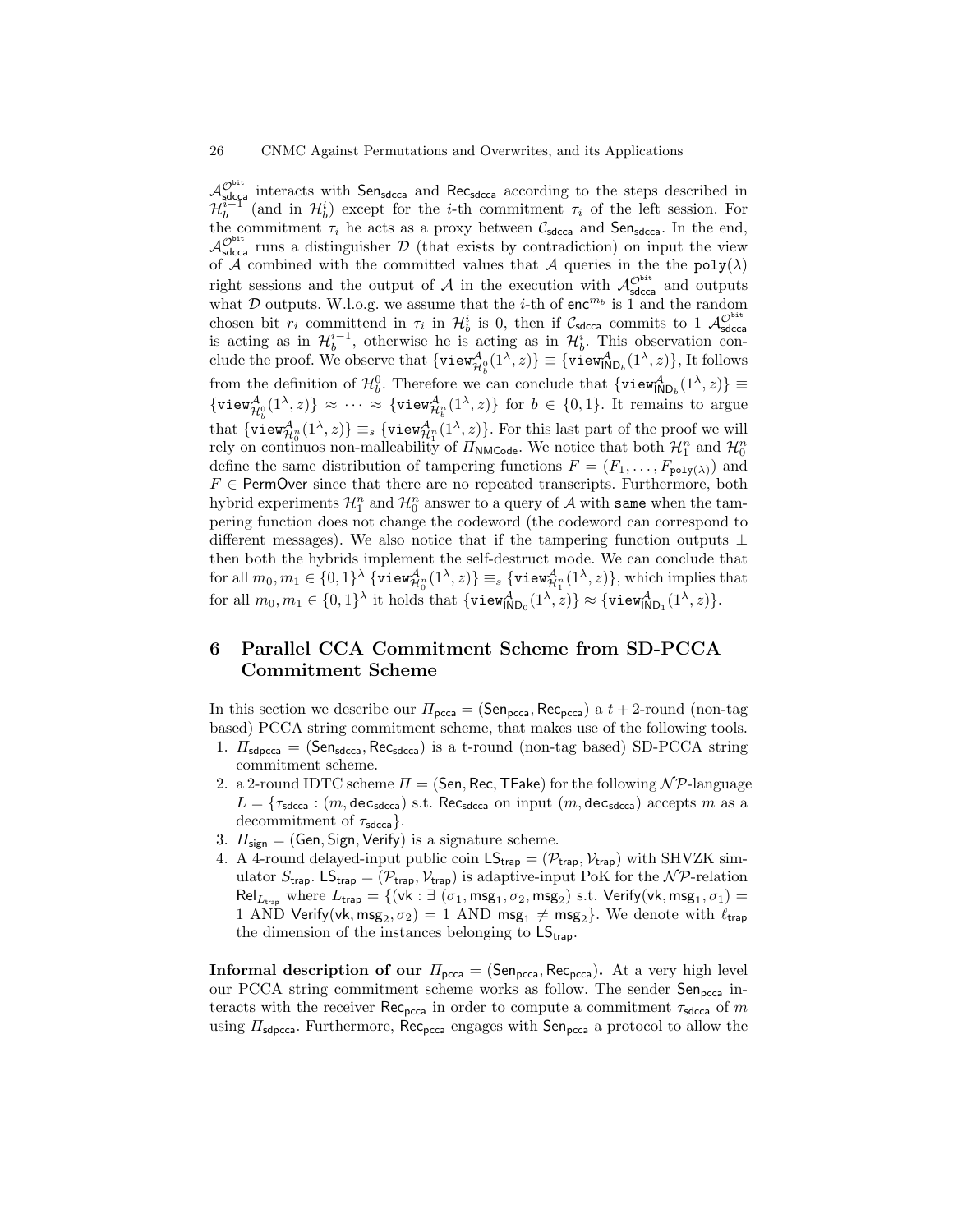extraction of a trapdoor. We adopt the one described in [COSV17b] in which the trapdoor is represented by the knowledge of two signatures under a verification key sent by  $\text{Rec}_{\text{pcca}}$  in the 4th last round. In order to allow the extraction of the trapdoor,  $\text{Rec}_{\text{pcca}}$  sends a signature of a message randomly chosen in the 3rd last round by the Sen<sub>pcca</sub>.

Furthermore  $\mathsf{Sen}_{\mathsf{pcca}}$  engages  $\mathsf{Rec}_{\mathsf{pcca}}$  a special WIPoK that proves that  $\tau_{\mathsf{sdcca}}$ is a well-formed commitment or the knowledge of two signatures for two different messages w.r.t. a verification key.

In more details, the special WIPoK works as follows. In the 3rd last round  $Sen<sub>pcca</sub>$ , computes and sends a trapdoor commitment com w.r.t. the instance  $\tau_{\text{sdcca}}$  using the equivocal commitment procedure of  $\Pi$ .

In the 4th last round and in the 2nd last round  $\text{Sen}_{\text{pcca}}$  receives, respectively, from Rec<sub>pcca</sub> 1st and the 3rd round  $(Is_{trap}^1, Is_{trap}^3)$  of  $LS_{trap}$ . Then, Sen<sub>pcca</sub> in the last round has to complete the  $LS_{trap}$  transcript. The  $LS_{trap}$  transcript proves the knowledge of two signatures for two different messages w.r.t. a verification key vk. Since, the honest committer  $\mathsf{Sen}_{\mathsf{pcca}}$  has no such knowledge he runs the SHVZK simulator of  $LS_{trap}$  on input  $ls_{trap}^1$ ,  $ls_{trap}^3$ ,  $vk$  in order to obtain the 2nd and the 4th round  $(\mathsf{Is}_{\mathsf{trap}}^2, \mathsf{Is}_{\mathsf{trap}}^4)$  of  $\mathsf{LS}_{\mathsf{trap}}$ .

Moreover, in the last round  $\mathsf{Sen}_{\mathsf{pcca}}$  runs the equivocal procedure of  $\Pi$  (using as equivocal secret the decommitment informations of  $\tau_{\text{sdcca}}$  and obtains an opening  $(\texttt{dec}, \textsf{ls}_{\textsf{trap}}^2)$  w.r.t. of com. Sen<sub>pcca</sub> sends to  $\textsf{Rec}_{\textsf{pcca}}$   $(\textsf{ls}_{\textsf{trap}}^2, \textsf{ls}_{\textsf{trap}}^4, \textsf{dec}).$ 

In the opening phase  $\mathsf{Sen}_{\mathsf{pcca}}$  sends the opening of  $\Pi_{\mathsf{sdpcca}}$ .

Our PCCA commitment scheme is described in more details in Fig 2.

**Theorem 3.** If  $\Pi_{\text{sdpcca}} = (\mathsf{Sen}_{\text{sdpcca}}, \mathsf{Rec}_{\text{sdpcca}})$  is a t-round (non-tag based) selfdestruct PCCA string commitment scheme and OWFs exists, then  $\Pi^{\mathsf{sdcca}} =$ (Sen<sub>pcca</sub>, Rec<sub>pcca</sub>) is a a t + 2-round (non-tag based) PCCA string commitment scheme.

Before we start the security proof we recall that  $\mathsf{LS}_{\mathsf{trap}}$  (see [COSV17a, LS90]) and  $\Pi$  (see [COSV17b]) as well as  $\Pi_{\text{sign}}$  (using [Rom90]) can be instantiated from OWFs.

*Proof.* Correctness. The correctness follows from the correctness of  $\Pi_{\text{sdpcca}}$ and the completeness of  $\Pi_{OR}$ . Statistically Binding. The statistical binding property follows from the statistical binding of  $\Pi_{\text{sqpcca}}$ . Parallel CCA. In order to prove that  $\Pi_{\text{pcca}}$  is a PCCA string commitment scheme we have to show that the distribution of the output of  $A$  in  $IND_0$  is computational indistinguishable from the distribution of the output of  $A$  in  $IND_1$  (see Def. 5). We proceed through a series of hybrid experiments where we will demonstrate that the view of  $A$  combined with the committed values that he queries in the experiment  $IND_0$  along with the output of A in  $IND_0$  (that we will denote with  $\{ {\tt view}^{\mathcal{A}}_{{\sf IND}_0}(1^\lambda,z)\}_{\lambda\in\mathbb{N}, z\in\{0,1\}^*})$  is computational indistinguishable from  $\{\texttt{view}_\mathsf{IND_1}^\mathcal{A}(1^\lambda,z)\}_{\lambda\in\mathbb{N},z\in\{0,1\}^*}.$ 

-  $\mathcal{H}_{b}^{0}(1^{\lambda}, z)$  is the real game experiment as defined  $\mathsf{IND}_{b}$  in the Definition 5, where in the left session Sen<sub>sdcca</sub> is committing to  $m_b$ , and the adversary A interacts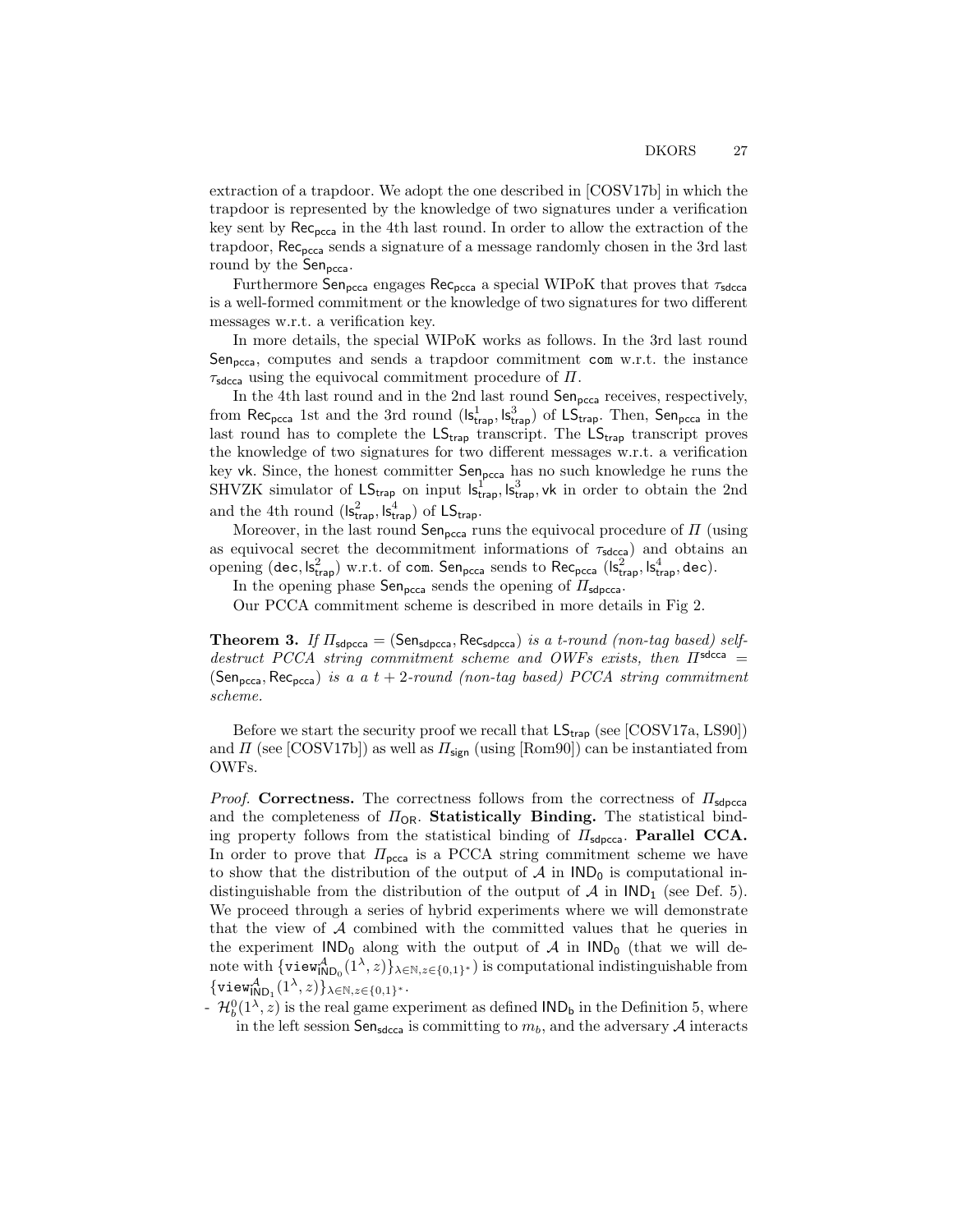**Common input:** security parameter  $\lambda$ , instances length:  $\ell$ ,  $\ell_{trap}$ . Input to Sen<sub>pcca</sub>:  $m \in \{0,1\}^{\lambda}$ . Commitment phase: 1. Sen<sub>pcca</sub>  $\leftrightarrow$  Rec<sub>pcca</sub>: 1. Sen<sub>pcca</sub> on input m interacts with  $\text{Rec}_{\text{pcca}}$  and compute the commitment phase  $\tau_{\text{sdpcca}}$  of Sen<sub>sdpcca</sub> obtaining the decommitment information dec<sub>sdpcca</sub>. 2.  $Sen_{pcca}$  interacts with  $Rec_{pcca}$  in order to prove that he computes a well-formed commitment of  $m<sup>a</sup>$ : a. Rec<sub>pcca</sub> runs the following algorithms:  $(\mathsf{sk}, \mathsf{vk}) \leftarrow \mathsf{Gen}(1^{\lambda}), \ \rho \leftarrow \mathsf{Rec}(1^{\lambda}, \ell),$  $\mathsf{Is}^1_{\mathsf{trap}} \leftarrow \mathcal{V}_{\mathsf{trap}}(1^\lambda, \ell_{\mathsf{trap}})$ . Then, he sends  $(\mathsf{vk}, \rho, \mathsf{Is}^1_{\mathsf{trap}})$  to Rec<sub>pcca</sub>. b. Sen<sub>pcca</sub> picks msg,  $\mathsf{ls}_{\text{trap}}^3 \leftarrow \{0,1\}^{\lambda}$ , and runs the following algorithms:  $\mathsf{ls}_{\text{trap}}^2 \leftarrow$  $\mathcal{S}_{trap}(1^{\lambda}, \ell_{trap}, \mathsf{Is}_{trap}^3; r_{trap}), \text{ com, aux } \leftarrow \mathsf{TFake}(1^{\lambda}, \rho, \tau_{sdpcca}). \text{ Then, he sends }$ (com, msg) to Rec<sub>pcca</sub>. c. Rec<sub>pcca</sub> picks  $\mathsf{ls}_{\text{trap}}^3 \leftarrow \{0,1\}^{\lambda}$  and runs  $\sigma \leftarrow \mathsf{Sign}(\mathsf{sk}, \mathsf{msg})$ . Then, he sends  $(c, \sigma)$ to Sen<sub>pcca</sub>. d. Sen<sub>pcca</sub> If Verify(vk, msg,  $\sigma$ )  $\neq$  1 then aborts, otherwise continues as follow. Runs  $\mathsf{ls}_{\text{trap}}^4 \leftarrow \mathcal{S}_{\text{trap}}(\mathsf{vk}, r_{\text{trap}})$ . Furthermore, he sets  $x = (\tau_{\text{sqpcca}})$  and  $w = (m, \texttt{dec}_{\texttt{sdpcca}})$  then runs  $\texttt{dec} \leftarrow \textsf{TFake}(x, w, \rho, \textsf{ls}_{\textsf{trap}}^2, \textsf{aux})$ . Then, he sends  $(\text{dec}, \text{Is}_{\text{trap}}^2, \text{Is}_{\text{trap}}^4)$  to  $\text{Rec}_{\text{pcca}}$ . 1.  $\text{Rec}_{\text{sdcca}}$ : accept the commitment iff the following conditions are satisfied. 1. Rec( $\rho$ , x, com,  $\mathsf{ls}_{\mathsf{trap}}^2$ , dec) = 1.  $2. \;\mathcal{V}_{\mathsf{trap}}(\mathsf{vk}, \mathsf{ls}_{\mathsf{trap}}^1, \mathsf{ls}_{\mathsf{trap}}^2, \mathsf{ls}_{\mathsf{trap}}^3, \mathsf{ls}_{\mathsf{trap}}^4) = 1$ 3. If  $\mathsf{Rec}_{\mathsf{sdpcca}}$  accepts the commitment  $\tau_{\mathsf{sdpcca}}$ . Decomittment phase: 1. Sen<sub>pcca</sub>  $\rightarrow$  Rec<sub>pcca</sub>: send  $(m', \text{dec}_{\text{sdcca}})$  to Rec<sub>pcca</sub>. 2. Rec<sub>sdcca</sub>: If dec<sub>sdpcca</sub> is not a valid decommitment of  $\tau_{\text{sdpcca}}$  then abort, otherwise runs Rec<sub>sdpcca</sub> on input  $(\tau_{\text{sqpcca}}, \text{dec}_{\text{sqpcca}})$  obtaining m. If  $m = m'$  output 1 and 0 otherwise.

 $^a$  The rounds a. and b. can be run in parallel with the last two rounds of the commitment phase of  $\Pi_{\text{sdpcca}}$ .

Fig. 2: Description of our Parallel CCA string commitment scheme.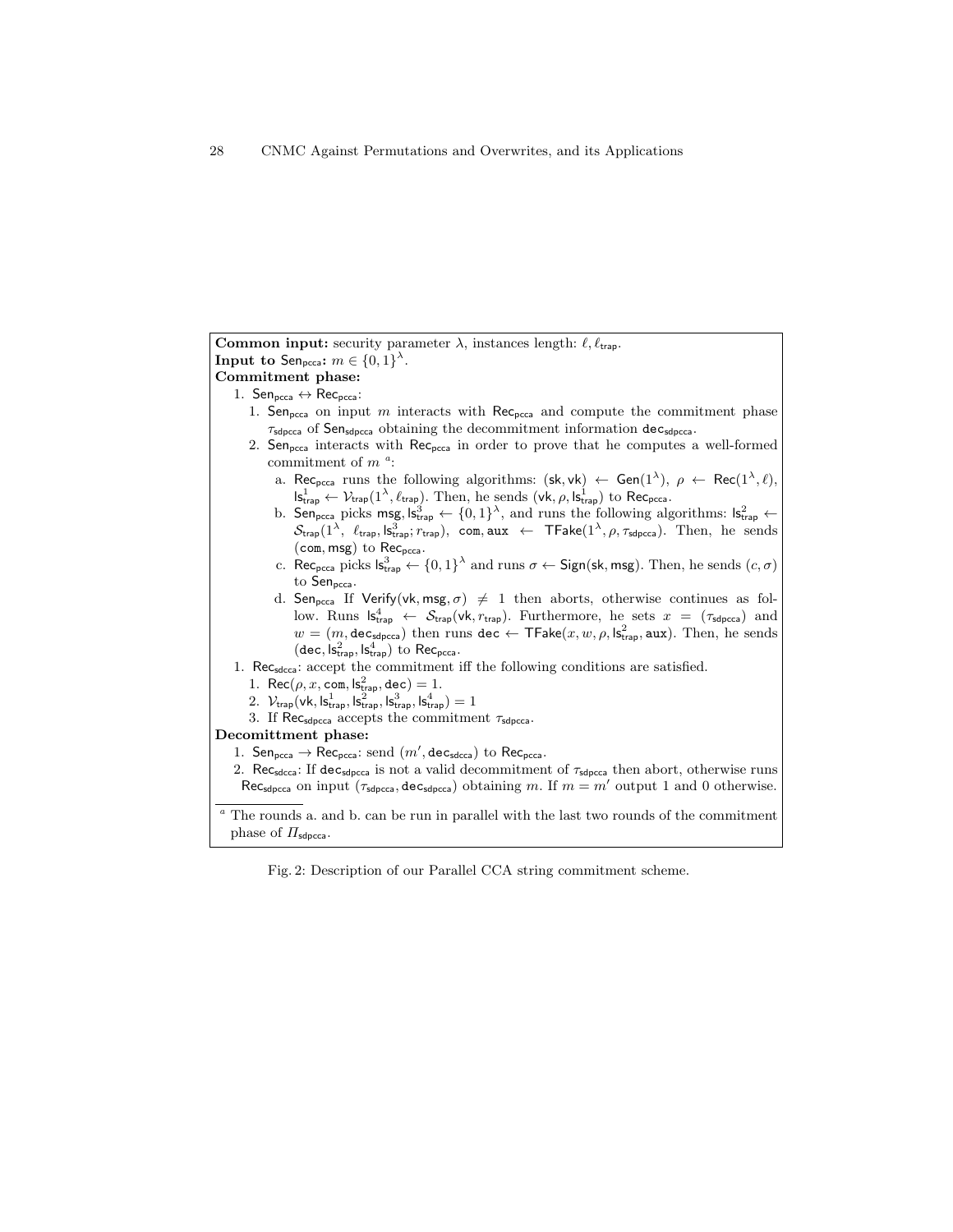with the oracle  $\mathcal{O}^{pcca}$  in  $\text{poly}(\lambda)$  parallel right sessions. We can prove that in  $\mathcal{H}_b^0(1^{\lambda}, z)$  the adversary  $\mathcal{A}$ , in the the poly $(\lambda)$  right sessions, computes (except with negligible probability) only well-formed commitments. This proof follows from the security of the signature scheme. In more details, suppose by contradiction that  $A$  is not computing a well-formed commitments in the *i*-th right sessions, then we can construct an adversary  $A_{sign}$  that breaks the security of the signature scheme sign, for some  $i \in \{1, \ldots, \text{poly}(\lambda)\}\)$ . Let vk be the challenge verification key. The adversary  $A_{sign}$  interacts adversary  $\mathcal A$  in the left session as a honest sender Sen<sub>pcca</sub> does. In the rights sessions he acts as a honest receiver  $\mathsf{Rec}_{\mathsf{pcca}}$  does except for a *i*-th right session, for which he acts in the following way. In the *i*-th right session  $A$  uses vk to compute the first round and the oracle  $Sign(\tilde{s}k, \cdot)$  to compute a signature  $\tilde{\sigma}_1$  of a message  $\tilde{\mathsf{msg}}_1$  sent by  $\mathcal A$  in the second round. At the end of the execution  $A_{sign}$  extracts using the extractor Ext of  $LS_{trap}$  two signatures for two different signatures w.r.t. the verification key vk. Observe that the extraction succeeds with non-negligible probability, because by contradiction we are assuming that  $A$  computes a non-valid commitment. This implies that in the *i*-th right session the instance  $\tilde{\tau}_{\text{sqpcca},i}$  of the IDTC scheme  $\Pi$  is false ( $\tilde{\tau}_{\text{sqpcca},i} \notin L$ ) therefore  $\Pi$  is statistically binding. This guarantees that A is using the knowledge of two different signatures to complete the  $LS_{trap}$ transcript. The proof ends with the observation that  $Sign(\tilde{sk}, \cdot)$  is called only once.

Note that since the right sessions are parallel the reduction does not need to emulate the oracle. In fact it will use the extraction procedure when all the commitment phases of the right sessions are ended and just before the reduction has to send back the committed values to  $A$ . Clearly we have that  $\{\mathsf{view}^{\mathcal{A}}_{\mathsf{IND}_b(1^\lambda,z)}\} \equiv_s \{\mathsf{view}^{\mathcal{A}}_{\mathcal{H}^0_b(1^\lambda,z)}\}.$ 

 $-\mathcal{H}^1_b(1^{\lambda}, z)$  differs from  $\mathcal{H}^0_b(1^{\lambda}, z)$  only in the fact that the oracle  $\mathcal{O}^{pcca}$  in  $\text{poly}(\lambda)$ parallel right sessions is emulated in polynomial time. Intuitively, in order to extract the value committed in  $\tilde{\tau}_{\text{sdcca},i}$  in the i-th right session, the hybrid needs to obtain from A two valid openings for the commitment  $\tilde{\text{com}}_i$  sent in the 2nd last round by  $\mathcal A$ . Indeed, the Ext of  $\Pi$  (that exists from Special Binding of  $\Pi$ ) on input two different openings of  $\tilde{\text{com}}_i$  and the instance of the  $\mathcal{NP}$ -language L associated to the IDTC outputs the witness for the instance. In this case, since the instance of the IDTC scheme is  $\tilde{\tau}_{\text{sdcca},i}$ , the extracted witness corresponds to the opening informations of  $\tilde{\tau}_{\text{sdcca}.i}$ .

In order to obtain the opening of  $\tilde{\text{com}}_i$  the hybrid apply the following extraction procedure  $Ext_{pcca}$ . The hybrid will act as the receiver  $Rec_{pcca}$ does until the end of the parallel right sessions. Then the hybrid, in i-th right session, rewinds  $A$  up to the 2nd last round and sends multiple different  $\tilde{\mathbf{s}}_{\text{trap},i}^{3'} \leftarrow \{0,1\}^{\lambda}$  in order to collect a different opening w.r.t.  $\tilde{\mathbf{c}}_{\text{imp},i}$ for  $i = 1, \ldots, n$ . Finally, the hybrid extracts the committed values using Ext and sends them to  $A$ . Observe that in the left session, during the rewinds,  $\mathcal A$  can send multiple 2nd to last rounds. In particular,  $\mathcal A$  can send different 3rd rounds of  $LS_{trap}$ . For each new 3rd round of  $LS_{trap}$ , the hybrid in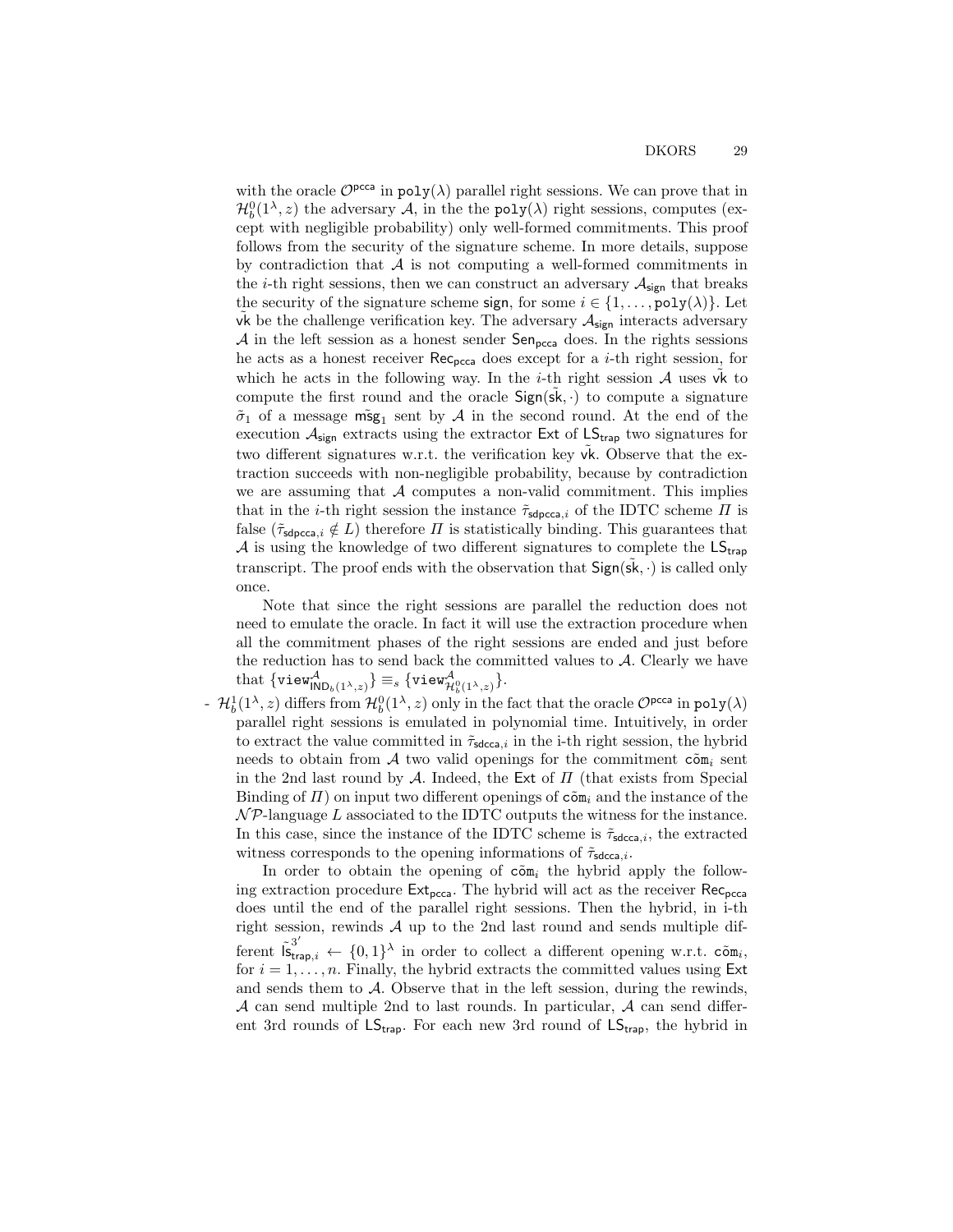order to complete the left session runs the SHVZK simulator of  $LS_{trap}$  and obtains  $\mathsf{ls}_{\mathsf{trap}}^{2'}$ ,  $\mathsf{ls}_{\mathsf{trap}}^{4'}$ . Then, the hybrid runs TFake in order to obtain opening  $(Is^{2'}_{trap}, dec)$  w.r.t. com. The hybrid sends dec',  $Is^{2'}_{trap}$   $Is^{4'}_{trap}$  to A.

It is left to argue that during the rewinds  $A$  sends a different openings of com<sub>*i*</sub>, for  $i \in \{1, ..., \text{poly}(\lambda)\}\$ . Note that  $\mathcal{H}_b^1(1^{\lambda}, z)$  is distributed statistical close to  $\mathcal{H}_b^0(1^{\lambda}, z)$  until A receives the committed values. Therefore we are guaranteed that also in  $\mathcal{H}_b^1(1^{\lambda}, z)$  the adversary  $\mathcal A$  (except with negligible probability) does not use the knowledge of two signatures to compute the  $LS<sub>trap</sub>$  transcript. This implies that A has to equivocate the trapdoor commitment to complete the i-th right session. Therefore,  $A$  in the rewinds is changing the opening of  $\tilde{\text{com}}_i$ .

For the above reasons the abort probability of the experiment is increasing only by a negligible amount. Moreover  $A$  is using the equivocation procedure of  $\Pi$ , we can claim that in in all the  $poly(\lambda)$  right sessions, computes (except with negligible probability) well-formed commitments. For the above arguments we conclude that  $\{\textsf{view}^{\mathcal{A}}_{\mathcal{H}^0_b(1^\lambda, z)}\} \equiv_s \{\textsf{view}^{\mathcal{A}}_{\mathcal{H}^1_b(1^\lambda, z)}\}.$ 

- $\mathcal{H}^2_b(1^{\lambda},z)$  differs from  $\mathcal{H}^1_b(1^{\lambda},z)$  only in the fact that in the left session of  $\mathcal{H}_b^1(1^{\lambda}, z)$  the adversary  $\mathcal A$  is rewound from the 2nd last round to the 3rd last round, in order to extract two signatures  $\sigma_1, \sigma_2$  for two distinct messages  $(\mathsf{msg}_1, \mathsf{msg}_2)$  w.r.t. a verification key vk. Note that after  $p$  rewinds the probability of not obtaining a valid new signature is less than 1/2. Therefore the probability that  $\mathcal A$  does not give a second valid signature for a randomly chosen message after  $\lambda/p$  rewinds is negligible in  $\lambda$ . For the above reasons the procedure of extraction of signatures for different messages in  $\mathcal{H}_b^1(1^{\lambda}, z)$ succeeds except with negligible probability. Observe that the above deviation increases the abort probability of the experiment only by a negligible amount, therefore  $\{ {\tt view}^{\mathcal{A}}_{{\mathcal{H}}^2_b(1^\lambda, z)} \} \equiv_s \{ {\tt view}^{\mathcal{A}}_{{\mathcal{H}}^1_b(1^\lambda, z)} \}.$  Due to the statistical indistinguishability between this two hybrids we can argue that also in  $\mathcal{H}^2_b$ the extraction procedure  $Ext_{\text{pcca}}$  succeeds with non-negligible probability. This implies that A in all the  $poly(\lambda)$  right sessions, computes (except with negligible probability) well-formed commitments.
- $-\mathcal{H}^3_b(1^{\lambda}, z)$  differs from  $\mathcal{H}^2_b(1^{\lambda}, z)$  in the way the transcript of  $\mathsf{LS}_{\mathsf{trap}}$  is computed. More precisely, the prover  $\mathcal{P}_{trap}$  of  $LS_{trap}$  is used to compute the messages  $\mathsf{ls}_{\mathsf{trap}}^2$  and  $\mathsf{ls}_{\mathsf{trap}}^4$  instead of using the SHVZK simulator. Observe that the procedure of extraction of the signatures succeeds in  $\mathcal{H}^3_b(1^\lambda, z)$  with non-negligible probability because before the last round the distribution of  $\mathcal{H}_b^3(1^{\lambda}, z)$  is statistically close to the one of  $\mathcal{H}^2_b(1^{\lambda}, z)$ . Note that also in this hybrid we want emulate the oracle in polynomial time. In this hybrid we slightly change the extraction procedure  $Ext_{\text{pcca}}$ . The new procedure  $Ext_{\text{pcca}}'$  is almost the same except that for the following modification. In the rewinding threads for the left session the hybrid upon receiving a 3rd round of  $LS_{trap}$  uses the honest prover P of  $LS_{trap}$  to compute  $ls_{trap}^{2'}$ ,  $ls_{trap}^{4'}$ . Moreover, during the rewinding thread the values  $\text{dec}, \text{ls}_{\text{trap}}^{2'}$  stay the same. Indeed upon receiving another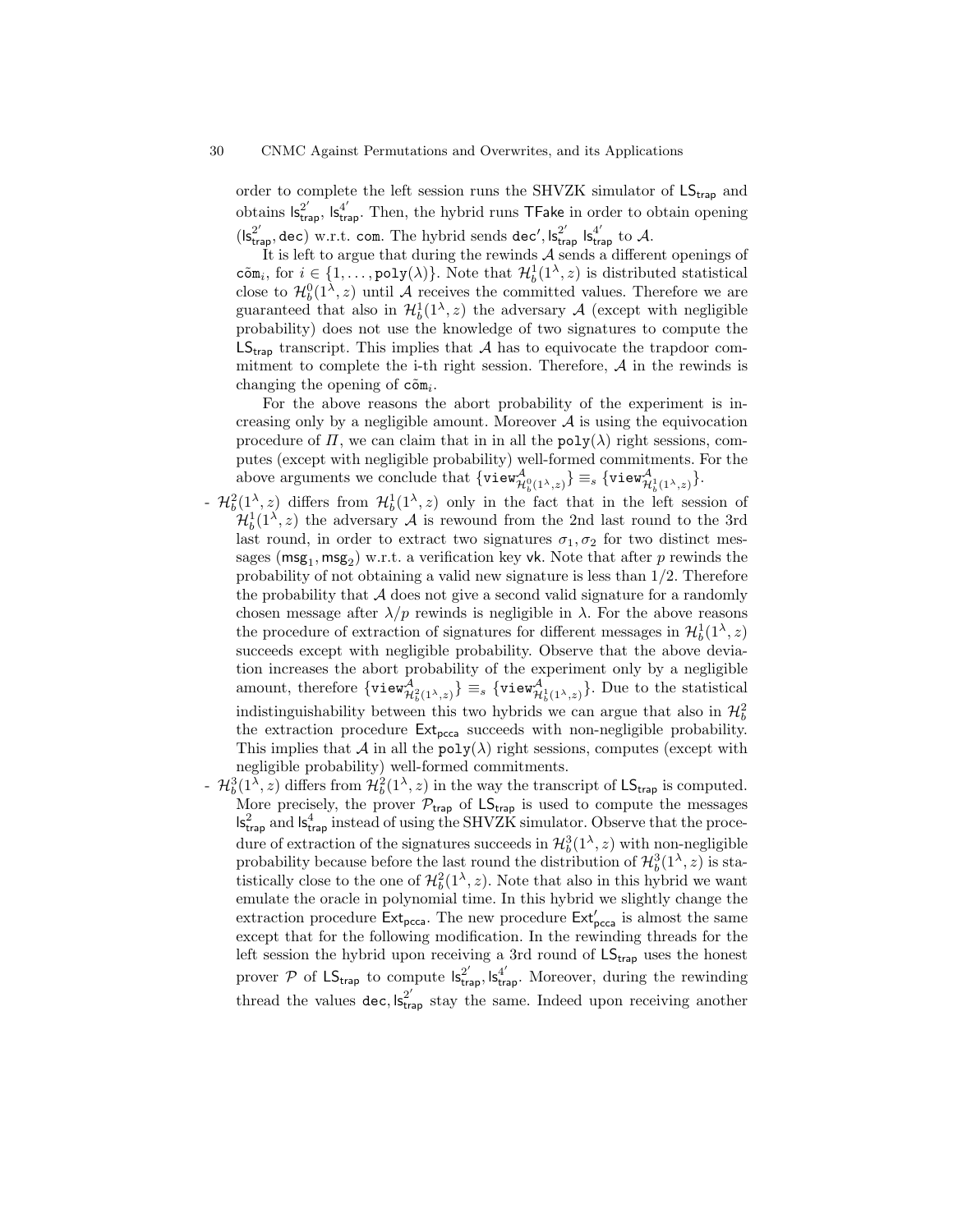3rd round of  $|s_{trap}$  the hybrid uses the honest prover  $P$  of  $LS_{trap}$  to compute  $\mathsf{ls}_{\mathsf{trap}}^{4'}$  for the same  $\mathsf{ls}_{\mathsf{trap}}^{2'}$ .

It follows from the SHVZK of  $LS_{trap}$  that also in this hybrid  $Ext'_{pcca}$ succeeds with non-negligible probability. In more details, suppose by contradiction that in i-th right session  $Ext'_{\text{pcca}}$  fails to extract the committed messages with non-negligible probability, then it is possible to show an adversary against the SHVZK of  $LS_{trap}$ . The reduction would work as follows. Let  $\mathcal{C}^{SHVZK}$  be the challenger for the SHVZK of  $\mathsf{LS}_{\mathsf{trap}}$ .

- 1. The reduction interacts with the adversary in the left and in the i-th right session according to  $\mathcal{H}^3_b$  (and  $\mathcal{H}^2_b$ ).
- 2. The reduction, upon receiving  $\mathbf{s}_{trap}^3$  in the left session forwards this message to  $\mathcal{C}^{SHVZK}$  together with  $(x_{\text{trap}} = \mathsf{vk}, w_{\text{trap}} = (\text{msg}_1, \text{msg}_2, \sigma_1, \sigma_2)).$
- 3. The reduction, upon receiving  $(\mathbf{ls}_{\text{trap}}^2, \mathbf{ls}_{\text{trap}}^4)$  from  $\mathcal{C}^{SHVZK}$ , uses them to complete the left execution against A.
- 4. When A stops, the reduction rewinds the adversary in the i-th right session applying the extraction procedure  $Ext'_{\text{pcca}}$ .
- 5. If the the extraction procedure  $\text{Ext}_{\text{pcca}}^{\prime}$  fails output a random bit, otherwise output 0 (to claim that the challenger has used the Special HVZK simulator).

Note that when the challenger uses the honest procedure to compute the transcript of  $LS_{trap}$  the view of A during the reduction is distributed identical to the view of  $\mathcal{A}$  in  $\mathcal{H}_{b}^{3}$ . Therefore the probability that the extractor procedure  $\textsf{Ext}^\prime_{\textsf{pcca}}$  is successful when the transcript of  $\textsf{LS}_{\textsf{trap}}$  is computed using the honest prover procedure corresponds (except a negligible difference) to the probability that the  $\text{Ext}_{\text{pcca}}'$  succeeds in  $\mathcal{H}_{b}^{3}$ . This observation conclude the proof.

Since  $\text{Ext}_{\text{pcca}}'$  succeeds with non negligible probability, we can argue that A, in all the  $poly(\lambda)$  right sessions, computes (except with negligible probability) well-formed commitments.

From the SHVZK of  $\mathsf{LS}_{\mathsf{trap}}$  it also follows that  $\{\mathsf{view}_{\mathcal{H}_b}^{\mathcal{A}}(1^{\lambda},z)\}\)$  and  $\{\mathsf{view}_{\mathcal{H}^3_b}^{\mathcal{A}}(1^\lambda, z)\}\$  are computationally indistinguishable.

The hybrid  $\mathcal{H}_b^4(1^{\lambda}, z)$  differs from  $\mathcal{H}_b^3(1^{\lambda}, z)$  since the honest sender procedure is used to compute com, dec in the left session. More precisely, the hybrid computes  $\mathsf{Is}_{\textsf{trap}}^2 \leftarrow \mathcal{P}_{\textsf{trap}}(1^\lambda, \ell_{\textsf{trap}}, \mathsf{Is}_{\textsf{trap}}^1)^{12}$  and  $(\textsf{com}, \textsf{dec}) \leftarrow \mathsf{Sen}(1^\lambda, \mathsf{Is}_{\textsf{trap}}^2)$ .

Note that also in this hybrid we are emulating the oracle  $\mathcal{O}^{pcca}$  extracting the committed values by using the same procedure as in  $\mathcal{H}_b^3(1^{\lambda}, z)$ . We can argue that also in this hybrid the procedure  $\text{Ext}_{\text{pcca}}^{\prime}$  succeeds with non negligible probability, otherwise we can show a reduction to the trapdorness property of  $\Pi$ .

In more details, suppose by contradiction that in i-th right session  $\mathsf{Ext}^{\prime}_{\mathsf{pcca}}$ fails to extract the committed messages with non-negligible probability, it

<sup>&</sup>lt;sup>12</sup> Note that due to the delayed-input property of  $LS_{trap}$  the statement  $x_{trap} = vk$  and witness  $w_{trap} = (msg_1, msg_2, \sigma_1, \sigma_2)$  are required by  $\mathcal{P}_{trap}$  only to compute  $ls_{trap}^4$  and are not needed to compute  $\mathsf{Is}^2_{\mathsf{trap}}$ .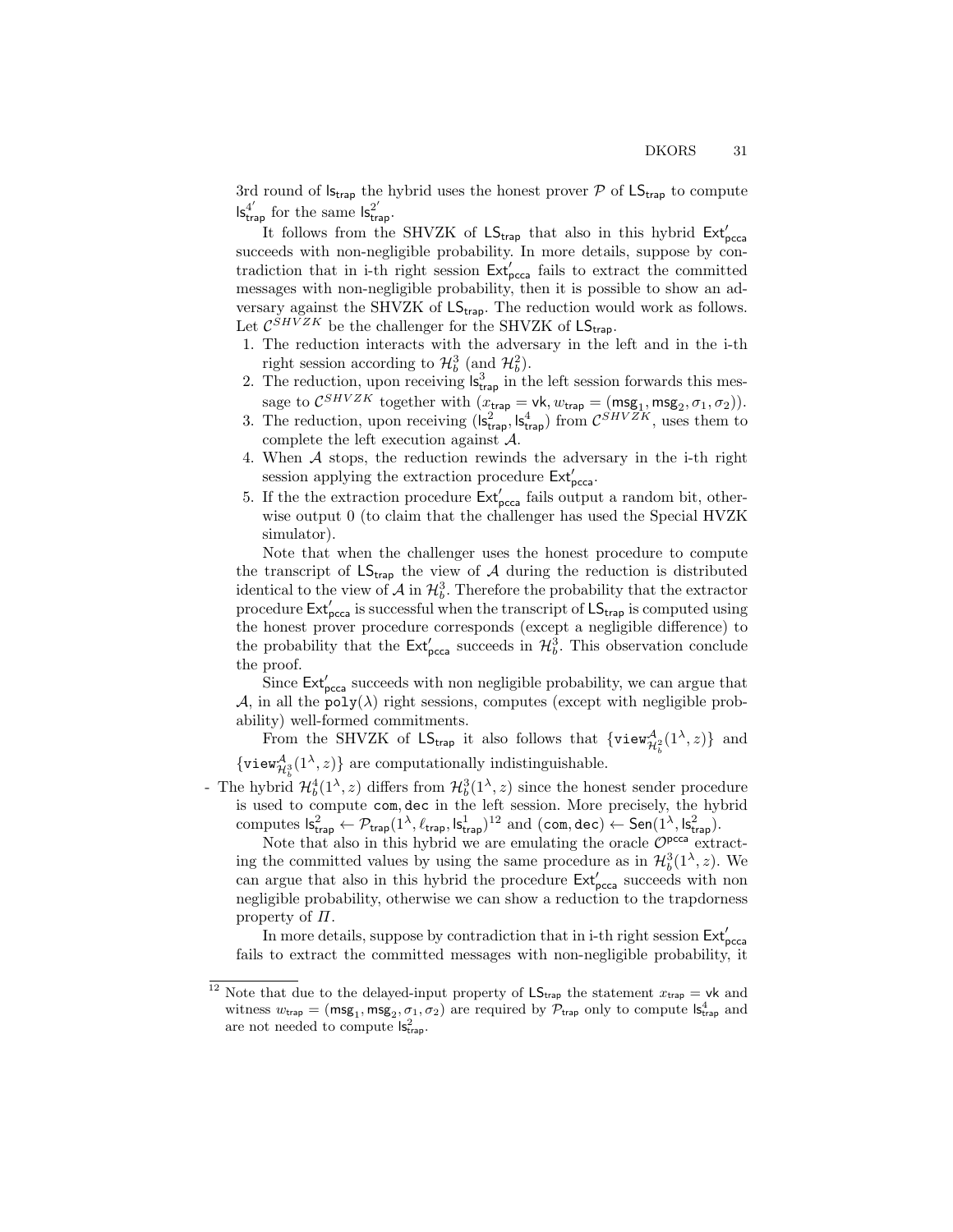is possible to show an adversary against the trapdoor property of  $\Pi$ . The reduction would work as follows. Let  $\mathcal{C}^{Trap}$  be the challenger for the trapdorness experiment of Π.

- 1. The reduction interacts with the adversary in the left and in the i-th right session according to  $\mathcal{H}^4_h$  (and  $\mathcal{H}^3_h$ ).
- between the reduction, upon receiving  $|s_{trap}^1$ ,  $\rho$  in the left session computes  $|s_{trap}^2$   $\leftarrow$  $\mathcal{P}_{trap}(1^{\lambda}, \ell_{trap}, \mathsf{ls}_{trap}^1)$  and forwards this message to  $\mathcal{C}^{Trap}$  together with  $\tau_{\text{sdcca}}, \rho$ .
- 3. The reduction, upon receiving (com, dec) from  $\mathcal{C}^{Trap}$ , uses them to complete the left execution against A.
- 4. When A stops, the reduction rewinds the adversary in the i-th right session applying the extraction procedure  $Ext'_{\text{pcca}}$ .
- 5. If the the extraction procedure  $\text{Ext}_{\text{pcca}}^{\prime}$  fails output a random bit, otherwise output 0 (to claim that the challenger has used equivocation procedure).

We conclude the proof observing that the view of  $A$  in the reduction is distributed identical to  $\mathcal{H}^3_b$  when the challenger used the equivocation procedure to compute (com, dec) and to  $\mathcal{H}^4_b$  otherwise.

Since  $\text{Ext}_{\text{pcca}}'$  succeeds with non negligible probability, we can argue that  $\mathcal{A}$ , in all the poly( $\lambda$ ) right sessions, computes (except with negligible probability) well-formed commitments.

The trapdorness of  $\Pi$  ensures that  $\{ {\tt view}^{\mathcal{A}}_{\mathcal{H}^4_b}(1^\lambda,z)\}$  and  $\{ {\tt view}^{\mathcal{A}}_{\mathcal{H}^3_b}(1^\lambda,z)\}$ are computationally indistinguishable.

To conclude the proof, it remains left to argue that  $\{view_{\mathcal{H}_0^4}^{\mathcal{A}}(1^{\lambda},z)\}\approx$  $\{\mathsf{view}^{\mathcal{A}}_{\mathcal{H}^4_1}(1^\lambda,z)\}\.$  For this last part of the proof we will rely on the self-destruct parallel CCA of  $\Pi_{\text{sdpcca}}$ . Suppose by contradiction that the claim does not hold we can use  $A$  to construct an adversary  $A_{\text{sdpcca}}$  that breaks the self-destruct parallel CCA security of  $\Pi_{\text{sqpcca}}$ . Let  $m_0, m_1$  be the challenge messages, then  $\mathcal{A}_{\text{sqpcca}}$ works as following against the challenger  $C_{\text{sdpcca}}$ . In the left session  $A_{\text{sdpcca}}$  acts as a proxy for all the messages of  $\Pi_{\text{sqpcca}}$  between  $C_{\text{sqpcca}}$  and A and computes the other messages of  $\Pi_{\mathsf{sdcca}}$  according to the sender procedure described in  $\mathcal{H}^4_0(1^\lambda,z)$  $(\mathcal{H}_1^4(1^{\lambda}, z))$ . In the right sessions  $\mathcal{A}_{\text{sdpcca}}$  has to emulate the oracle  $\mathcal{O}^{\text{pcca}}$ , and he will relies on the oracle  $\mathcal{O}^{\text{sdpcca}}$  of  $\Pi_{\text{sdpcca}}$ . In more details  $\mathcal{A}_{\text{sdpcca}}$  acts as a proxy between the queries made by  $A$  and the oracle  $\mathcal{O}^{\text{sdpcca}}$ . Note that both in the hybrid experiments  $\mathcal{H}_0^4(1^{\lambda}, z)$  and  $\mathcal{H}_1^4(1^{\lambda}, z)$  A always (except with negligible probability) queries the oracle  $\mathcal{O}^{pcca}$  on well-formed commitments, which implies that the oracle  $\mathcal{O}^{\text{sdpcca}}$  never implements the self-destruct mode. Therefore,  $\mathcal{A}_{\text{hiding}}$  can always (except with negligible probability) uses  $\mathcal{O}^{\text{sdpcca}}$  to handle the queries made by A. As regarding the other messages of  $\Pi_{\text{pcca}}$  he will acts as the hones receiver of  $\mathcal{H}^4_0(1^{\lambda}, z)$   $(\mathcal{H}^4_1(1^{\lambda}, z))$ . At the end  $\mathcal{A}_{\text{sdpcca}}$  runs the distinguisher  $\mathcal D$  (that exists by contradiction) that distinguishes  $\{ \mathtt{view}_{\mathcal H^4_0}(1^\lambda,z) \}$  from  $\{\text{view}_{\mathcal{H}_1^4}^{\mathcal{A}}(1^{\lambda},z)\}\$ , and he outputs what  $\mathcal D$  outputs. Observe that if  $\mathcal C_{\text{sdpcca}}$  commits to  $m_0$  then  $\mathcal{A}_{\text{sdpcca}}$  acts as in  $\mathcal{H}_0^4(1^{\lambda}, z)$  otherwise he acts as in  $\mathcal{H}_1^4(1^{\lambda}, z)$ . Observe also that the rewinds made to extract the signatures in the left session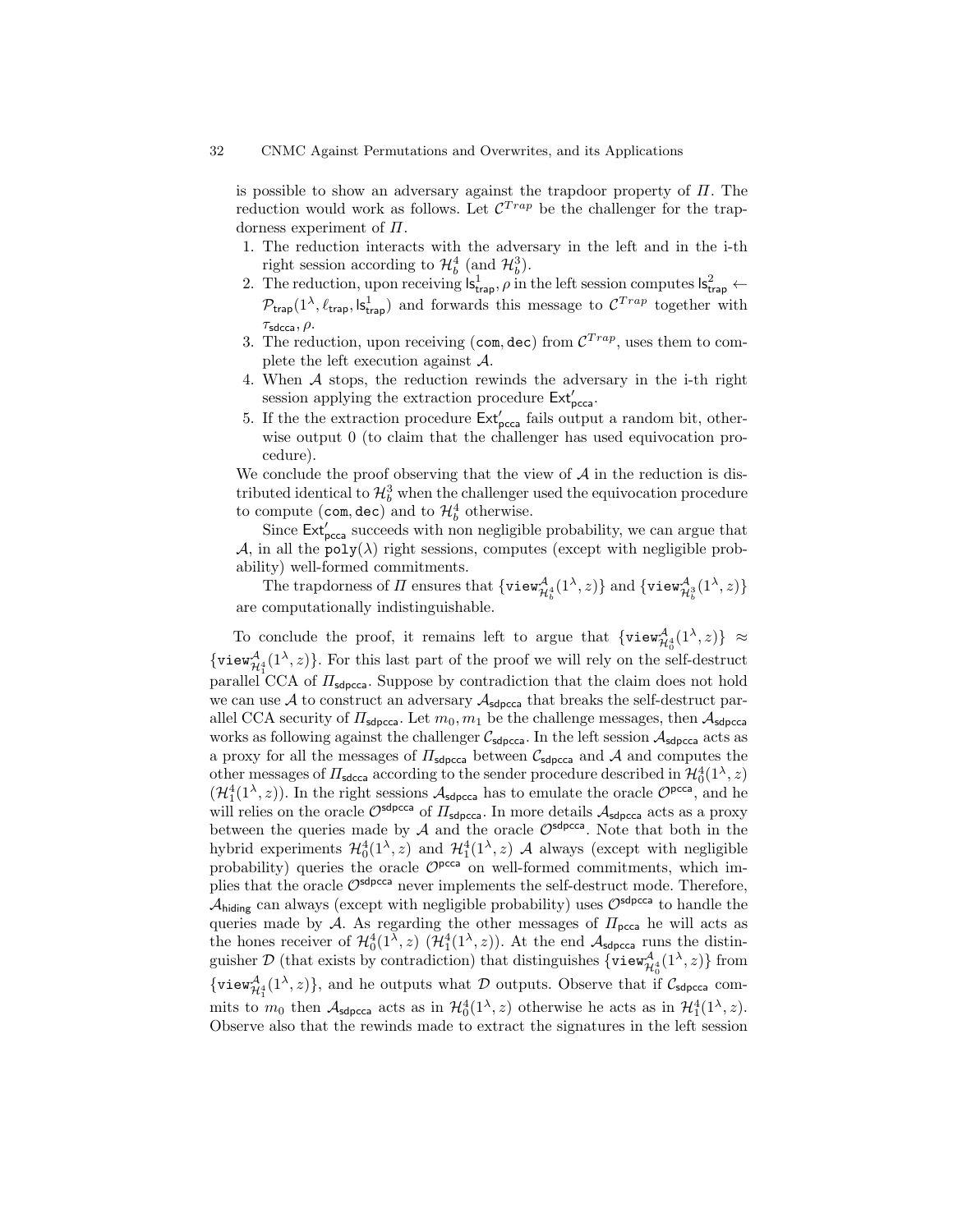do not interfere with the reduction since the parallel commitment queries made by A ends in the third last round. We can conclude that for all  $m_0, m_1 \in \{0, 1\}^{\lambda}$  $\{ {\tt view}^{\mathcal{A}}_{{\mathcal{H}}^4_0} \} \approx \{ {\tt view}^{\mathcal{A}}_{{\mathcal{H}}^4_1} \},$  which implies that for all  $m_0, m_1 \in \{0,1\}^{\lambda}$  it holds that  $\{\textsf{view}^{\mathcal{A}}_{\mathsf{IND}_0}(1^\lambda,z)\}\approx \{\textsf{view}^{\mathcal{A}}_{\mathsf{IND}_1}(1^\lambda,z)\}.$ 

Comparison to [CMTV15]. In [CMTV15] authors show that it is possible to construct a string SD-RCCA PKE scheme  $\Pi_{\text{sdrcca}} = (\mathsf{Gen}_{\text{sdrcca}}, \mathsf{Enc}_{\text{sdrcca}})$ starting from a continuos non malleable code and a 1-bit SD-RCCA PKE<sup>13</sup>  $\Pi^{\text{bit}}_{\text{sdrcca}} = (\text{Gen}_{\text{sdrcca}}^{\text{bit}}, \text{Enc}_{\text{sdrcca}}^{\text{bit}}, \text{Dec}_{\text{sdrcca}}^{\text{bit}})$  scheme. At a very high level their construction works as follow.

- The generation algorithm  $Gen_{sdrcca}$  generates l couple of public key secret key running  $Gen<sup>bit</sup><sub>sdrca</sub>$ , where l is the length of the codeword.
- The encryption algorithm  $Enc_{\text{sdrcca}}$  encodes the message  $m$  to encrypt using the the non-malleable code. Then, it encrypts the  $l$  bits of the codewords using the encryption algorithm  $Enc_{\text{sdrcca}}^{\text{bit}}$  of the 1-bit CCA PKE scheme on the l different secret keys.
- The decryption algorithm Dec<sub>sdrcca</sub> decrypts each bit using Dec<sup>bit</sup> obtaining the codeword. The encoded message is obtained running the decode algorithm of the non-malleable code.

Replacing their non-malleable code with our non-malleable it is possible to modify their construction to use just one couple of public key secret key. The proposed SD-RCCA PKE scheme changes the previous scheme in the following three aspects: 1) the generation algorithm runs  $Gen<sup>bit</sup>$  once generating a single couple of public key secret key; 2) the encryption/decryption algorithms encrypts/decrypts the bits of the codeword using the same secret key/public key; 3) Dec<sub>sdrcca</sub> will output  $\bot$  if for  $i, j = 1, \ldots, n$  and  $i \neq j$  enc<sub>i</sub> is identical to enc<sub>i</sub>, where enc<sub>i</sub> and enc<sub>i</sub> are bit encryption. Finally, we note that we obtain a construction with no a priori bound on the length of the string to be encrypted. In more details, we have the following theorem.

**Theorem 4.** If  $\Pi_{\text{sdrcca}}^{\text{bit}} = (\mathsf{Gen}_{\text{sdrcca}}^{\text{bit}}, \mathsf{Enc}_{\text{sdrcca}}^{\text{bit}}, \mathsf{Dec}_{\text{sdrcca}}^{\text{bit}})$  is a 1-bit SD-RCCA  $PKE$  and  $\Pi_{\text{NMCode}}$  = (Enc, Dec) is a continuos non-malleable code resilient against PermOver, then  $\Pi_{\text{sdrcca}} = (\mathsf{Gen}_{\text{sdrcca}}, \mathsf{Enc}_{\text{sdrcca}})$  is a string SD-RCCA PKE scheme.

The proof is almost the same as the one of Theorem 2. Intuitively, in the modified construction it is possible to use a single couple of public key secret key because our code is resilient against permutation functions.

# Acknowledgments

We thank Michele Ciampi for several discussion on the applications of our CNMC.

 $13$  The formal definition can be found in [CMTV15]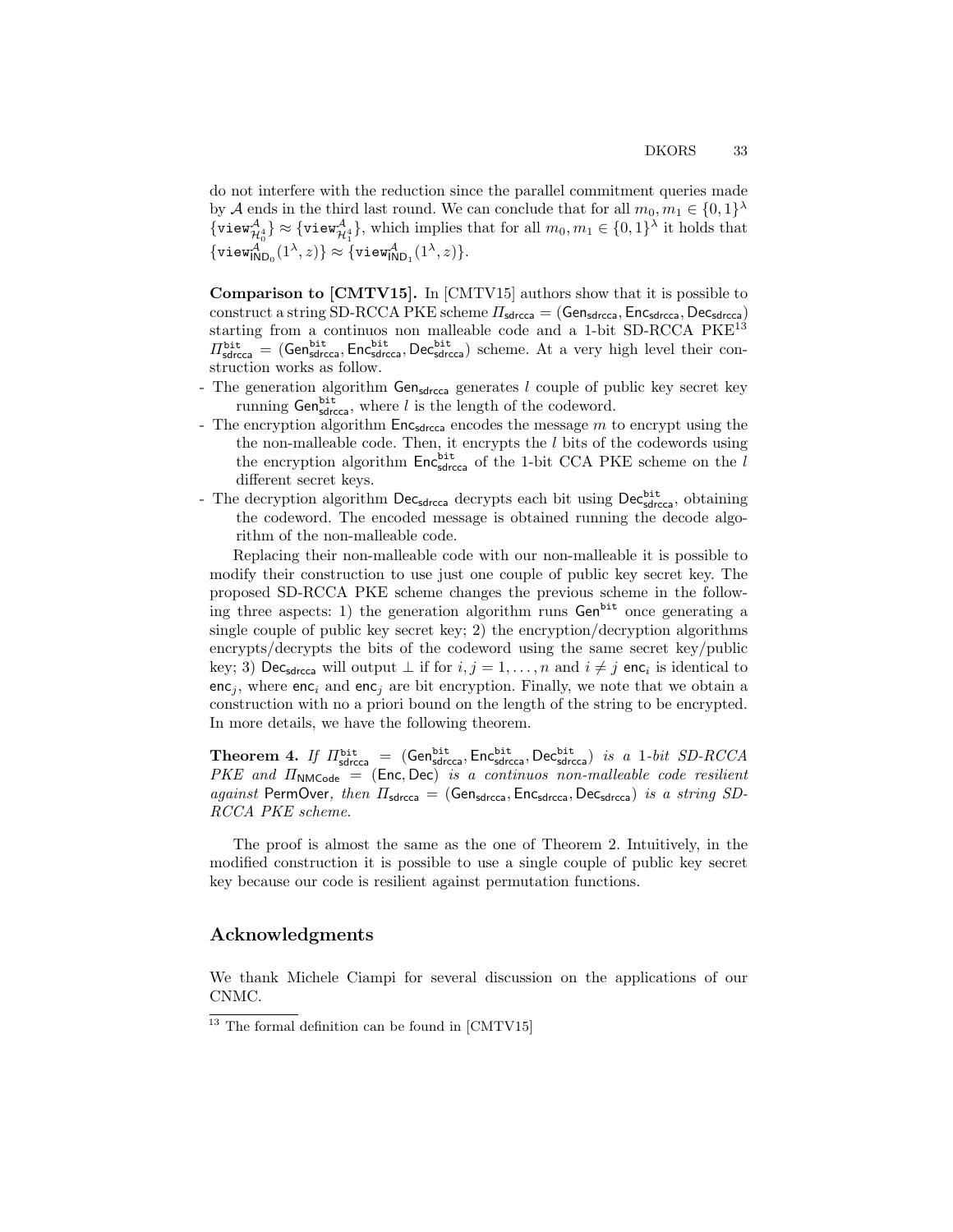# References

- [AAnHKM<sup>+</sup>16] Divesh Aggarwal, Shashank Agrawal, Divya Gupta nad Hemanta K. Maji, Omkant Pandey, and Manoj Prabhakaran. Optimal computational split state non-malleable codes. To appear in TCC 16-A, 2016.
- [ADL14] Divesh Aggarwal, Yevgeniy Dodis, and Shachar Lovett. Non-malleable codes from additive combinatorics. In STOC. ACM, 2014.
- $[ADN<sup>+</sup>16]$  Divesh Aggarwal, Nico Döttling, Jesper Buus Nielsen, Maciej Obremski, and Erick Purwanto. Information theoretic continuously nonmalleable codes in the constant split-state model. Unpublished Manuscript, available on eprint. Presented at IMS Workshop on Information Theoretic Cryptography in NUS, Singapore., 2016.
- [Agg15] Divesh Aggarwal. Affine-evasive sets modulo a prime. Information Processing Letters, 115(2):382–385, 2015.
- [AGM<sup>+</sup>14] Shashank Agrawal, Divya Gupta, Hemanta K. Maji, Omkant Pandey, and Manoj Prabhakaran. Explicit non-malleable codes resistant to permutations and perturbations. IACR Cryptology ePrint Archive, 2014:841, 2014.
- [AGM<sup>+</sup>15] Shashank Agrawal, Divya Gupta, Hemanta K. Maji, Omkant Pandey, and Manoj Prabhakaran. Explicit non-malleable codes against bitwise tampering and permutations. In Rosario Gennaro and Matthew Robshaw, editors, Advances in Cryptology - CRYPTO 2015 - 35th Annual Cryptology Conference, Santa Barbara, CA, USA, August 16-20, 2015, Proceedings, Part I, volume 9215 of Lecture Notes in Computer Science, pages 538–557. Springer, 2015.
- [AKO17] Divesh Aggarwal, Tomasz Kazana, and Maciej Obremski. Inception makes non-malleable codes stronger. TCC, 2017. http://eprint.iacr.org/.
- [Bar02] Boaz Barak. Constant-round coin-tossing with a man in the middle or realizing the shared random string model. In 43rd Symposium on Foundations of Computer Science (FOCS 2002), 16-19 November 2002, Vancouver, BC, Canada, Proceedings, pages 345–355, 2002.
- [BDH<sup>+</sup>17] Brandon Broadnax, Nico Döttling, Gunnar Hartung, Jörn Müller-Quade, and Matthias Nagel. Concurrently composable security with shielded super-polynomial simulators. In Jean-Sébastien Coron and Jesper Buus Nielsen, editors, Advances in Cryptology - EUROCRYPT 2017 - 36th Annual International Conference on the Theory and Applications of Cryptographic Techniques, Paris, France, April 30 - May 4, 2017, Proceedings, Part I, volume 10210 of Lecture Notes in Computer Science, pages 351–381, 2017.
- [BDSKM16] Marshall Ball, Dana Dachman-Soled, Mukul Kulkarni, and Tal Malkin. Non-malleable codes for bounded depth, bounded fanin circuits. Cryptology ePrint Archive, Report 2016/307, 2016. https://eprint.iacr.org/2016/307.
- [BDSKM17] Marshall Ball, Dana Dachman-Soled, Mukul Kulkarni, and Tal Malkin. Non-malleable codes from average-case hardness: Ac0, decision trees, and streaming space-bounded tampering. Cryptology ePrint Archive, Report 2017/1061, 2017. https://eprint.iacr.org/2017/1061.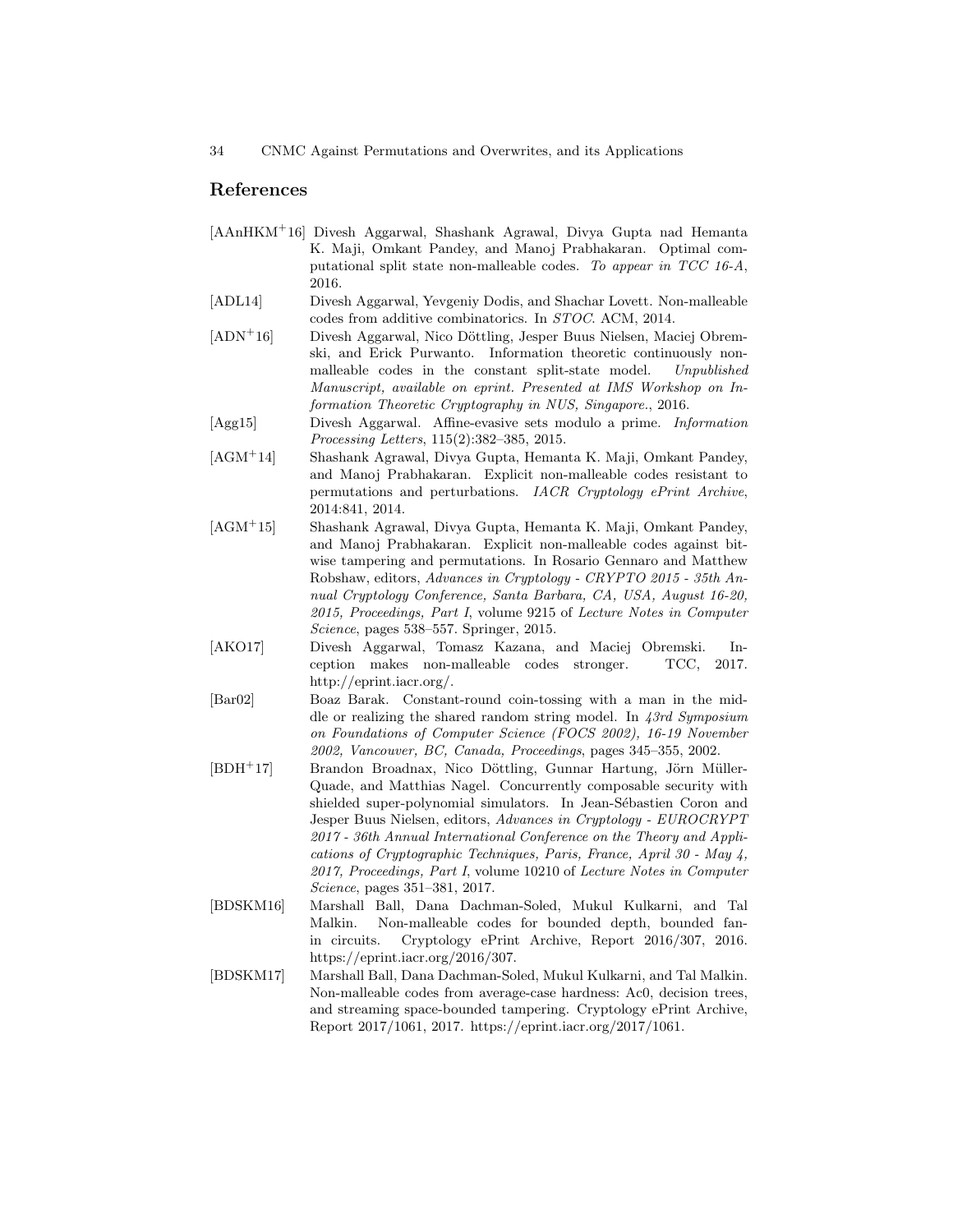- [BFMR18] Brandon Broadnax, Valerie Fetzer, Jörn Müller-Quade, and Andy Rupp. Non-malleability vs. cca-security: The case of commitments. In Michel Abdalla and Ricardo Dahab, editors, Public-Key Cryptography - PKC 2018 - 21st IACR International Conference on Practice and Theory of Public-Key Cryptography, Rio de Janeiro, Brazil, March 25-29, 2018, Proceedings, Part II, volume 10770 of Lecture Notes in Computer Science, pages 312–337. Springer, 2018.
- [CDS94] Ronald Cramer, Ivan Damgård, and Berry Schoenmakers. Proofs of partial knowledge and simplified design of witness hiding protocols. In YvoG. Desmedt, editor, Advances in Cryptology — CRYPTO '94, volume 839 of Lecture Notes in Computer Science, pages 174–187. Springer Berlin Heidelberg, 1994.
- [CG14] Mahdi Cheraghchi and Venkatesan Guruswami. Non-malleable coding against bit-wise and split-state tampering. In TCC, 2014.
- [CGL16] Eshan Chattopadhyay, Vipul Goyal, and Xin Li. Non-malleable extractors and codes, with their many tampered extensions. In Proceedings of the forty-eighth annual ACM symposium on Theory of Computing, pages 285–298. ACM, 2016.
- [CGM<sup>+</sup>16] Nishanth Chandran, Vipul Goyal, Pratyay Mukherjee, Omkant Pandey, and Jalaj Upadhyay. Block-wise non-malleable codes. In Ioannis Chatzigiannakis, Michael Mitzenmacher, Yuval Rabani, and Davide Sangiorgi, editors, 43rd International Colloquium on Automata, Languages, and Programming, ICALP 2016, July 11-15, 2016, Rome, Italy, volume 55 of *LIPIcs*, pages 31:1-31:14. Schloss Dagstuhl - Leibniz-Zentrum fuer Informatik, 2016.
- [CKM11] Seung Geol Choi, Aggelos Kiayias, and Tal Malkin. Bitr: built-in tamper resilience. In Advances in Cryptology–ASIACRYPT 2011, pages 740–758. Springer, 2011.
- [CLP10] Ran Canetti, Huijia Lin, and Rafael Pass. Adaptive hardness and composable security in the plain model from standard assumptions. In 51th Annual IEEE Symposium on Foundations of Computer Science, FOCS 2010, October 23-26, 2010, Las Vegas, Nevada, USA, pages 541– 550. IEEE Computer Society, 2010.
- [CMTV15] Sandro Coretti, Ueli Maurer, Björn Tackmann, and Daniele Venturi. From single-bit to multi-bit public-key encryption via non-malleable codes. In Dodis and Nielsen [DN15], pages 532–560.
- [COSV16] Michele Ciampi, Rafail Ostrovsky, Luisa Siniscalchi, and Ivan Visconti. Concurrent non-malleable commitments (and more) in 3 rounds. In Matthew Robshaw and Jonathan Katz, editors, Advances in Cryptology - CRYPTO 2016 - 36th Annual International Cryptology Conference, Santa Barbara, CA, USA, August 14-18, 2016, Proceedings, Part III, volume 9816 of Lecture Notes in Computer Science, pages 270–299. Springer, 2016. Full version https://eprint.iacr.org/2016/566.
- [COSV17a] Michele Ciampi, Rafail Ostrovsky, Luisa Siniscalchi, and Ivan Visconti. Delayed-input non-malleable zero knowledge and multi-party coin tossing in four rounds. In Yael Kalai and Leonid Reyzin, editors, Theory of Cryptography - 15th International Conference, TCC 2017, Baltimore, MD, USA, November 12-15, 2017, Proceedings, Part I, volume 10677 of Lecture Notes in Computer Science, pages 711–742. Springer, 2017.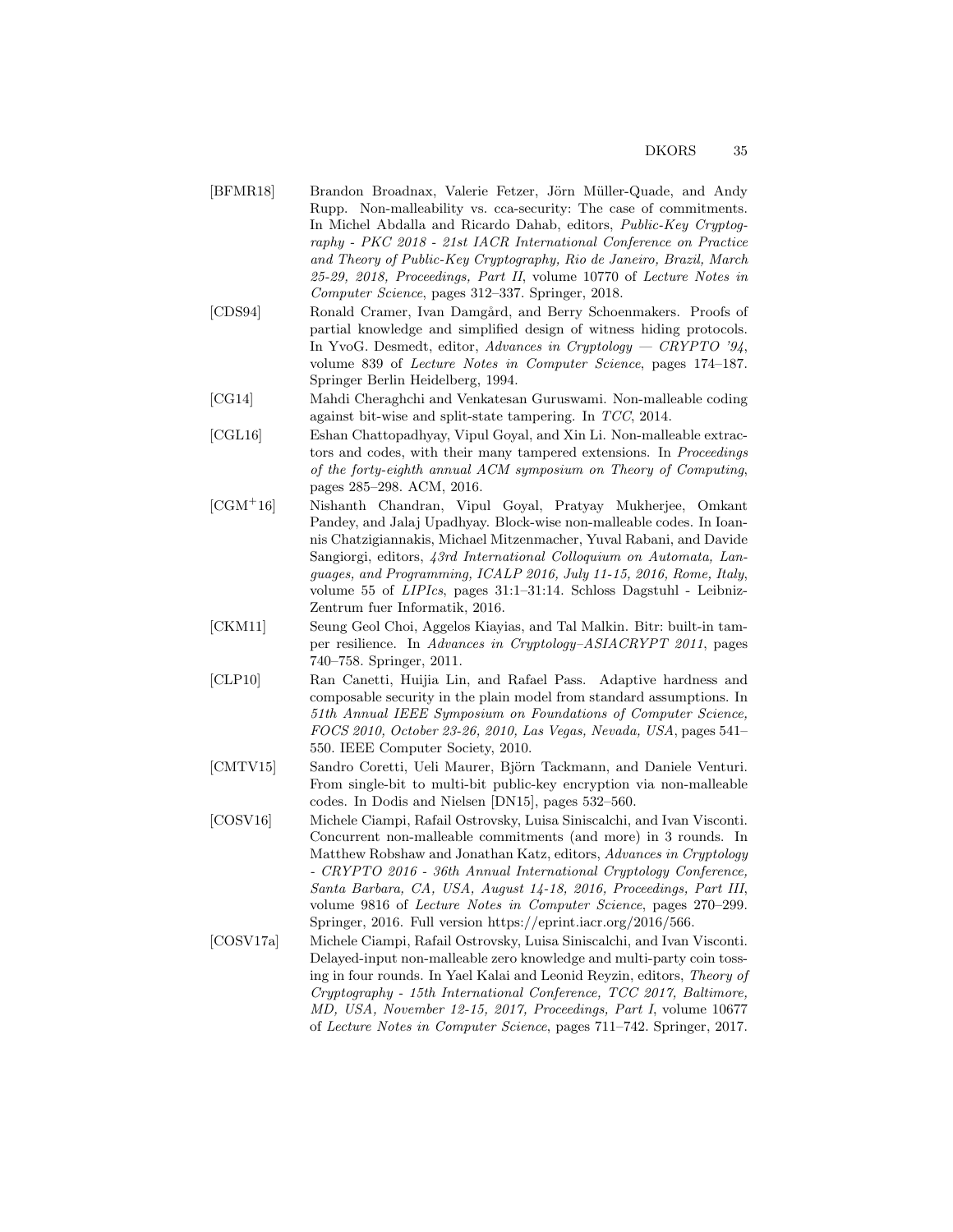- 36 CNMC Against Permutations and Overwrites, and its Applications
- [COSV17b] Michele Ciampi, Rafail Ostrovsky, Luisa Siniscalchi, and Ivan Visconti. Four-round concurrent non-malleable commitments from oneway functions. In Jonathan Katz and Hovav Shacham, editors, Advances in Cryptology - CRYPTO 2017 - 37th Annual International Cryptology Conference, Santa Barbara, CA, USA, August 20- 24, 2017, Proceedings, Part II, volume 10402 of Lecture Notes in Computer Science, pages 127–157. Springer, 2017. Full version https://eprint.iacr.org/2016/621.
- [CPS13] Kai-Min Chung, Rafael Pass, and Karn Seth. Non-black-box simulation from one-way functions and applications to resettable security. In Dan Boneh, Tim Roughgarden, and Joan Feigenbaum, editors, Symposium on Theory of Computing Conference, STOC'13, Palo Alto, CA, USA, June 1-4, 2013, pages 231–240. ACM, 2013.
- [CPS<sup>+</sup>16] Michele Ciampi, Giuseppe Persiano, Alessandra Scafuro, Luisa Siniscalchi, and Ivan Visconti. Improved or-composition of sigma-protocols. In Eyal Kushilevitz and Tal Malkin, editors, Theory of Cryptography - 13th International Conference, TCC 2016-A, Tel Aviv, Israel, January 10-13, 2016, Proceedings, Part II, volume 9563 of Lecture Notes in Computer Science, pages 112–141. Springer, 2016. Full version http://eprint.iacr.org/2015/810.
- [CZ14] Eshan Chattopadhyay and David Zuckerman. Non-malleable codes in the constant split-state model. FOCS, 2014.
- [DDN91] Danny Dolev, Cynthia Dwork, and Moni Naor. Non-malleable cryptography (extended abstract). In Proceedings of the 23rd Annual ACM Symposium on Theory of Computing, May 5-8, 1991, New Orleans, Louisiana, USA, pages 542–552, 1991.
- [DKO13] Stefan Dziembowski, Tomasz Kazana, and Maciej Obremski. Nonmalleable codes from two-source extractors. In Advances in Cryptology-CRYPTO 2013. Springer, 2013.
- [DN15] Yevgeniy Dodis and Jesper Buus Nielsen, editors. Theory of Cryptography - 12th Theory of Cryptography Conference, TCC 2015, Warsaw, Poland, March 23-25, 2015, Proceedings, Part I, volume 9014 of Lecture Notes in Computer Science. Springer, 2015.
- [DNO16] Nico Döttling, Jesper Buus Nielsen, and Maciej Obremski. Information theoretic continuously non-malleable codes in the constant split-state model. Unpublished Manuscript, available on eprint. Presented at IMS Workshop on Information Theoretic Cryptography in NUS, Singapore., 2016.
- [DPW10] Stefan Dziembowski, Krzysztof Pietrzak, and Daniel Wichs. Nonmalleable codes. In ICS, pages 434–452. Tsinghua University Press, 2010.
- [FMNV14] S. Faust, P. Mukherjee, J. Nielsen, and D. Venturi. Continuous non-malleable codes. In Theory of Cryptography Conference - TCC. Springer, 2014.
- [FMNV15] Sebastian Faust, Pratyay Mukherjee, Jesper Buus Nielsen, and Daniele Venturi. A tamper and leakage resilient von neumann architecture. In Jonathan Katz, editor, Public-Key Cryptography - PKC 2015 - 18th IACR International Conference on Practice and Theory in Public-Key Cryptography, Gaithersburg, MD, USA, March 30 - April 1, 2015, Pro-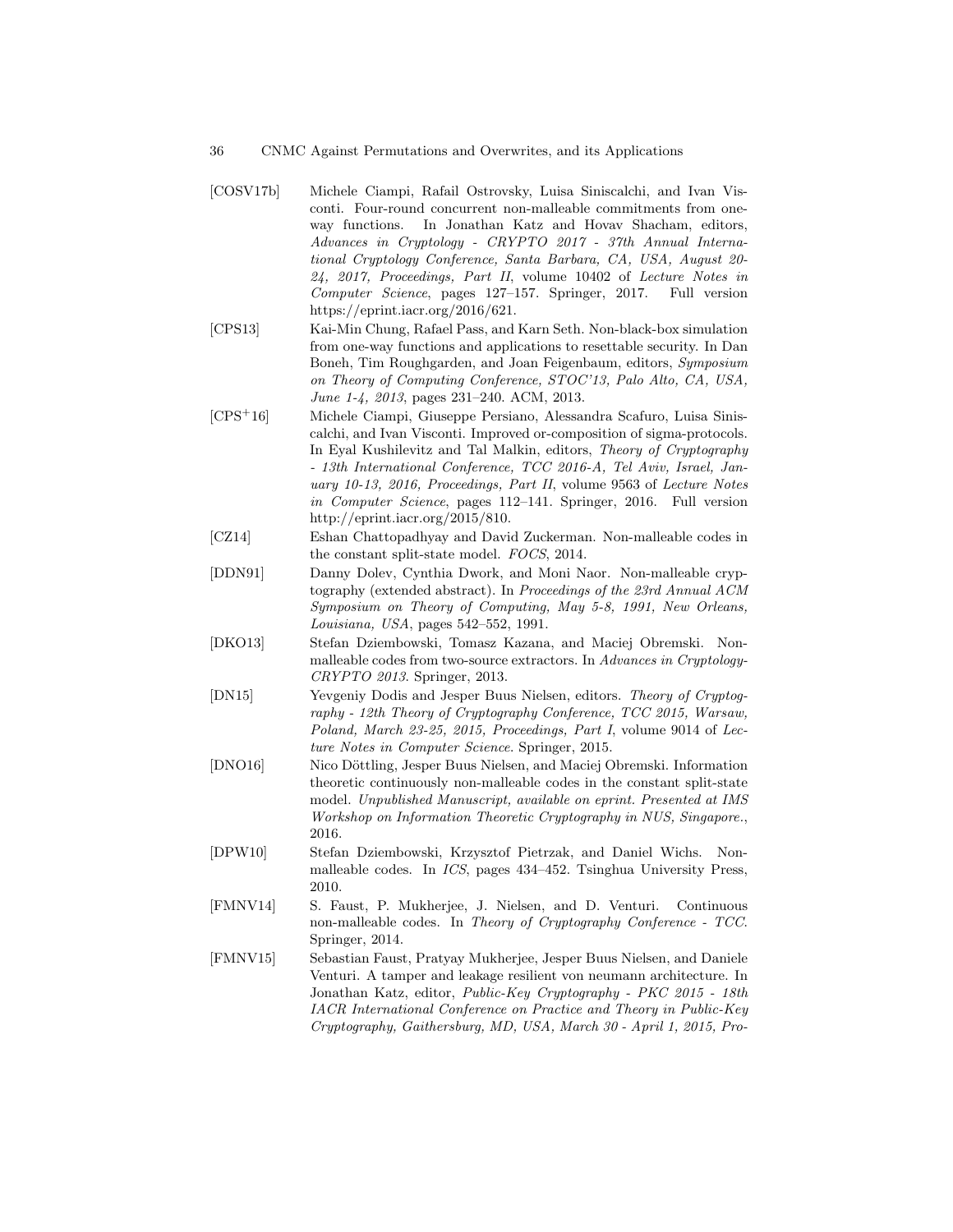ceedings, volume 9020 of Lecture Notes in Computer Science, pages 579–603. Springer, 2015.

- [GLM<sup>+</sup>04] Rosario Gennaro, Anna Lysyanskaya, Tal Malkin, Silvio Micali, and Tal Rabin. Algorithmic tamper-proof (ATP) security: Theoretical foundations for security against hardware tampering. In Moni Naor, editor, Theory of Cryptography, First Theory of Cryptography Conference, TCC 2004, Cambridge, MA, USA, February 19-21, 2004, Proceedings, volume 2951 of Lecture Notes in Computer Science, pages 258–277. Springer, 2004.
- [GLOV12] Vipul Goyal, Chen-Kuei Lee, Rafail Ostrovsky, and Ivan Visconti. Constructing non-malleable commitments: A black-box approach. In 53rd Annual IEEE Symposium on Foundations of Computer Science, FOCS 2012, New Brunswick, NJ, USA, October 20-23, 2012, pages 51–60, 2012.
- [GLP<sup>+</sup>15] Vipul Goyal, Huijia Lin, Omkant Pandey, Rafael Pass, and Amit Sahai. Round-efficient concurrently composable secure computation via a robust extraction lemma. In Yevgeniy Dodis and Jesper Buus Nielsen, editors, Theory of Cryptography - 12th Theory of Cryptography Conference, TCC 2015, Warsaw, Poland, March 23-25, 2015, Proceedings, Part I, volume 9014 of Lecture Notes in Computer Science, pages 260– 289. Springer, 2015.
- [GMY06] Juan A. Garay, Philip MacKenzie, and Ke Yang. Strengthening zero-knowledge protocols using signatures. Journal of Cryptology, 19(2):169–209, 2006.
- [Goy11] Vipul Goyal. Constant round non-malleable protocols using one way functions. In Proceedings of the 43rd ACM Symposium on Theory of Computing, STOC 2011, San Jose, CA, USA, 6-8 June 2011, pages 695–704, 2011.
- [GPR16] Vipul Goyal, Omkant Pandey, and Silas Richelson. Textbook nonmalleable commitments. In Daniel Wichs and Yishay Mansour, editors, Proceedings of the 48th Annual ACM SIGACT Symposium on Theory of Computing, STOC 2016, Cambridge, MA, USA, June 18-21, 2016, pages 1128–1141. ACM, 2016.
- [GRRV14] Vipul Goyal, Silas Richelson, Alon Rosen, and Margarita Vald. An algebraic approach to non-malleability. In 55th IEEE Annual Symposium on Foundations of Computer Science, FOCS 2014, Philadelphia, PA, USA, October 18-21, 2014, pages 41–50, 2014. An updated full version is available at http://eprint.iacr.org/2014/586.
- [JW15] Zahra Jafargholi and Daniel Wichs. Tamper detection and continuous non-malleable codes. In Dodis and Nielsen [DN15], pages 451–480.
- [Khu17] Dakshita Khurana. Round optimal concurrent non-malleability from polynomial hardness. In Yael Kalai and Leonid Reyzin, editors, Theory of Cryptography - 15th International Conference, TCC 2017, Baltimore, MD, USA, November 12-15, 2017, Proceedings, Part II, volume 10678 of Lecture Notes in Computer Science, pages 139–171. Springer, 2017.
- [Kiy14] Susumu Kiyoshima. Round-efficient black-box construction of composable multi-party computation. In Juan A. Garay and Rosario Gennaro, editors, Advances in Cryptology - CRYPTO 2014 - 34th Annual Cryptology Conference, Santa Barbara, CA, USA, August 17-21, 2014, Pro-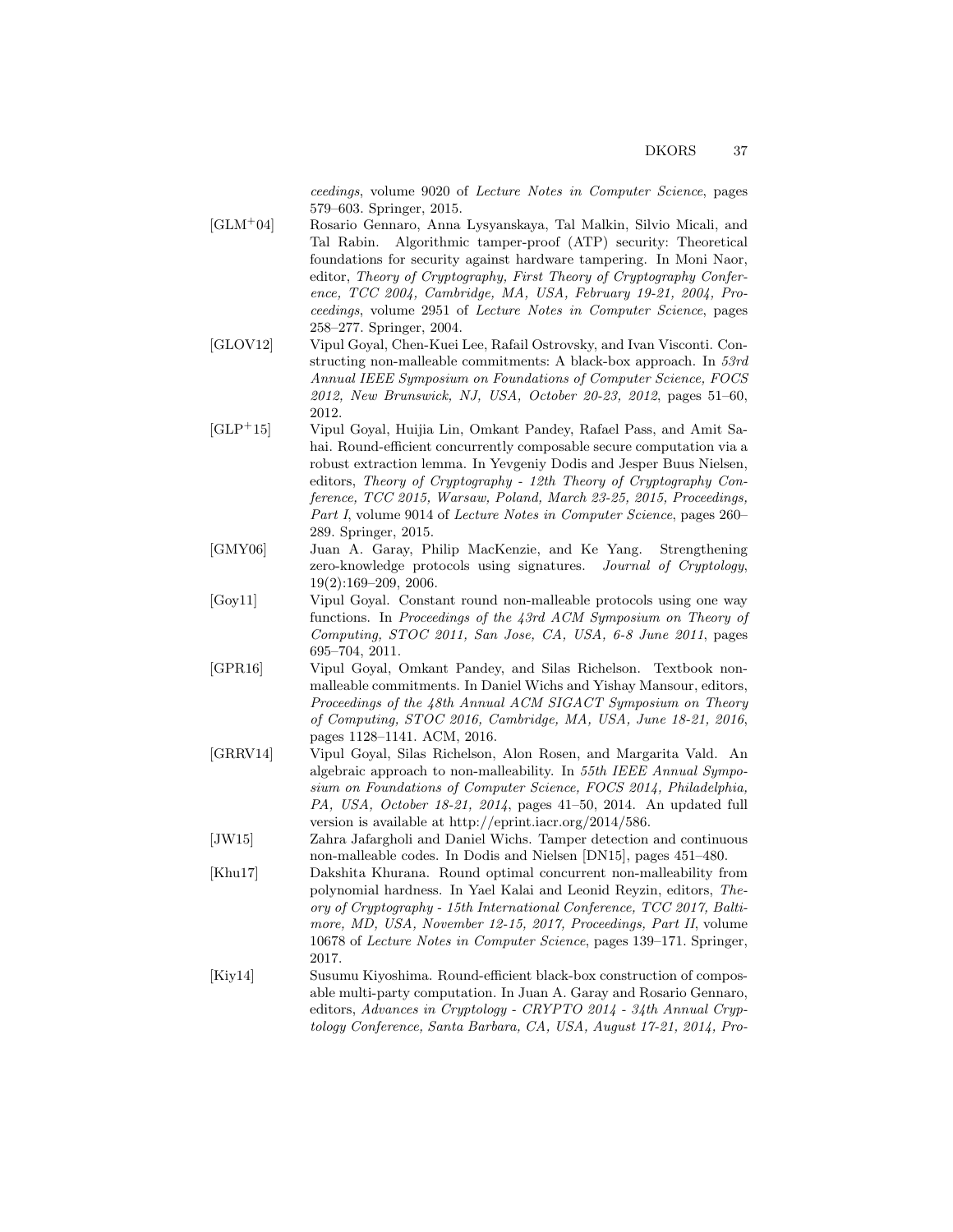ceedings, Part II, volume 8617 of Lecture Notes in Computer Science, pages 351–368. Springer, 2014.

- [Kiy15] Susumu Kiyoshima. Statistical concurrent non-malleable zeroknowledge from one-way functions. In Rosario Gennaro and Matthew Robshaw, editors, Advances in Cryptology - CRYPTO 2015 - 35th Annual Cryptology Conference, Santa Barbara, CA, USA, August 16-20, 2015, Proceedings, Part II, volume 9216 of Lecture Notes in Computer Science, pages 85–106. Springer, 2015.
- [KS17] Dakshita Khurana and Amit Sahai. How to achieve non-malleability in one or two rounds. In Chris Umans, editor, 58th IEEE Annual Symposium on Foundations of Computer Science, FOCS 2017, Berkeley, CA, USA, October 15-17, 2017, pages 564–575. IEEE Computer Society, 2017.
- [Li17] Xin Li. Improved non-malleable extractors, non-malleable codes and independent source extractors. STOC, 2017. https://arxiv.org.
- [LL12] Feng-Hao Liu and Anna Lysyanskaya. Tamper and leakage resilience in the split-state model. In Advances in Cryptology–CRYPTO 2012, pages 517–532. Springer, 2012.
- [LP11] Huijia Lin and Rafael Pass. Constant-round non-malleable commitments from any one-way function. In Lance Fortnow and Salil P. Vadhan, editors, Proceedings of the 43rd ACM Symposium on Theory of Computing, STOC 2011, San Jose, CA, USA, 6-8 June 2011, pages 705–714. ACM, 2011.
- [LP12] Huijia Lin and Rafael Pass. Black-box constructions of composable protocols without set-up. In Reihaneh Safavi-Naini and Ran Canetti, editors, Advances in Cryptology - CRYPTO 2012 - 32nd Annual Cryptology Conference, Santa Barbara, CA, USA, August 19-23, 2012. Proceedings, volume 7417 of Lecture Notes in Computer Science, pages 461–478. Springer, 2012.
- [LPS17] Huijia Lin, Rafael Pass, and Pratik Soni. Two-round and noninteractive concurrent non-malleable commitments from time-lock puzzles. In Chris Umans, editor, 58th IEEE Annual Symposium on Foundations of Computer Science, FOCS 2017, Berkeley, CA, USA, October 15-17, 2017, pages 576–587. IEEE Computer Society, 2017.
- [LS90] Dror Lapidot and Adi Shamir. Publicly verifiable non-interactive zeroknowledge proofs. In Advances in Cryptology - CRYPTO, 1990.
- [PR05] Rafael Pass and Alon Rosen. New and improved constructions of nonmalleable cryptographic protocols. In Harold N. Gabow and Ronald Fagin, editors, Proceedings of the 37th Annual ACM Symposium on Theory of Computing, Baltimore, MD, USA, May 22-24, 2005, pages 533–542. ACM, 2005.
- [PW10] Rafael Pass and Hoeteck Wee. Constant-round non-malleable commitments from sub-exponential one-way functions. In Advances in Cryptology - EUROCRYPT 2010, 29th Annual International Conference on the Theory and Applications of Cryptographic Techniques, French Riviera, May 30 - June 3, 2010. Proceedings, pages 638–655, 2010.
- [Rom90] John Rompel. One-way functions are necessary and sufficient for secure signatures. In Proceedings of the Twenty Second Annual ACM Symposium on Theory of Computing, pages 387–394, Baltimore, Maryland, 14–16 May 1990.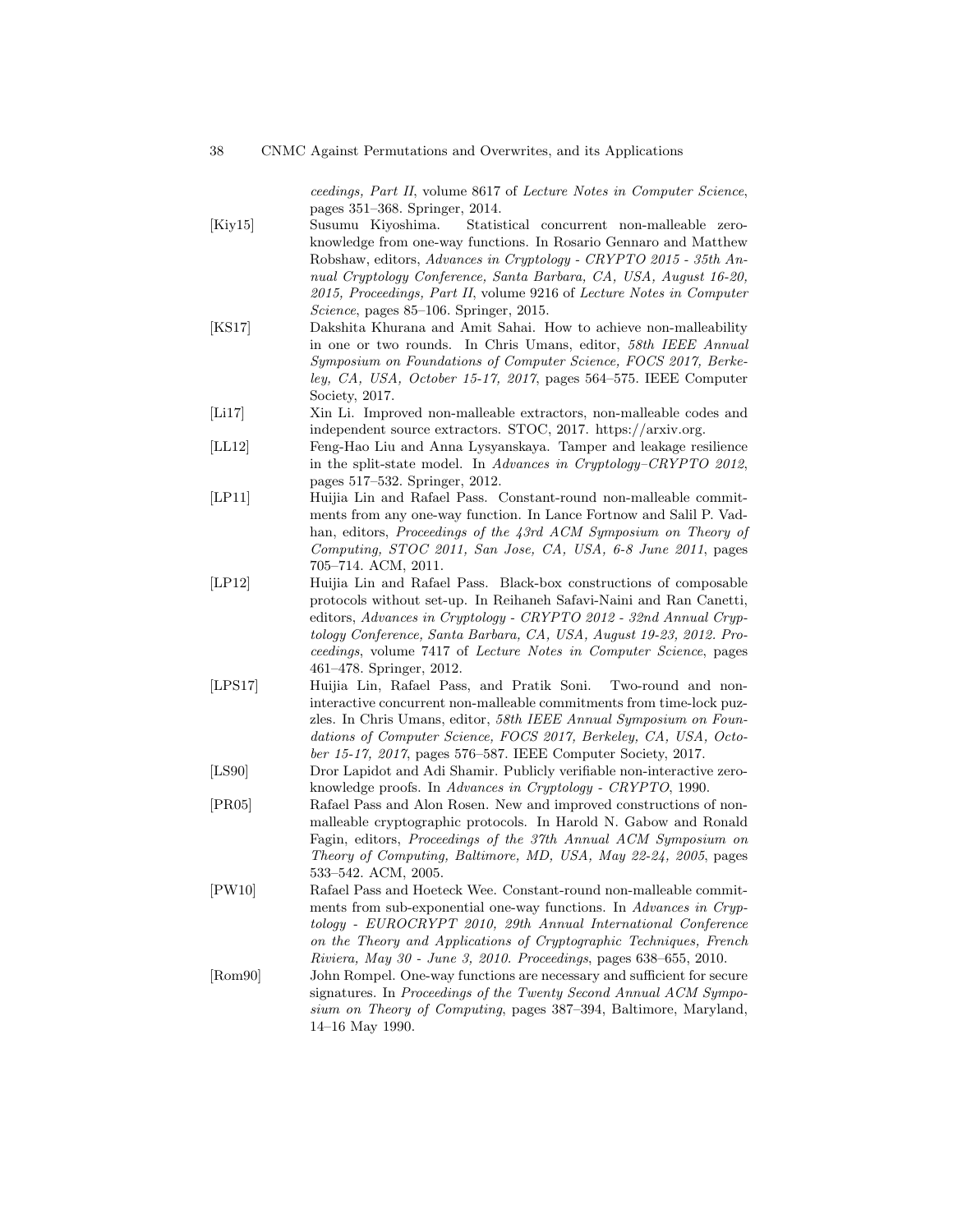[Wee10] Hoeteck Wee. Black-box, round-efficient secure computation via nonmalleability amplification. In 51th Annual IEEE Symposium on Foundations of Computer Science, FOCS 2010, October 23-26, 2010, Las Vegas, Nevada, USA, pages 531–540. IEEE Computer Society, 2010.

# A Definition and Tools

Definition 17 (One-way function (OWF)). A function  $f: \{0,1\}^* \rightarrow \{0,1\}^*$ is called one way if the following two conditions hold:

- there exists a deterministic polynomial-time algorithm that on input y in the domain of f outputs  $f(y)$ ;
- $-$  for every PPT algorithm A there exists a negligible function  $\nu$ , such that for every auxiliary input  $z \in \{0,1\}^{\text{poly}(\lambda)}$ :

Prob  $[y \leftarrow \{0, 1\}^* : \mathcal{A}(f(y), z) \in f^{-1}(f(y)) < \nu(\lambda).$ 

Definition 18 (Following the notation of [CPS13]). A triple of PPT algorithms (Gen, Sign, Verify) is called a signature scheme if it satisfies the following properties.

**Validity:** For every pair  $(s, v) \leftarrow$  Gen $(1^{\lambda})$ , and every  $m \in \{0, 1\}^{\lambda}$ , we have that

$$
Verify(v, m, Sign(s, m)) = 1.
$$

Security: For every PPT A, there exists a negligible function  $\nu$ , such that for all auxiliary input  $z \in \{0,1\}^{\star}$  it holds that:

$$
\Pr[(s,v) \leftarrow \text{Gen}(1^{\lambda}); (m,\sigma) \leftarrow \mathcal{A}^{\text{Sign}(s,\cdot)}(z,v) \land \text{Verify}(v,m,\sigma) = 1 \land m \notin Q] < \nu(\lambda)
$$

where  $Q$  denotes the set of messages whose signatures were requested by  $\mathcal A$ to the oracle  $Sign(s, \cdot)$ .

Definition 19 (Computational indistinguishability). Let  $X = \{X_{\lambda}\}_{{\lambda \in \mathbb{N}}}$ and  $Y = \{Y_{\lambda}\}_{{\lambda \in \mathbb{N}}}$  be ensembles, where  $X_{\lambda}$ 's and  $Y_{\lambda}$ 's are probability distribution over  $\{0,1\}^l$ , for same  $l = \text{poly}(\lambda)$ . We say that  $X = \{X_{\lambda}\}_{\lambda \in \mathbb{N}}$  and  $Y = \{Y_{\lambda}\}_{\lambda \in \mathbb{N}}$ are computationally indistinguishable, denoted  $X \approx Y$ , if for every PPT distinquisher D there exists a negligible function  $\nu$  such that for sufficiently large  $\lambda \in \mathbb{N},$ 

$$
\left|\Pr\left[\;t\leftarrow X_{\lambda}:\mathcal{D}(1^{\lambda},t)=1\;\right]-\Pr\left[\;t\leftarrow Y_{\lambda}:\mathcal{D}(1^{\lambda},t)=1\;\right]\;\right|<\nu(\lambda).
$$

We note that in the usual case where  $|X_\lambda| = \Omega(\lambda)$  and  $\lambda$  can be derived from a sample of  $X_{\lambda}$ , it is possible to omit the auxiliary input  $1^{\lambda}$ . In this paper we also use the definition of Statistical Indistinguishability. This definition is the same as Definition 19 with the only difference that the distinguisher  $\mathcal D$  is unbounded. In this case use  $X \equiv_s Y$  to denote that two ensembles are statistically indistinguishable.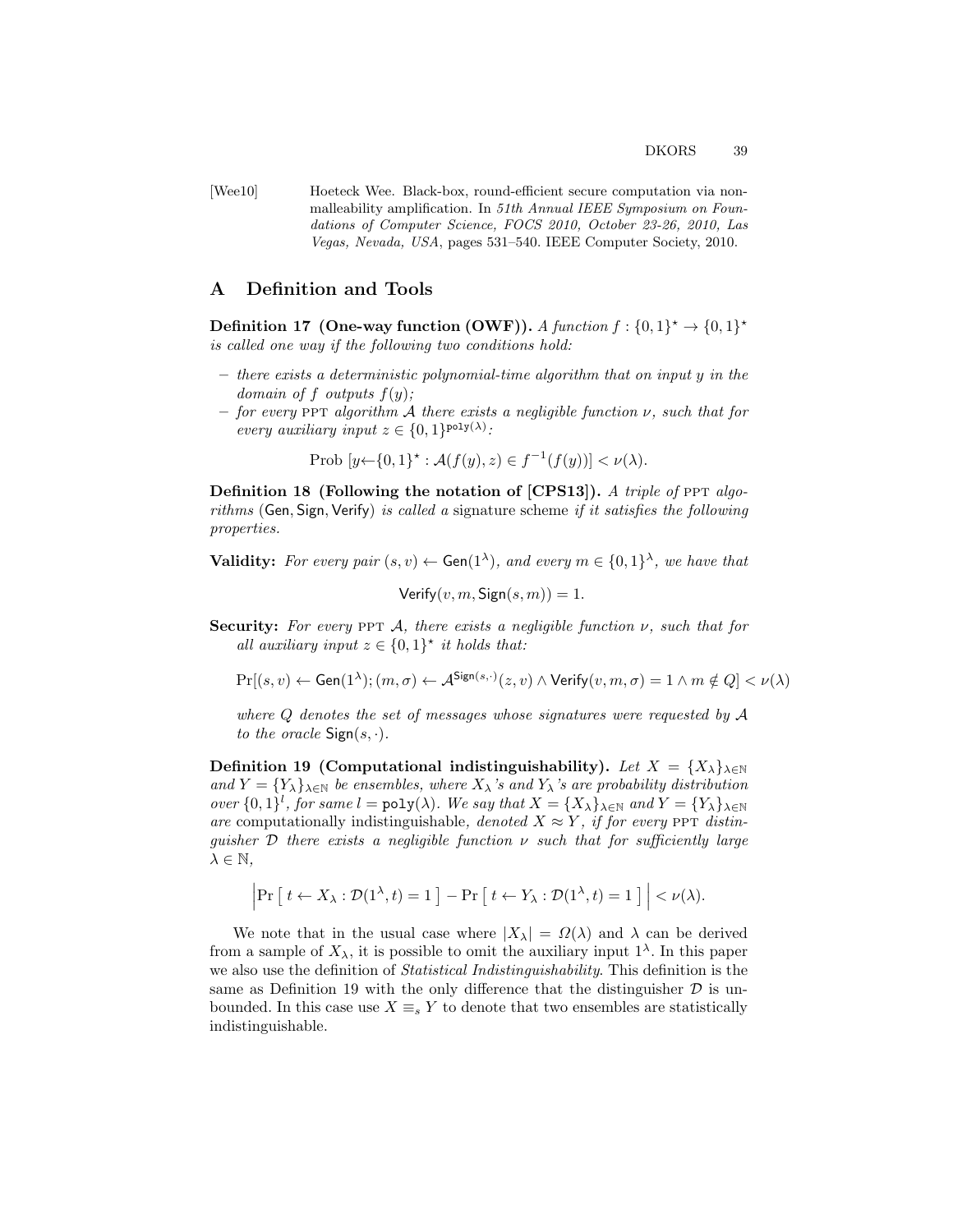Definition 20 (Witness Indistinguishable (WI)). An argument/proof system  $\Pi = (\mathcal{P}, \mathcal{V})$ , is Witness Indistinguishable (WI) for a relation Rel if, for every malicious PPT verifier  $\mathcal{V}^*$ , there exists a negligible function  $\nu$  such that for all  $x, w, w'$  such that  $(x, w) \in \mathsf{Rel}$  and  $(x, w') \in \mathsf{Rel}$  it holds that:

$$
\left|\Pr\left[\ \langle \mathcal{P}(w), \mathcal{V}^{\star}\rangle(x) = 1\right] - \Pr\left[\ \langle \mathcal{P}(w'), \mathcal{V}^{\star}\rangle(x) = 1\right]\right| < \nu(|x|).
$$

Obviously one can generalize the above definitions of WI to their natural adaptive-input variants, where the adversarial verifier can select the statement and the witnesses adaptively, before the prover plays the last round.

Definition 21 (Proof/argument system). A pair of PPT interactive algorithms  $\Pi = (\mathcal{P}, \mathcal{V})$  constitute a proof system (resp., an argument system) for an  $\mathcal{NP}\text{-}language$  L, if the following conditions hold:

**Completeness:** For every  $x \in L$  and w such that  $(x, w) \in Rel_1$ , it holds that:  $Pr[\langle \mathcal{P}(w), \mathcal{V} \rangle | x] = 1] = 1.$ 

**Soundness:** For every interactive (resp., PPT interactive) algorithm  $\mathcal{P}^{\star}$ , there exists a negligible function  $\nu$  such that for every  $x \notin L$  and every z:  $\Pr\left[\langle \mathcal{P}^\star(z), \mathcal{V} \rangle(x) = 1 \right] < \nu(|x|).$ 

A proof/argument system  $\Pi = (\mathcal{P}, \mathcal{V})$  for an  $\mathcal{NP}$ -language L, enjoys delayedinput completeness if  $P$  needs  $x$  and  $w$  only to compute the last round and  $V$  needs x only to compute the output. Before that, P and V run having as input only the size of  $x$ . The notion of delayed-input completeness was defined in [CPS<sup>+</sup>16]. An interactive protocol  $\Pi = (\mathcal{P}, \mathcal{V})$  is *public coin* if, at every round,  $V$  simply tosses a predetermined number of coins (i.e. a random challenge) and sends the outcome to the prover. Moreover we say that the transcript  $\tau$  of an execution  $b = \langle \mathcal{P}(z), \mathcal{V} \rangle(x)$  is accepting if  $b = 1$ .

Definition 22 (Proof of Knowledge [LP11]). A protocol  $\Pi = (\mathcal{P}, \mathcal{V})$  that enjoys completeness is a proof of knowledge (PoK) for the relation Rel<sub>L</sub> if there exists a probabilistic expected polynomial-time machine Ext, called the extractor, such that for every algorithm  $\mathcal{P}^*$ , there exists a negligible function  $\nu$ , every statement  $x \in \{0,1\}^{\lambda}$ , every randomness  $r \in \{0,1\}^{\star}$  and every auxiliary input  $z \in \{0,1\}^{\star},$ 

$$
\Pr\left[\ \langle \mathcal{P}_r^\star(z), \mathcal{V} \rangle(x) = 1 \ \right] \le \Pr\left[\ w \leftarrow \mathsf{Ext}^{\mathcal{P}_r^\star(z)}(x) : (x, w) \in \mathsf{Rel}_L \right] + \nu(\lambda).
$$

We also say that an argument system  $\Pi$  is a argument of knowledge  $(AoK)$ if the above condition holds w.r.t. any PPT  $\mathcal{P}^*$ .

In this paper we also consider the *adaptive-input* PoK/AoK property for all the protocols that enjoy delayed-input completeness. Adaptive-input PoK/AoK ensures that the PoK/AoK property still holds when a malicious prover can choose the statement adaptively at the last round.

A 3-round protocol  $\Pi = (\mathcal{P}, \mathcal{V})$  for a relation  $\text{Rel}_L$  is an interactive protocol played between a prover  $P$  and a verifier  $V$  on common input x and private input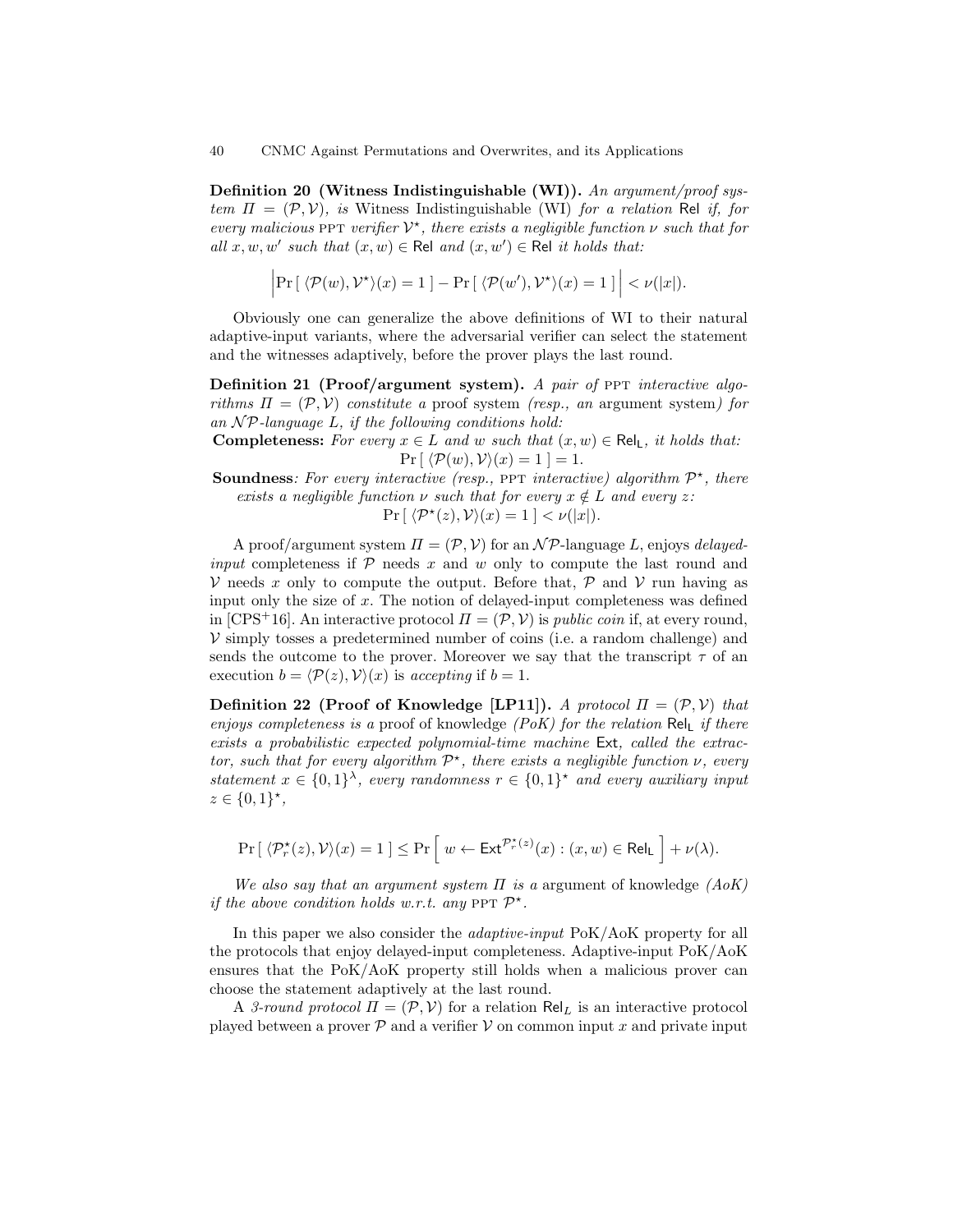w of P s.t.  $(x, w) \in \text{Rel}_L$ . In a 3-round protocol the first message a and the third message z are sent by  $\mathcal P$  and the second messages c is played by  $\mathcal V$ . At the end of the protocol  $V$  decides to accept or reject based on the data that he has seen, i.e.  $x, a, c, z$ .

We usually denote the message c sent by  $V$  as a challenge, and as challenge length the number of bit of c.

Definition 23 (Σ-Protocol). A 3-round public-coin protocol  $\Pi = (\mathcal{P}, \mathcal{V})$  for a relation  $\text{Rel}_L$  is a  $\Sigma$ -Protocol if the following properties hold:

- Completeness: if  $(\mathcal{P}, \mathcal{V})$  follow the protocol on input x and private input w to P s.t.  $(x, w) \in \text{Rel}_L$ , V always accepts.
- $-$  Special soundness: if there exists a polynomial time algorithm such that, for any pair of accepting transcripts on input x,  $(a, c_1, z_1), (a, c_2, z_2)$  where  $c_1 \neq c_2$ , outputs witness w such that  $(x, w) \in \text{Rel}_L$ .
- $-$  Special Honest Verifier Zero-knowledge (Special HVZK): there exists a PPT simulator algorithm S that for any  $x \in L$ , security parameter  $\lambda$  and any challenge c works as follow:  $(a, z) \leftarrow \mathcal{S}(1^{\lambda}, x, c)$ . Furthermore, the distribution of the output of  $S$  is computationally indistinguishable from the distribution of a transcript obtained when  $V$  sends c as challenge and  $P$  runs on common input x and any w such that  $(x, w) \in \text{Rel}_L^{14}$ .

#### Definition 24 (adaptive-input Special Honest Verifier Zero-knowledge [COSV17a]).

A delayed-input 3-round protocol  $\Pi = (\mathcal{P}, \mathcal{V})$  for relation  $\text{Rel}_L$  enjoys adaptiveinput Special Honest Verifier Zero-knowledge (SHVZK) if there exists a two phases PPT simulator algorithm  $S$  that works as follow:

1.  $a \leftarrow \mathcal{S}(1^{\lambda}, c, \ell; \rho)$ , where  $1^{\lambda}$  is the security parameter, c is the challenge  $\ell$ is the size of the instance to be proved and the randomness  $\rho$ ;

2.  $z \leftarrow \mathcal{S}(x,\rho)^{15}$ , where x is the instance to be proved.

 $\Pi$  is SHVZK if any  $x \in L$  and for any  $c \in \{0,1\}^{\lambda}$ , the distribution of the transcripts  $(a, c, z)$ , computed by S, is computationally indistinguishable from the distribution of a transcript obtained when  $\mathcal V$  sends c as challenge and  $\mathcal P$  runs on common input x and any w (available only in the third round) such that  $(x, w) \in \text{Rel}_L$ .

#### A.1 2-Round Instance-Dependent Trapdoor Commitments

Here we define a special commitment scheme based on an  $\mathcal{NP}$ -language L where sender and receiver also receive as input an instance  $x$ . While correctness and computational hiding hold for any  $x$ , we require that statistical binding holds for  $x \notin L$  and knowledge of a witness for  $x \in L$  allows to equivocate. Finally, we

 $14$  Note that we require that the two transcripts are computationally indistinguishable as in [GMY06], instead of following [CDS94] that requires the perfect indistinguishability between the two transcripts.

 $15$  To not overburden the notation we omit the randomness when we use the adaptiveinput Special HVZK simulator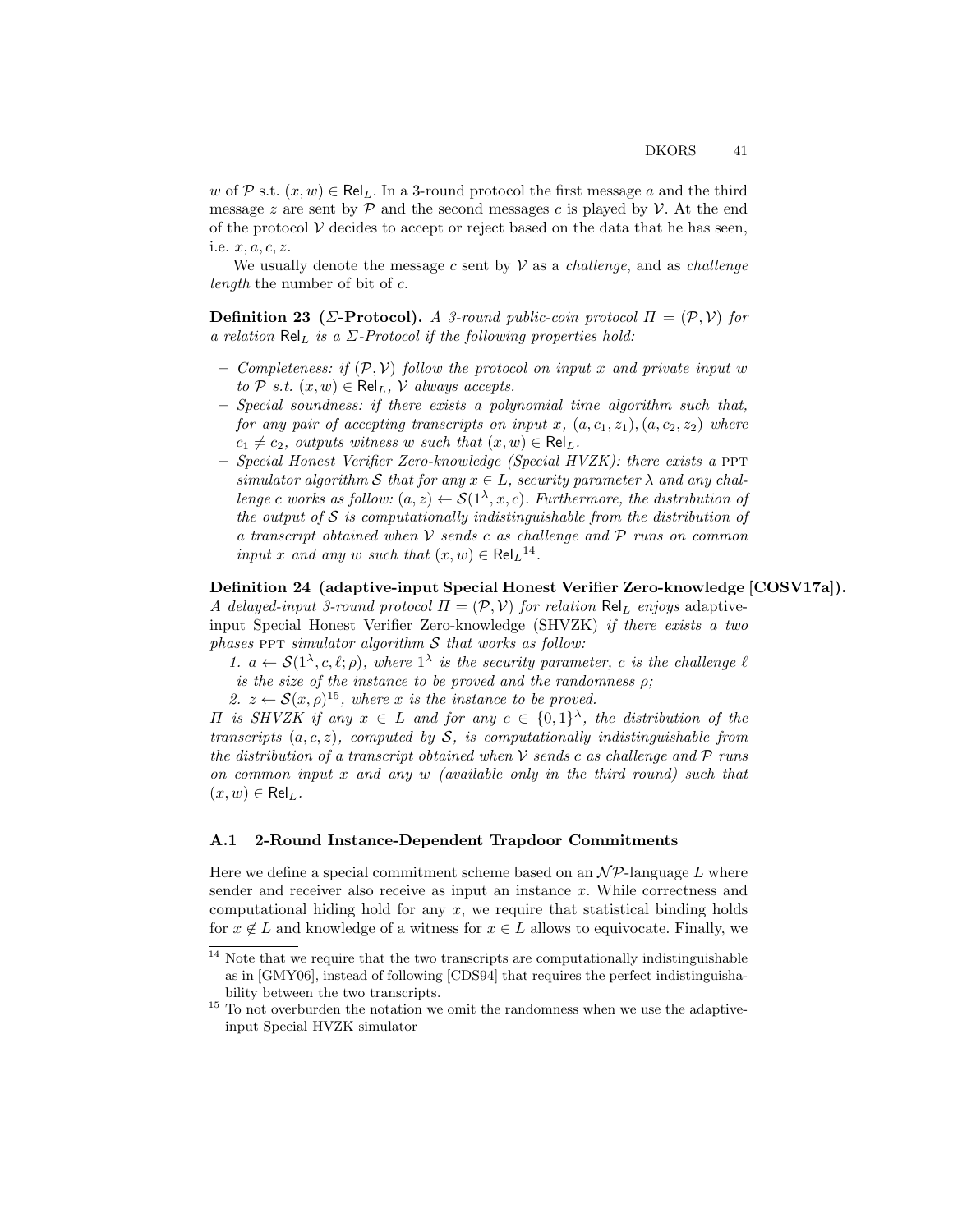require that a commitment along with two different openings allows to compute the witness for  $x \in L$ . We recall that L denotes the language that includes L and all well formed instances that are not in L.

**Definition 25.** Let  $1^{\lambda}$  be the security parameter, L be an NP-language and Rel<sub>L</sub> be the corresponding  $\mathcal{NP}$ -relation. A triple of PPT algorithms  $\Pi = (\mathsf{Sen}, \mathsf{Rec}, \mathsf{Sen})$ is a 2-Round Instance-Dependent Trapdoor Commitment scheme if the following properties hold.

- **Correctness.** In the 1st round, Rec on input  $1^{\lambda}$  and  $x \in \hat{L}$  outputs  $\rho$ . In the 2nd round Sen on input the message m,  $1^{\lambda}$ ,  $\rho$  and  $x \in L$  outputs (com, dec). We will refer to the pair  $(\rho, \text{com})$  as the commitment of m. Moreover we will refer to the execution of the above two rounds including the exchange of the corresponding two messages as the commitment phase. Then Rec on input m, x, com, dec and the private coins used to generate  $\rho$  in the commitment phase outputs 1. We will refer to the execution of this last round including the exchange of dec as the decommitment phase. Notice that an adversarial sender  $\mathsf{Sen}^*$  could deviate from the behavior of  $\mathsf{Sen}$  when computing and sending com and dec for an instance  $x \in \hat{L}$ . As a consequence Rec could output  $\theta$  in the decommitment phase. We will say that dec is a valid decommitment of  $(\rho, \text{com})$  to m for an instance  $x \in \hat{L}$ , if Rec outputs 1.
- Hiding. Given a PPT adversary A, consider the following hiding experiment ExpHiding  $_{A, H}^{b}(\lambda, x)$  for  $b = 0, 1$  and  $x \in \hat{L}_R$ :
	- $-$  On input  $1^{\lambda}$  and x, A outputs a message m, along with  $\rho$ .
	- The challenger on input  $x, m, \rho, b$  works as follows: if  $b = 0$  then it runs Sen on input m, x and  $\rho$ , obtaining a pair (com, dec), otherwise it runs TFake on input x and  $\rho$ , obtaining a pair (com, aux). The challenger outputs com.

 $-$  A on input com outputs a bit b' and this is the output of the experiment. We say that hiding holds if for any  $PPT$  adversary  $A$  there exist a negligible function  $\nu$ , s.t.:

$$
\left|\text{Prob}\left[\text{ ExpHiding}_{\mathcal{A},\Pi}^0(\lambda,x)=1\right]-\text{Prob}\left[\text{ ExpHiding}_{\mathcal{A},\Pi}^1(\lambda,x)=1\right]\right| < \nu(\lambda).
$$

- Special Binding. There exists a PPT algorithm Ext that on input a commitment ( $\rho$ , com), the private coins used by Rec to compute  $\rho$ , and two valid decommitments (dec, dec') of  $(\rho, \text{com})$  to two different messages m and m' w.r.t. an instance  $x \in L$ , outputs w s.t.  $(x, w) \in \mathsf{Rel}_L$  with overwhelming probability.
- **Trapdoorness.** For any PPT adversary A there exist a negligible function  $\nu$ , s.t. for all  $x \in L$  it holds that:

 $\left|\text{Prob}\left[\text{ExpCom}_{\mathcal{A},\Pi}(\lambda,x)=1\right.\right]-\text{Prob}\left[\text{ExpTrapdoor}_{\mathcal{A},\Pi}(\lambda,x)=1\right]\right| < \nu(\lambda)$ 

where  $\textsf{ExpCom}_{\mathcal{A},\Pi}(\lambda,x)$  and  $\textsf{ExpTrapdoor}_{\mathcal{A},\Pi}(\lambda,x)$  are defined below<sup>16</sup>.

 $^{16}$  We assume w.l.o.g. that  $\mathcal A$  is stateful.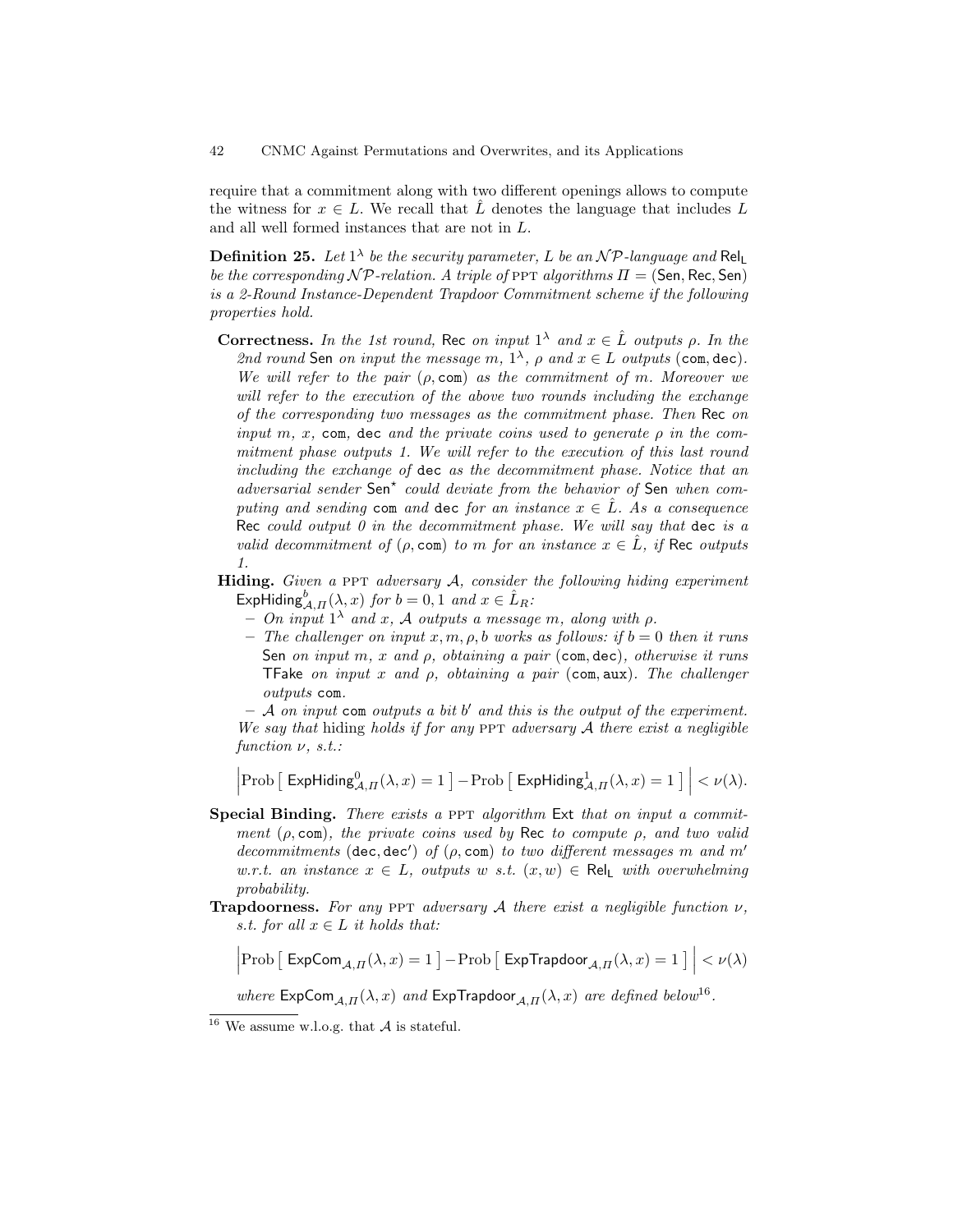| $\mathsf{ExpCom}_{\mathcal{A},\Pi}(\lambda,x)$ : | $\big $ ExpTrapdoor $\mathcal{A}, \Pi(\lambda, x)$ :                                                                                                                                                                                         |
|--------------------------------------------------|----------------------------------------------------------------------------------------------------------------------------------------------------------------------------------------------------------------------------------------------|
|                                                  | ExpCom <sub>A,<math>\Pi</math></sub> ( $\lambda$ , $x$ ):<br>-On input $1^{\lambda}$ and $x$ , $A$ outputs $\begin{bmatrix}$ ExpTrapdoor <sub>A,<math>\Pi</math></sub> ( $\lambda$ , $x$ ):<br>-On input $1^{\lambda}$ and $x$ , $A$ outputs |
| $(\rho, m)$ .                                    | $ (\rho,m) $ .                                                                                                                                                                                                                               |
|                                                  | -Senon input $1^{\lambda}$ , x, m and $\rho$ , TFake on input $1^{\lambda}$ , x and $\rho$ ,                                                                                                                                                 |
| $outputs$ (com, dec).                            | $outputs$ (com, aux).                                                                                                                                                                                                                        |
|                                                  | -TFake on input tk s.t. $(x,tk) \in$                                                                                                                                                                                                         |
|                                                  | $\mathsf{Rel}_L, x, \rho, \mathsf{com}, \mathsf{aux} \text{ and } m \text{ out-}$                                                                                                                                                            |
|                                                  | $puts$ dec.                                                                                                                                                                                                                                  |
|                                                  | -A on input (com, dec) outputs -A on input (com, dec) outputs                                                                                                                                                                                |
|                                                  | $a$ bit $b$ and this is the output of $a$ bit $b$ and this is the output of                                                                                                                                                                  |
| the experiment.                                  | the experiment.                                                                                                                                                                                                                              |

### B Instantiation of Definition 11

In this section we discuss possible instantiations of definition 11:

with **[AKO17]:** Enc<sub>AKO</sub> : 
$$
\{0,1\}^m \rightarrow \left(\{0,1\}^{O(m^6)}\right)^2
$$
 is  $2^{-O(m)} -$  admissible,  
with **[Li17]:** Enc<sub>Li</sub> :  $\{0,1\}^m \rightarrow \left(\{0,1\}^{O(m \cdot \log m)}\right)^2$  is  $2^{-O(m)} -$  admissible.

Of course the second code of the above gives better parameters. However we will argue for both above statements.

The most straight forward instantiation would be using the super-strong NMC from [AKO17] (with the improved affine evasive function from [Agg15]). Let us briefly recall the construction:

For any  $m \in \mathcal{M}$ ,  $Enc_{AKO}(m) = Enc_1 \circ Enc_2(m)$ , where for any  $m \in \mathcal{M}$ ,  $\mathsf{Enc}_2(m) \leftarrow \{ X \in \mathbb{F} \mid h(X) = a ||b|| m \}$ , where h is affine-evasive function, and a, b were chosen uniformly at random. For any  $x \in \mathbb{F}$ ,  $\mathsf{Enc}_1(x) = (L, R)$ , where  $L, R \in \mathbb{F}^N$  are uniform such that  $\langle L, R \rangle = x$ ,  $\phi(L, a) =$  valid and  $\phi(R, b) =$  valid where  $\phi$  is a check function based on Reed-Salomon codes, such that for every a we get  $Pr_x(\phi(x, a) = \text{valid}) = \frac{1}{|a|}$ . The construction is secure for any  $N \geq$  $C \cdot \log^4 |\mathbb{F}|$ , where C is some constant, which makes the whole codeword length equal to  $C \cdot \log^5(|\mathbb{F}|)$ .

Another instantiation option is with nm-Extractor (f.e. [Li17]), we need to modify the extractor in generic way:

Definition 26 (Encoding scheme based on nm-Ext). Let  $r \in N$  be any constant

 $\mathsf{Enc}_{\mathsf{Li}}(M):$  $L, R \leftarrow \{l, r \mid \text{Ext}(l, r) = 0^r || M \}$ Output  $(L, R)$  $\mathsf{Dec}_{\mathsf{Li}}(L,R):$ Check whether:  $Dec(L, R) = 0^r || M,$ If the check fails output  $\perp$ Otherwise, output  $M \in \mathcal{M}$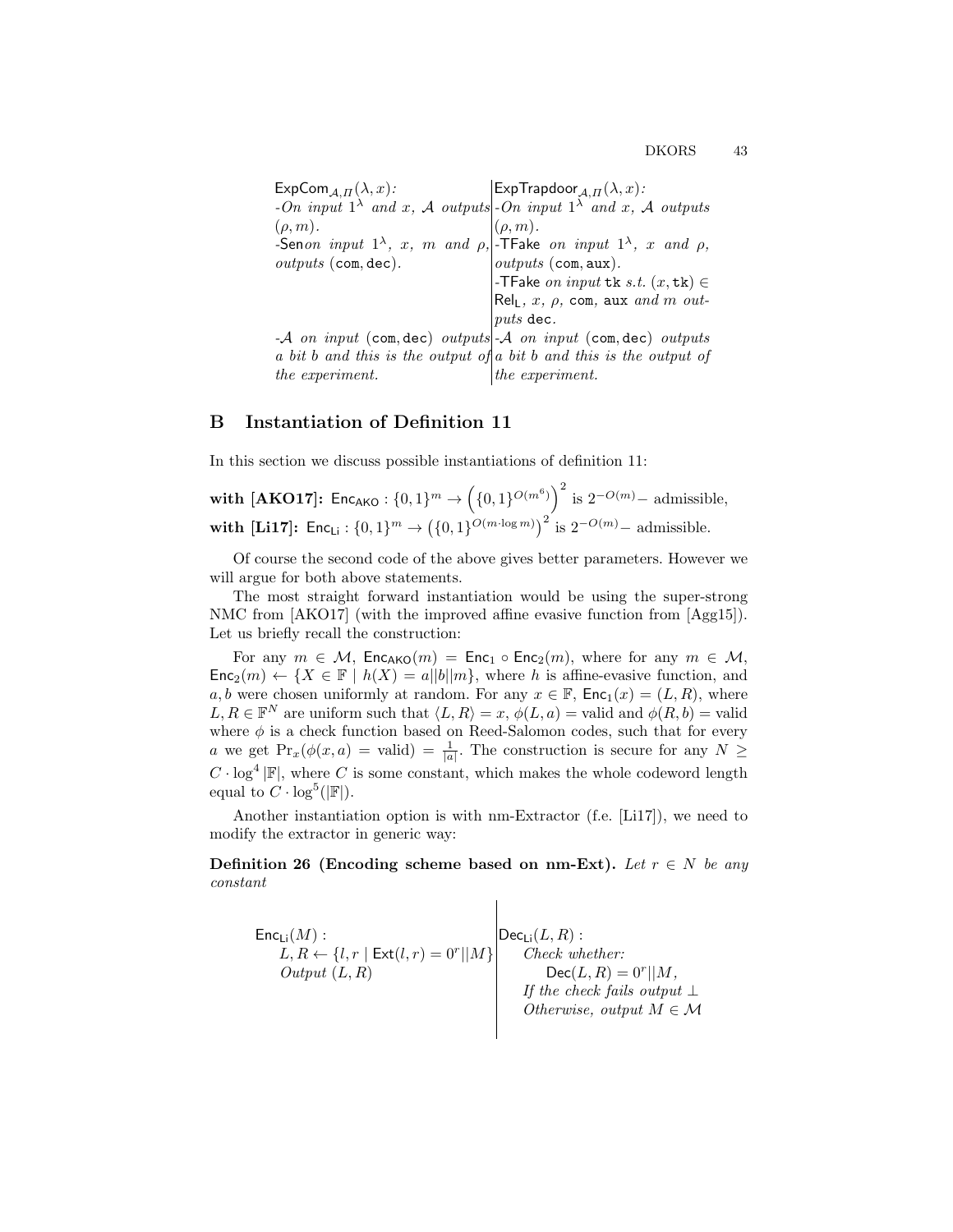When we encode m bits with modified [Li17] we obtain  $O(m \log m)$  bits of codeword.

Let us make some observations about  $(Enc_{AKO}, Dec_{AKO})$  and  $(Enc_{Li}, Dec_{Li})$ schemes, Since the proofs are identical in all but one cases we will refer to (Enc, Dec) as any of the mentioned schemes. Also for simplicity we will not get into exact parameters instead of we will denote negligible factors as negligible, reader can think of negligible =  $2^{-O(m)}$ .

[Canonical encoder] Fulfilled trivially.

- [Balanced code] There is the same number of codewords decoding to each message. Thus distribution of  $\mathsf{Enc}(U)$  is the same as  $(U, U') \mathsf{Dec}(U, U') \neq \bot$  for  $U, U'$  uniform and independent.
- [Detection of close to bijective tampering] Since Enc is Super-Strong NMC that means that whenever adversary's tampering outputs valid codeword i.e.  $Dec(f(L), g(R)) \neq \perp$  and  $(f(L), g(R)) \neq (L, R)$  then adversary will learn whole  $f(L)$ ,  $g(R)$ , that can not give him any information about encoded message  $m$  else adversary broke the NMC-game, thus:
	- $d(Dec(m)|f(L), g(R))$  < negligible,

by lemma 3 :

 $\Delta \left( [f(L),g(R)|\mathsf{Dec}(L,R) = m] ~;~ [f(\tilde{L}),g(\tilde{R})] \right) < \mathsf{negligible},$ 

where  $\tilde{L}, \tilde{R}$  are uniform and independent. If  $f(\tilde{L}), g(\tilde{R})$  have a lot of entropy then:

 $d(\langle f(\tilde{L}), g(\tilde{R})\rangle) <$  negligible,

and thus

 $Pr[Dec(f(\tilde{L}), g(\tilde{R})) = \perp] > 1 -$  negligible,

 $\Delta$  ( $[Dec(f(L), g(R))|Dec(L, R) = m$ ];  $[\bot]$ ) < negligible

[Leakage resilient storage] Since all of the constructions are based on the randomness extractor by the identical argument as above we will obtain the leakage resilience.

Now let us make some observations about  $(Enc<sup>par</sup>, Dec<sup>par</sup>)$  (recall Definition 8). Let us go through all conditions from Definition 11:

# [Canonical encoder] Fulfilled trivially.

[Detection of close to bijective tampering] Notice that for uniformly random L, R, parities are respectively 0, 1 with probability 1/4. If  $(\text{Enc}^{par}, \text{Dec}^{par})$ would not fulfill detection property with some non-negligible probability  $\delta$ then (Enc, Dec) would not fulfill it with probability at least  $\delta/4$  which is a contradiction.

[Leakage resilient storage] For  $Enc(m) = L, R$  we know that

$$
f(L), g(R) \approx_{\text{negligible}} f(U), g(U')
$$
 (1)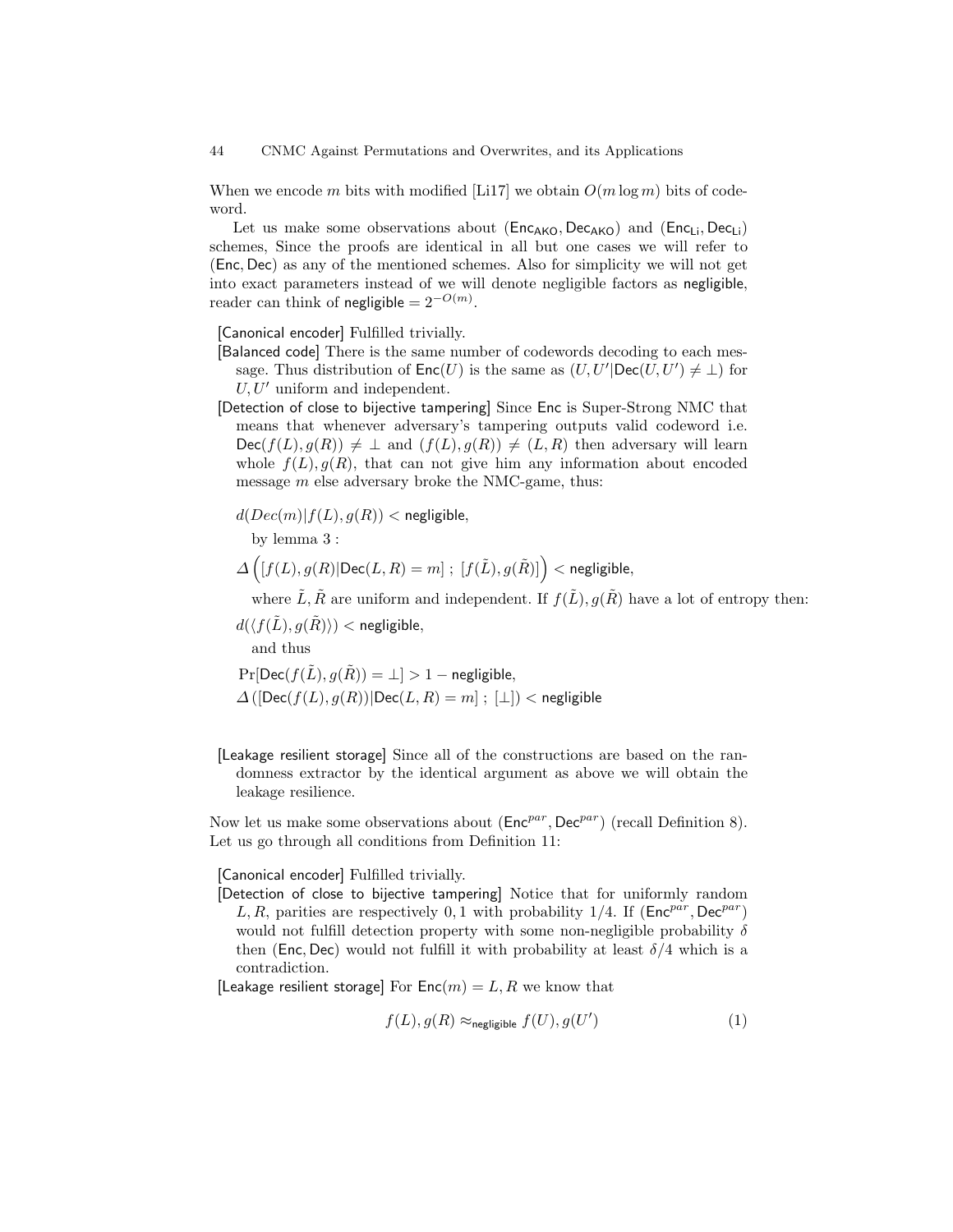where  $U, U'$  are independent, uniformly distributed. Let  $\mathsf{Enc}^{par}(m) = (L_0, R_1)$ . We want to prove that

$$
f(L_0), g(R_1) \approx_{\text{negligible}} f(U_0), g(U_1)
$$

where  $U_0, U_1$  are independent, uniformly distributed with parities respectively 0, 1. Let us define following function:

$$
f'(x) := \begin{cases} f(x) & \text{if parity of } x \text{ is 0} \\ c, & \text{otherwise.} \end{cases}
$$

Since  $f', g'$  reveal only one extra bit of information compare to  $f, g$ , by equation 1 we get

$$
f'(L), g'(R) \approx_{\text{negligible}} f'(U), g'(U')
$$

which implies the Leakage resilience of  $(Enc<sup>par</sup>, Dec<sup>par</sup>)$ .

- [Detection of complete overwrite of one part, for [AKO17]] If  $c = 0^k$  we can easly exclude it from the domain simply assuming  $\mathsf{Dec}_{\mathsf{AKO}}(0^k) = \perp$ , it is only one point thus such change will affect parameters in negligible way. For  $c \neq 0^k$ by lemma 2 we get that for  $U_0$  uniform with parity 0:  $\mathbf{H}_{\infty}(\langle U_0, c \rangle)$  misses only 1 bit to full entropy. Thus  $\langle U_0, c \rangle$  will not hit correct affine evasive set, and decoding will result in  $\perp$ .
- [Detection of complete overwrite of one part, for [Li17]] Argument is very similar, since most outer layer of [Li17] is based on inner product, as long as  $c \neq 0^k$ we get that  $\mathbf{H}_{\infty}(\langle U_0, c \rangle)$  misses only 1 bit to full entropy. By the 0<sup>r</sup> padding on message we added to nm-extractor we get that probability of hitting the  $0^r \mid m$  format is at most  $(\frac{1}{2})^{r-1}$  which concludes the proof.

Remark 4. Keep in mind that entropy rate threshold 1/3 in definition 11 is completely arbitrary and all proofs can be easily adopted to any other threshold.

# C Instantiation of a secret sharing scheme

In this section we aim for a coding scheme  $RS_N: \{0,1\}^{2n} \to (\{0,1\}^{k_2})^N$  that holds the  $|N/3|$ -out-of-N secret sharing property. We show such construction for all parameters such that  $|N/3| \cdot k_2 \geq 2n$ .

It turns out that the only we need for this purpose is the Reed-Solomon error correcting code c with following parameters:

- alphabet size =  $2^{k_2}$ ,
- block length  $=N$ ,
- message length  $M = 2 \cdot \lceil \frac{2n}{k_2} \rceil$ .

Now our coding scheme may be defined as:  $RS_N(m) = c(m||x)$ , where x is a randomness of the same size as m.

We omit the simple proof that the above code actually holds the  $\lfloor N/3 \rfloor$ -outof-N secret sharing property.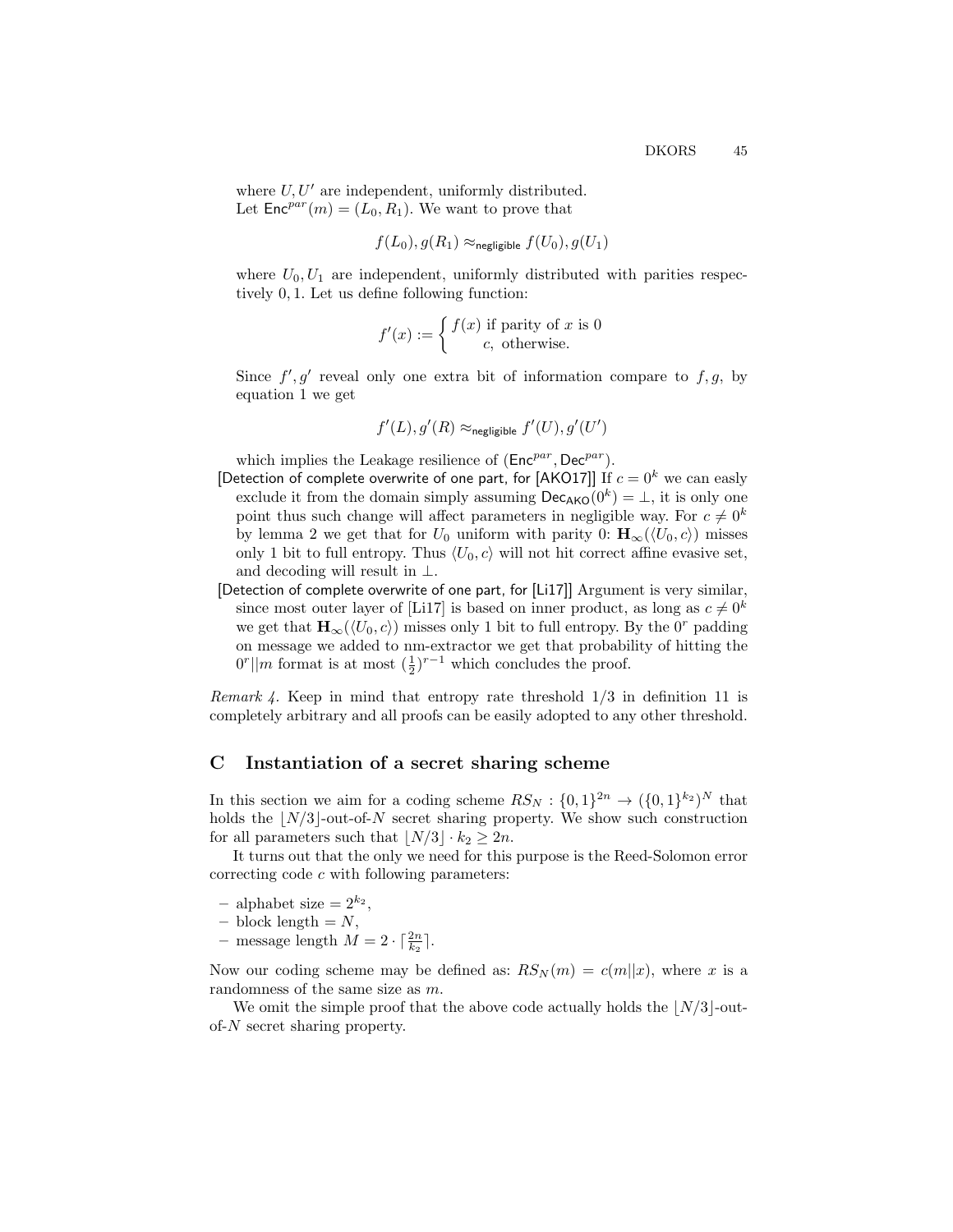# D Proof of Lemma 8

*Proof.* Let us denote  $h(X, Y) = X', Y'$ . Also let us proceed with following definitions, let Overwrites<sub>X</sub> denote number of overwritten, by function  $h$ , bits in X. Let Transfer<sub>X→Y'</sub> denote the vector of bits that were permuted from X into Y' (if a bit was permuted and then overwritten such bit does not count), and let Swaps =  $|Transfer_{X\rightarrow Y'}| + |Transfer_{Y\rightarrow X'}|$ .

Case 1: Swaps  $\neq 0, 2k_1$ .

We know that  $|Transfer_{X\rightarrow Y'}| + |Transfer_{Y\rightarrow X'}| > 0$ , without loss of generality let us assume that  $|Transferv_{\rightarrow X'}| > 0$ , and thus X' has some entropy. Trivially from bounded size of X' we get  $|Transf_{\text{ex}}\rightarrow x'| + |Transf_{\text{ex}}\rightarrow x'| \leq n$ .

Subcase 1.1: Transfer $y\rightarrow x'=n$ : Then  $\mathcal D$  will output  $\perp$  since the parity of X' will be equal 1 instead of 0.

Subcase 1.2:  $0 <$  Transfer $y \rightarrow x' < n$ : Then by Definition 11.4, we get

Transfer<sub>X→X'</sub>, Transfer<sub>Y→X'</sub>  $\approx_{\epsilon}$  Transfer<sub>U<sub>0→X'</sub>, Transfer<sub>U<sub>1→X'</sub>,</sub></sub>

where  $U_0, U_1$  are independent uniformly distributed over  $\{0, 1\}^{k_1}$ , such that parity of  $U_i$  is equal i.

Then by lemma 7 we get that parity of  $Transf$ er $\chi \rightarrow \chi$ <sup>0</sup> ||Transfer $\chi \rightarrow \chi$ <sup>0</sup> is equal 0 with probability  $\frac{1}{2} \pm \epsilon_c$ . Thus parity of X' will be equal 0 with probability at most  $\frac{1}{2} + \epsilon_c$ , if parity of X' is equal 1 then D will output  $\perp$ .

Case 2: Swaps  $= 2n$ . Then parity of X' is 1 and parity of Y' is 0,  $\mathcal D$  will output  $\bot$ .

Case 3: Swaps  $= 0$ . We know that  $|Transfer_{X\to Y'}| = |Transfer_{Y\to X'}| = 0$ , we will denote  $h(X, Y) =$  $f(X), g(Y)$ . We partition this case in following subcases:

Subcase 3.1: Overwrites $X \leq 1/3 \cdot k_1$  and Overwrites $Y \leq 1/3 \cdot k_1$ . From this subcase assumptions we get

$$
\mathbf{H}_{\infty}(f(X)), \mathbf{H}_{\infty}(g(Y)) \ge 2/3 \cdot k_1.
$$

If  $h \not\equiv$  id then at least one f, g is not id, without loss of generality let us assume that  $f \not\equiv id$ . If  $f \not\equiv id$  and  $f \in \text{PermOver}$  then there is at least  $1/2$  probability <sup>17</sup>

<sup>&</sup>lt;sup>17</sup> If  $f \not\equiv$  id and  $f \in$  PermOver then there must be at least one overwrite or at least one permutation cycle in  $f$ . If there is an overwrite then probability that overwritten bit was equal original is  $\frac{1}{2}$ . If there was a permutation then it had to have at least one cycle of length at least 2, then  $f(X) = X$  only if all elements in a cycle are equal, which again happens with probability at most  $\frac{1}{2}$ .